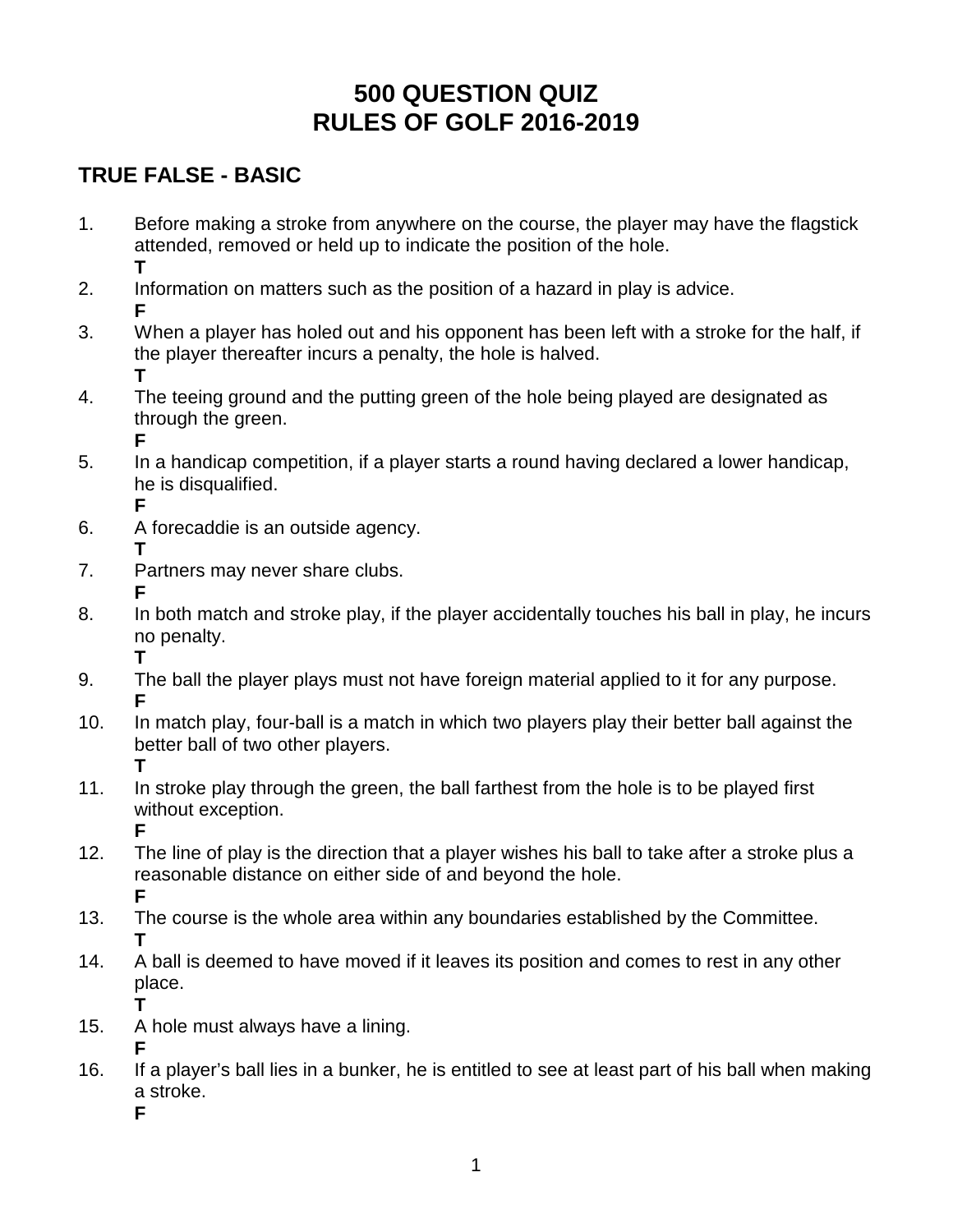- 17. Time spent in playing a wrong ball is not counted in the five-minute period allowed for search for the original ball. **T**
- 18. Loose impediments are natural objects such as stones, leaves, twigs and branches. **T**
- 19. The Rules do not entitle a player to place his feet firmly in taking his stance. **F**
- 20. If any point in dispute is not covered by the Rules, the decision should be made in accordance with equity. **T**
- 21. A player may not stand out of bounds to play a ball that lies in bounds.
- **F** 22. A ball played at the hole being played is not equipment when it has been lifted and not put back into play.
- **F** 23. Any suggestion that could influence a player in determining his play is advice. **T**
- 24. A ball remains in play until holed out, except when it is lost, out of bounds or lifted, or another ball has been substituted. **T**
- 25. During a stipulated round, the playing characteristics of a club must not be purposely changed by adjustment or by any other means. **T**
- 26. The putting green is all ground of the hole being played that is specially prepared for putting and chipping. **F**
- 27. If in a handicap match a player scores a two on a hole with two handicap strokes, his net score is zero. **T**
- 28. A stipulated round consists of playing the holes of the course in their correct sequence unless otherwise authorized by the Committee. **T**
- 29. Hazards on the course include both bunkers and water hazards. **T**
- 30. Ground under repair does not include material piled for removal unless it is marked as such. **F**
- 31. Foreign material must not be applied to the club face for the purpose of influencing the movement of the ball. **T**
- 32. A partner in a stroke-play competition is any person in the group with whom the competitor is playing.
	- **F**
- 33. A foursome is four players each playing one ball in either stroke or match play. **F**
- 34. A rub of the green occurs when a ball in motion is accidentally deflected or stopped by any outside agency.
	- **T**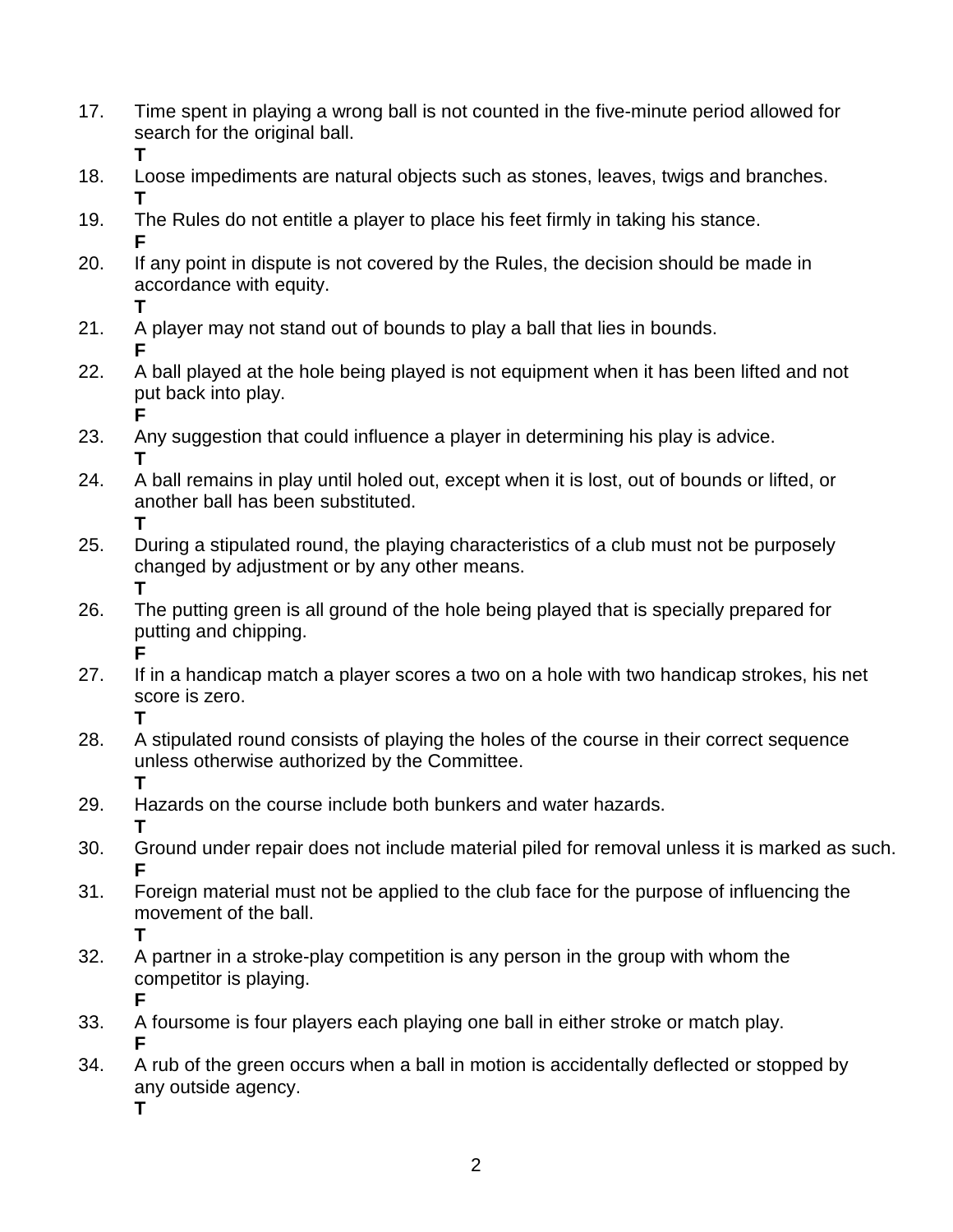- 35. In match or stroke play, best-ball is a form of play where two players play their better ball against the better ball of two other players. **F**
- 36. A ball is lost if a player has made a stroke at a substituted ball; he is not required to search for the original ball. **T**
- 37. A dropped ball must be re-dropped without penalty if it rolls onto and comes to rest on a putting green.
	- **T**
- 38. A wrong ball is any ball other than the player's ball in play, provisional ball or a second ball played in stroke play.
	- **T**

39. A competitor who has incurred a penalty must inform his marker as soon as possible; if he does not, he has given wrong information. **F**

- 40. A ball to be placed under the Rules must be placed by the player himself. **F**
- 41. If a player deems his ball that lies in a bunker unplayable, he may lift the ball and drop it within two club-lengths of the spot where it lay but it must be dropped in the bunker. **T**
- 42. The flagstick is a movable straight indicator centered in the hole to show its position; it may or may not have bunting attached. **T**
- 43. Sand and loose soil are loose impediments except in a hazard. **F**
- 44. A ball is holed when it is at rest within the circumference of the hole and all of it is below the level of the lip of the hole. **T**
- 45. A forecaddie is one who works for a caddie to indicate the position of balls during play. **F**
- 46. The line of putt is the line that the player wishes his ball to take after a stroke on the putting green, but it does not extend beyond the hole. **T**
- 47. The margin of a water hazard extends vertically upwards and downwards. **T**
- 48. Manufactured ice is an obstruction; dew and frost are casual water. **F**
- 49. Wind and water are not outside agencies. **T**
- 50. After the Committee has announced the result of a match, no later claims may be made. **F**
- 51. When the Committee has suspended play, the players must always immediately discontinue play. **F**
- 52. If a player's ball lies in a bunker, he may not mark its position and lift it to determine if it is unfit for play without penalty. **F**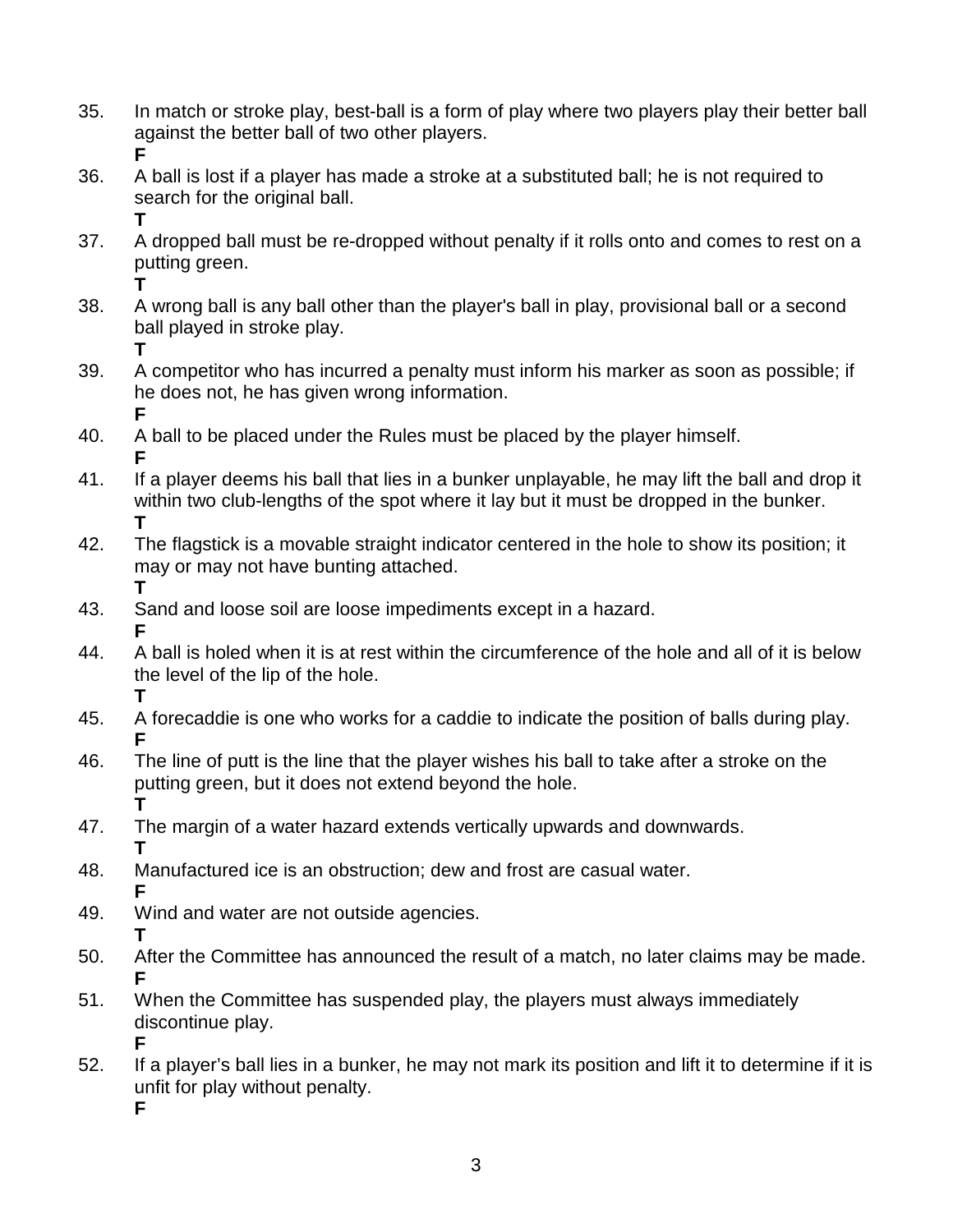- 53. All ground or water within the margin of a water hazard is part of the hazard. **T**
- 54. A stake, wall or fence defining out of bounds is not an obstruction. **T**
- 55. In stroke play, practice putting and chipping on or near the first teeing ground before starting a round is not permitted. **F**
- 56. A ball is inside the teeing ground when any part of it lies inside the teeing ground. **T**
- 57. If a player starts a round with more than 14 clubs, the penalty is loss of hole in match play and two strokes in stroke play. **F**
- 58. In stroke play, the player must put an identification mark on his ball; the penalty is two strokes if he fails to do so. **F**
- 59. Equipment is anything used, worn, held or carried by the player.
- **F** 60. If a player delays play between the play of two holes, he is delaying play of the next hole and the penalty applies to the next hole. **T**
- 61. A player may not test the condition of the hazard when his ball lies in the hazard. **T**
- 62. A ball is in play as soon as the player has teed a ball on the teeing ground. **F**
- 63. The ball must be struck at with the head of the club; it may not be pushed, scraped or spooned. **T**
- 64. Snow, natural ice and frost are either casual water or loose impediments at the option of the player. **F**
- 65. In stroke play, if a competitor plays a ball from a wrong place, the penalty is one stroke. **F**
- 66. In match play, any agency other than either the player's or opponent's side is an outside agency; in stroke play, any agency other than the competitor's side is an outside agency. **F**
- 67. In match play, if a dispute arises between the players and a representative of the Committee is not available within a reasonable time, they must continue the match without delay. **T**
- 68. The margin of ground under repair extends vertically downwards but not upwards. **T**
- 69. Lines defining the margins of water hazards are in the hazards. **T**
- 70. When a player's ball is farther from the hole than an opponent's ball, the player is said to have the honor.
	- **F**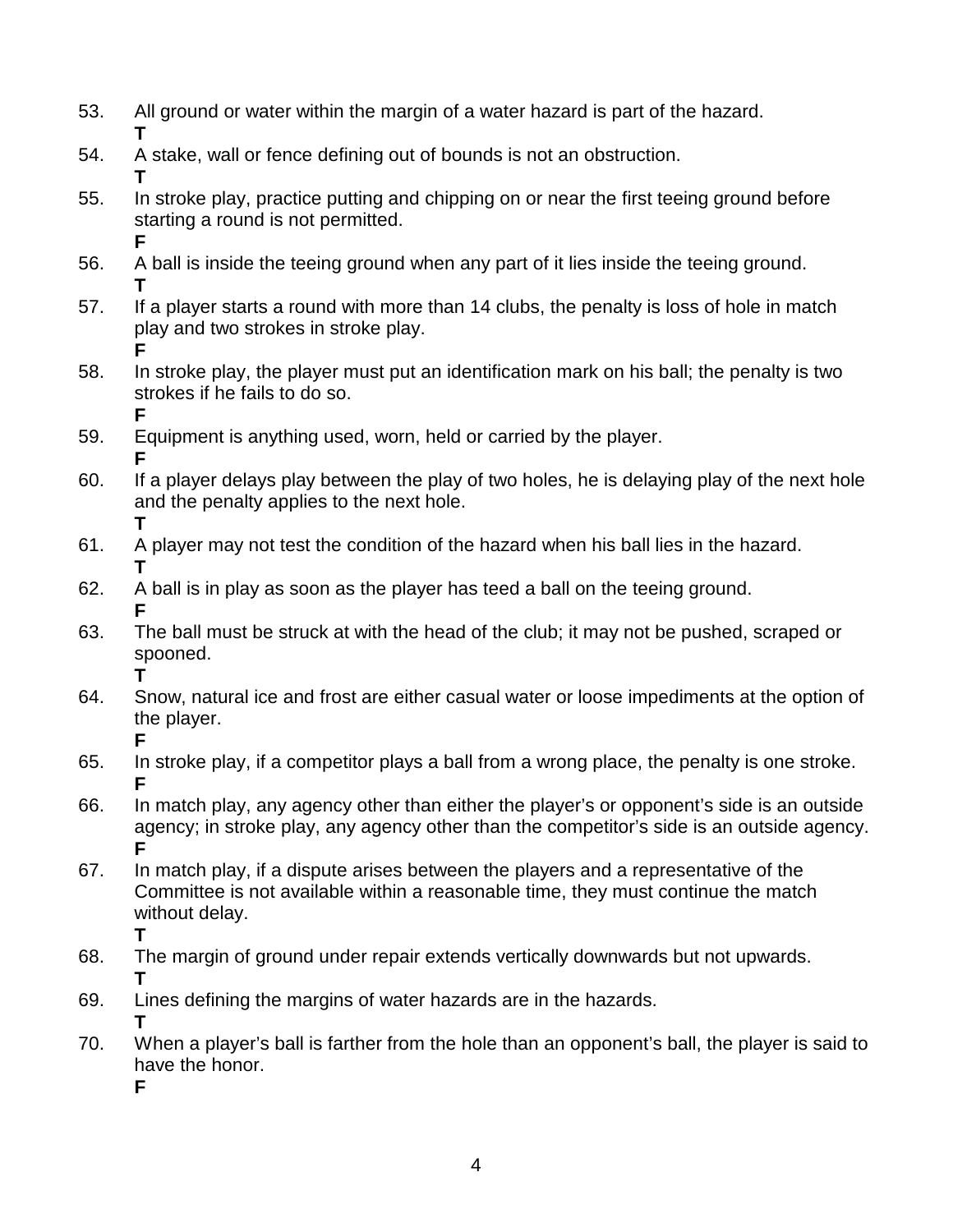- 71. Anyone who attends the flagstick is considered to be a caddie.
- **F** 72. When the Committee has suspended play, a player who wishes to lift his ball must mark its position before lifting it.
- 73. The Committee has no power to waive a Rule of Golf. **T**

**T**

**F**

**T**

- 74. When out of bounds is defined by a line on the ground, the line itself is out of bounds. **T**
- 75. The penalty for not signing a score card in match play is disqualification. **F**
- 76. A caddie is one who assists the player in accordance with the Rules, which may include carrying or handling the player's clubs during play. **T**
- 77. The number of holes in a stipulated round is 18 unless a larger number is authorized by the Committee.
- 78. During a stipulated round, a player may wrap a towel around the grip to make a stroke. **T**
- 79. Stakes or lines defining a water hazard must be yellow; stakes or lines defining a lateral water hazard must be red.
- 80. A leaf adhering to the ball is a loose impediment.
- **F** 81. If a ball breaks into pieces as a result of a stroke, the player must replay the stroke with a penalty of one stroke. **F**
- 82. In all forms of play, provided the competition is not delayed, the players may agree not to start at the time established by the Committee. **F**
- 83. A ball is lost when it is declared lost. **F**
- 84. Any temporary accumulation of water on the course that is visible before or after a player has taken his stance is casual water. **F**
- 85. Damage to a club that occurred prior to a round may be repaired during the round, provided the playing characteristics are not changed and play is not unduly delayed. **T**
- 86. A water hazard is any sea, lake, pond, river, ditch, surface drainage ditch or other open water course whether or not containing water on the course. **T**
- 87. The player may have only one caddie at any one time; the penalty is two strokes in stroke play or loss of hole in match play. **F**
- 88. Lines defining the margins of water hazards are obstructions. **F**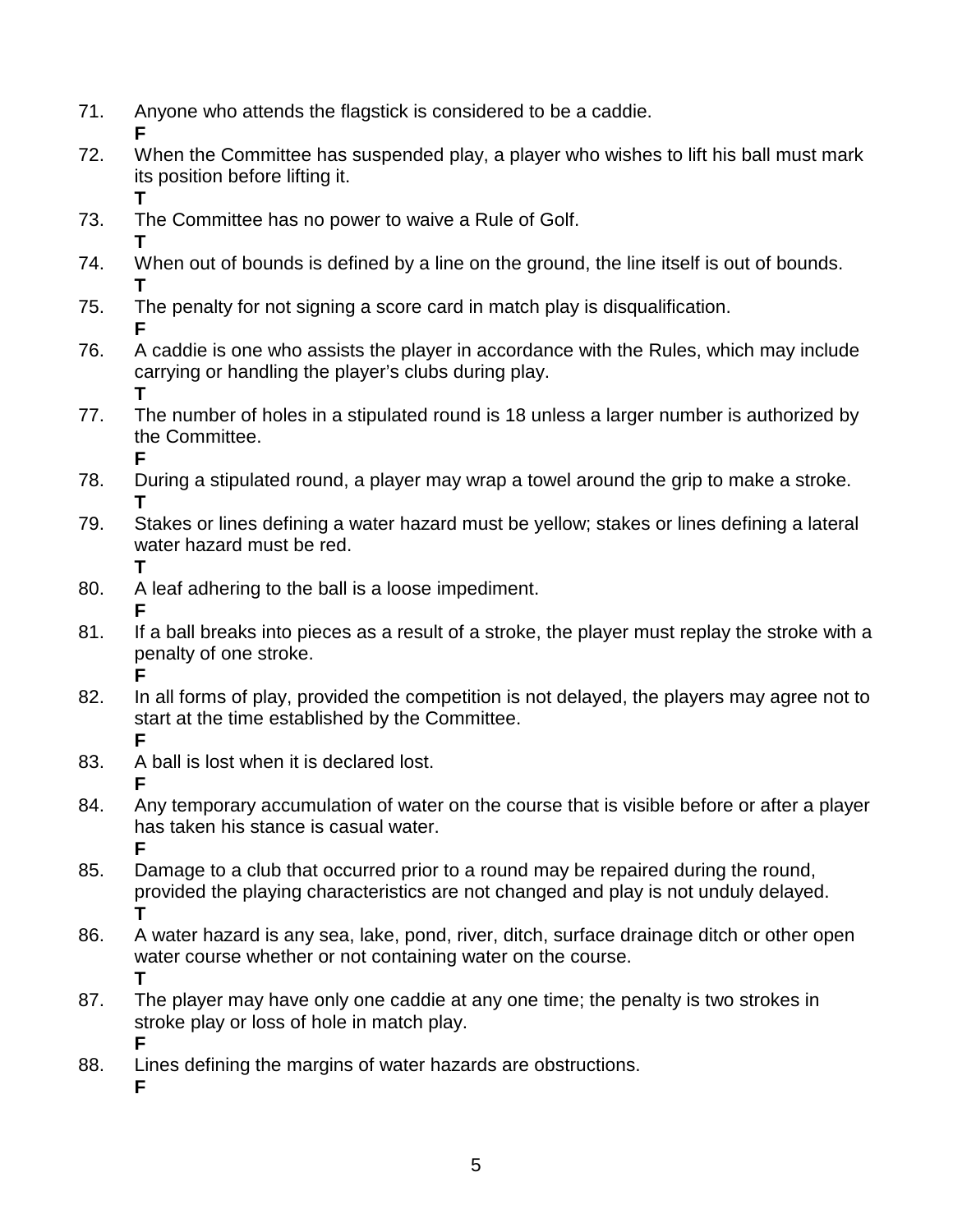- 89. If a player starts with fewer than fourteen clubs, he may add any number provided his total does not exceed fourteen. **T**
- 90. A worm that is half on top of the surface of the ground and half below is considered solidly embedded and is not a loose impediment. **F**
- 91. If a player's ball in play has been lifted, it is again in play when dropped or placed. **T**
- 92. A player in match play may concede a stroke at any time even if his opponent's ball is not at rest. **F**
- 93. Unless a referee is assigned to accompany the players throughout a match, he has no authority to intervene in a match. **F**
- 94. The line of play extends vertically downwards and upwards but does not extend beyond the hole. **F**
- 95. In stroke play, if a player returns a score for a hole higher than he has taken, he must be disqualified. **F**
- 96. If a player substitutes a ball when not permitted, it becomes the ball in play. **T**
- 97. Grass cuttings left on the course that have been abandoned and are not intended to be removed are ground under repair. **F**
- 98. A ball is lost if a player has played a provisional ball from a point nearer the hole than where the original ball is likely to be. **T**
- 99. When both lines and stakes are used to indicate ground under repair, the stakes identify the ground under repair and the lines define the margin of the ground under repair. **T**
- 100. A ball to be dropped under the Rules may be dropped by the player or someone authorized by the player. **F**
- 101. A shared cart is being moved by one of the players [or partner of one of the players] sharing it; the cart and everything in it are deemed to be that player's equipment. **T**
- 102. All grass-covered ground within a bunker is part of the bunker. **F**
- 103. A player drops a ball that strikes the course in a wrong place but the ball comes to rest in the correct place from which he plays the ball; there is no penalty. **F**
- 104. Equipment of the player includes his golf cart whether or not it is motorized. **T**
- 105. Parts of immovable artificial objects that lie out of bounds are considered to be obstructions. **F**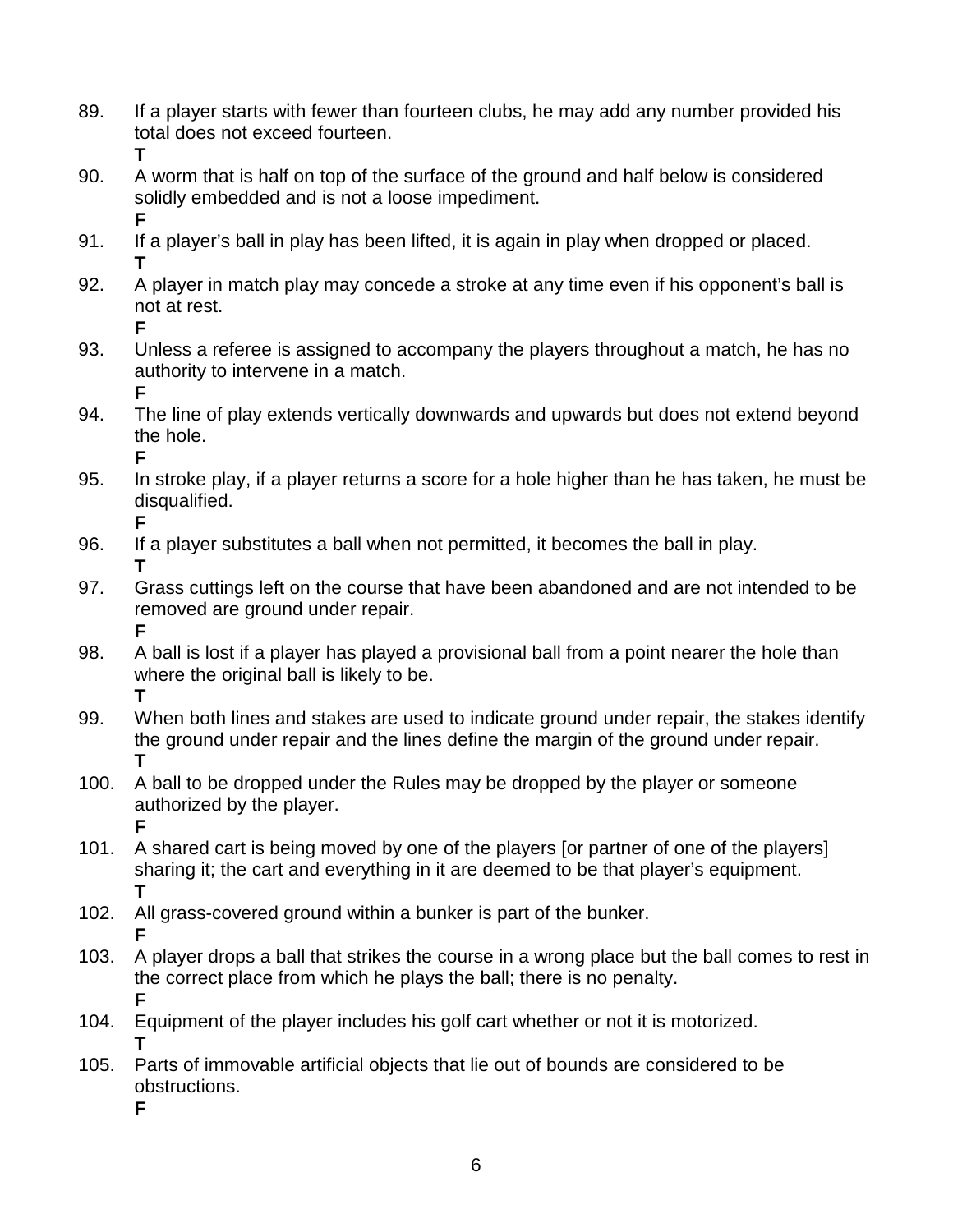106. A foursome is a form of match play only.

**T**

- **F** 107. A provisional ball is a ball played under the Rules for a ball that may be lost outside a water hazard or out of bounds.
- 108. The Committee selects the location, width and depth of the teeing ground. **F**
- 109. A ball is out of bounds when all of it lies out of bounds.
- **T** 110. A marker is one who is appointed by the Committee to record a player's score and may include an opponent in match play.
- **F** 111. Bad weather is not of itself a good reason for the players to discontinue play. **T**
- 112. Through the green, a ball lifted to determine if it is unfit for play may not be cleaned. **T**
- 113. A side is dormie when it is as many holes down as there are holes remaining to be played. **F**
- 114. A practice swing is not a practice stroke and may be taken at any place, provided the player does not breach the Rules. **T**
- 115. In match play, players must not agree to discontinue play because of bad weather. **F**
- 116. The margin of a bunker extends vertically downwards but not upwards. **T**
- 117. A ball incorrectly dropped in a wrong place but not played may be lifted without penalty and dropped in accordance with the Rules. **T**
- 118. Information on the location of the flagstick on the putting green may sometimes be considered advice.
- **F** 119. There is no penalty if a player purposely touches his ball in play with his club in the act of addressing it. **T**
- 120. The dimensions of the hole are 4-1/4 inches in diameter and at least 4-1/2 inches deep. **F**
- 121. Information on distance is not advice. **T**
- 122. Burrowing animals may include worms, insects or the like. **F**
- 123. A player may have a caddie carry his clubs and additional persons carry items other than clubs for the player. **T**
- 124. When the margin of ground under repair is defined by stakes, the stakes are inside the ground under repair. **T**
- 125. Stakes used to define the margin of a lateral water hazard are obstructions. **T**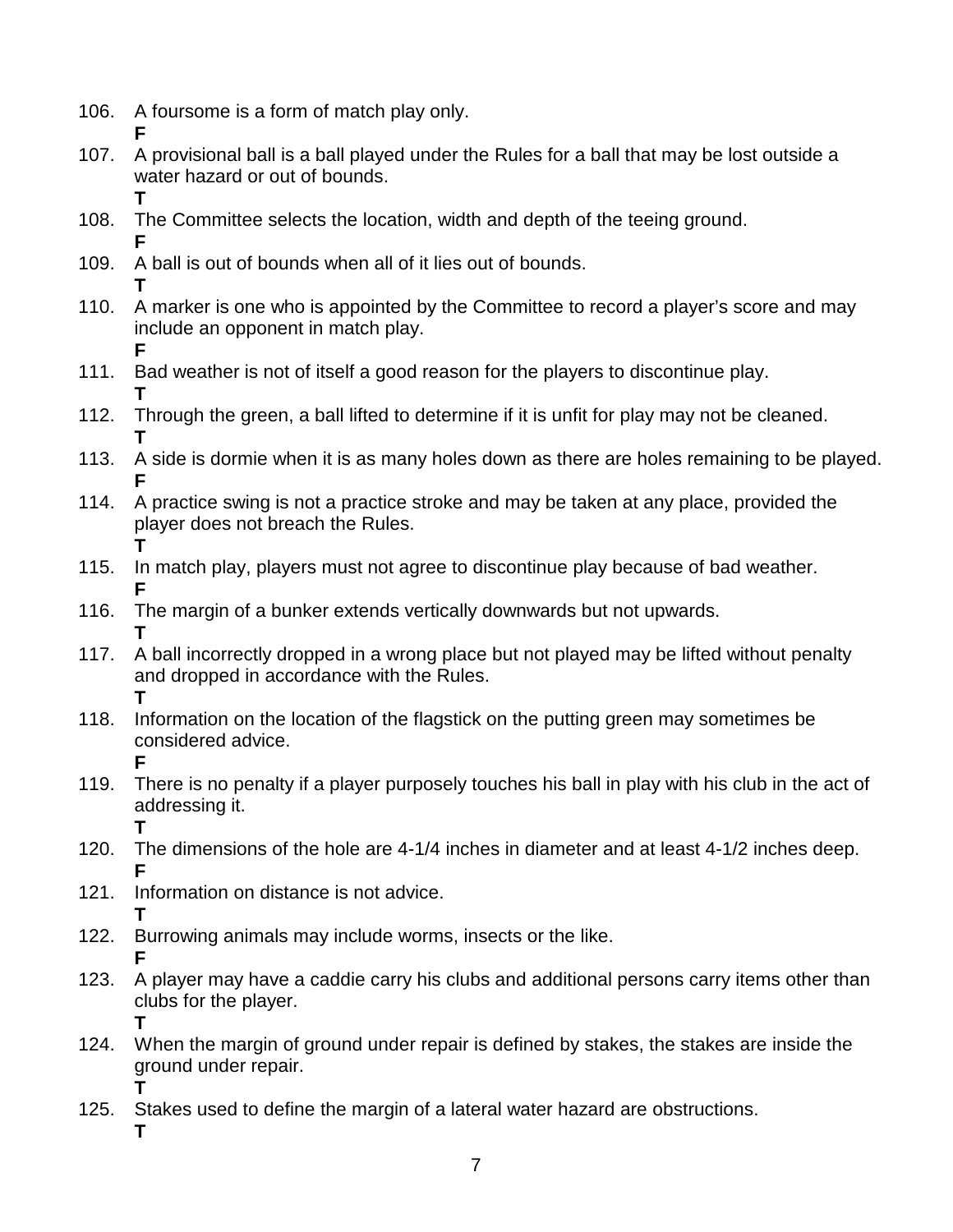### **MULTIPLE CHOICE - BASIC**

- 126. Which is correct regarding a flagstick?
	- A. It may not have varying diameters.
	- B. It may have different colored flags to indicate the position of the hole.
	- C. It may have attachments of varying cross-section to indicate position of the hole.
	- **B**
- 127. In match play, during the play of a hole, the players agree to consider the hole halved. What is the ruling?
	- A. There is no penalty.
	- B. They are disqualified.
	- C. The match must be replayed.
	- **A**
- 128. In stroke play, a player's ball strikes a tree and comes to rest within the teeing ground of the hole being played. He presses down some heavy grass that is growing behind his ball and removes frost on the teeing ground before he plays. What is the ruling?
	- A. There is no penalty.
	- B. There is a one-stroke penalty.
	- C. There is a two-stroke penalty.
	- **A**
- 129. In stroke play, a player removes the flagstick from the hole and the flagstick strikes his ball that is at rest overhanging the lip of the hole but not resting against the unattended flagstick. The ball is deflected into the hole. The movement of the ball was directly attributable to the removal of the flagstick. What is the ruling?
	- A. There is no penalty and the ball is holed.
	- B. There is no penalty and the ball must be replaced on the lip of the hole.
	- C. There is a two-stroke penalty and the ball must be replaced.
	- **B**
- 130. A player's ball comes to rest inside a paper cup on the putting green. Then, the wind moves the paper cup with the ball inside to a new position. What is the ruling?
	- A. He must play the ball from its new position since wind is not an outside agency.
	- B. He must replace the ball and cup to where they lay prior to the wind blowing them.
	- C. He must lift the ball and place it as near as possible to the spot directly under the place where the ball lay inside the cup prior to the wind blowing it.

- 131. Which does not result in the player incurring a penalty?
	- A. Swinging at and missing a wrong ball.
	- B. Making a stroke at his ball and dislodging a hidden ball that lay underneath it.
	- C. Making a stroke at a piece of an abandoned ball mistaking it for his ball.
	- **B**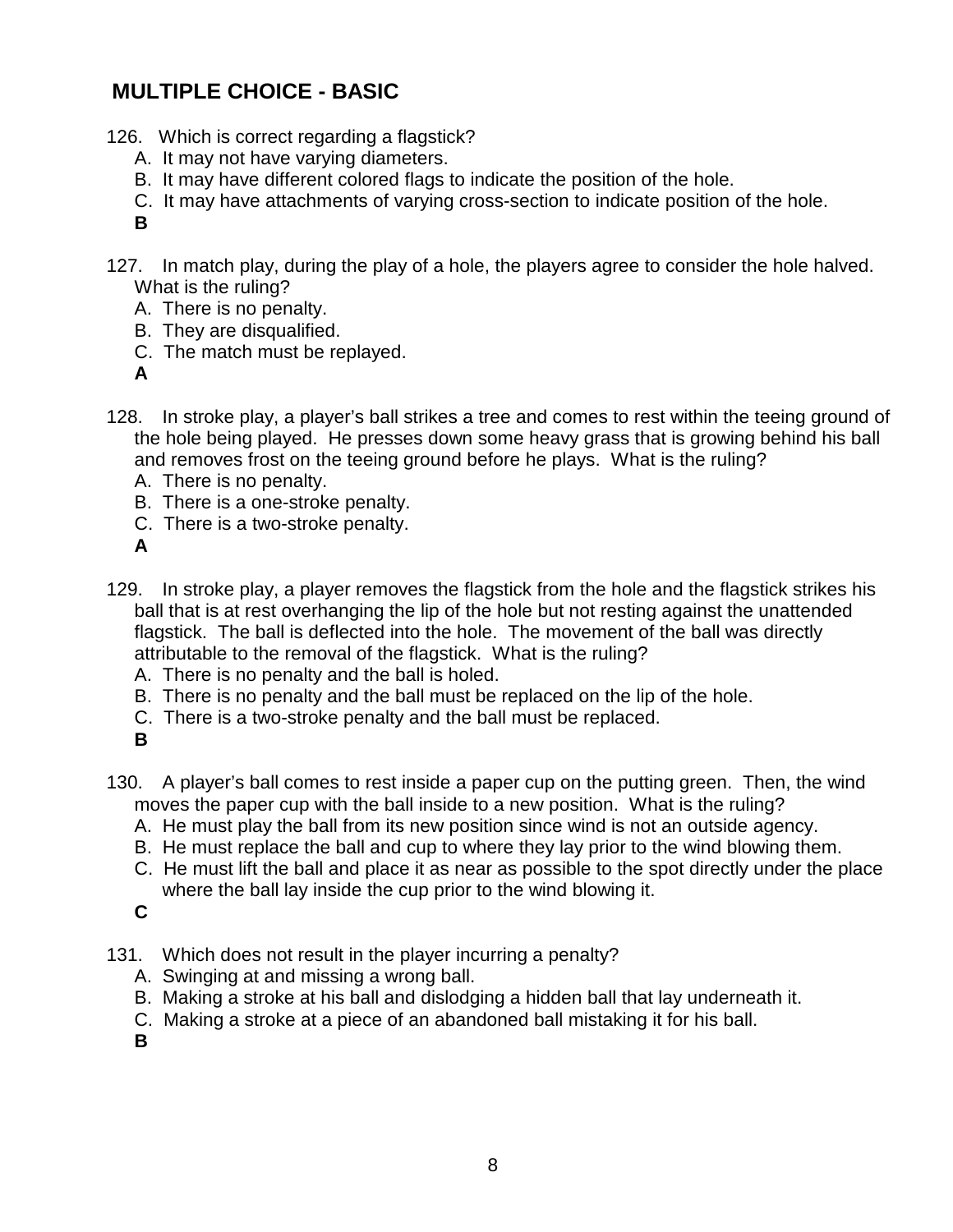- 132. In stroke play, a player lifts his ball without authority, substitutes a new ball on the original spot to aid in identification, and plays it. What is the ruling?
	- A. There is a one-stroke penalty for lifting the ball in play without authority and an additional penalty of two strokes for improper substitution.
	- B. There is a two-stroke penalty under Rule 18-2; there is no additional penalty under Rule 18-2.
	- C. There is a one-stroke penalty for lifting the ball in play without authority and an additional two-stroke penalty for playing a wrong ball.

- 133. In stroke play and during search for his ball in a bunker completely covered by loose impediments, a player moves some of the loose impediments without moving the ball. He identifies the ball as his; however, during replacement of the loose impediments so that only part of the ball is visible, he accidentally moves the ball. What is the ruling?
	- A. There is no penalty.
	- B. There is a one-stroke penalty.
	- C. There is a two-stroke penalty.

**A**

- 134. In stroke play, a player incurs a disqualification penalty in a play-off. Does the penalty also apply to the entire competition?
	- A. No; the play-off is a new stipulated round.
	- B. Yes; the play-off is an integral part of the competition.
	- C. The Committee must decide.
	- **A**
- 135. Which of the following is a hole made by a greenkeeper?
	- A. An aeration hole.
	- B. A rut made by a greenkeeper's tractor.
	- C. A hole left by a removed stake that defines the margin of a water hazard.
	- **C**
- 136. In match play, before playing from the teeing ground, a player breaks off a branch of a small bush that interferes with his swing at the teed ball. What is the ruling?
	- A. There is no penalty.
	- B. There is no penalty if he plays from a different position on the teeing ground.
	- C. There is a loss-of-hole penalty for improving the area of his intended swing.
	- **C**
- 137. In stroke play, a player placed a ball when he should have dropped it; he played the placed ball. What is the ruling?
	- A. There is no penalty if the player retrieves the ball and drops it correctly.
	- B. There is a one-stroke penalty.
	- C. There is a two-stroke penalty.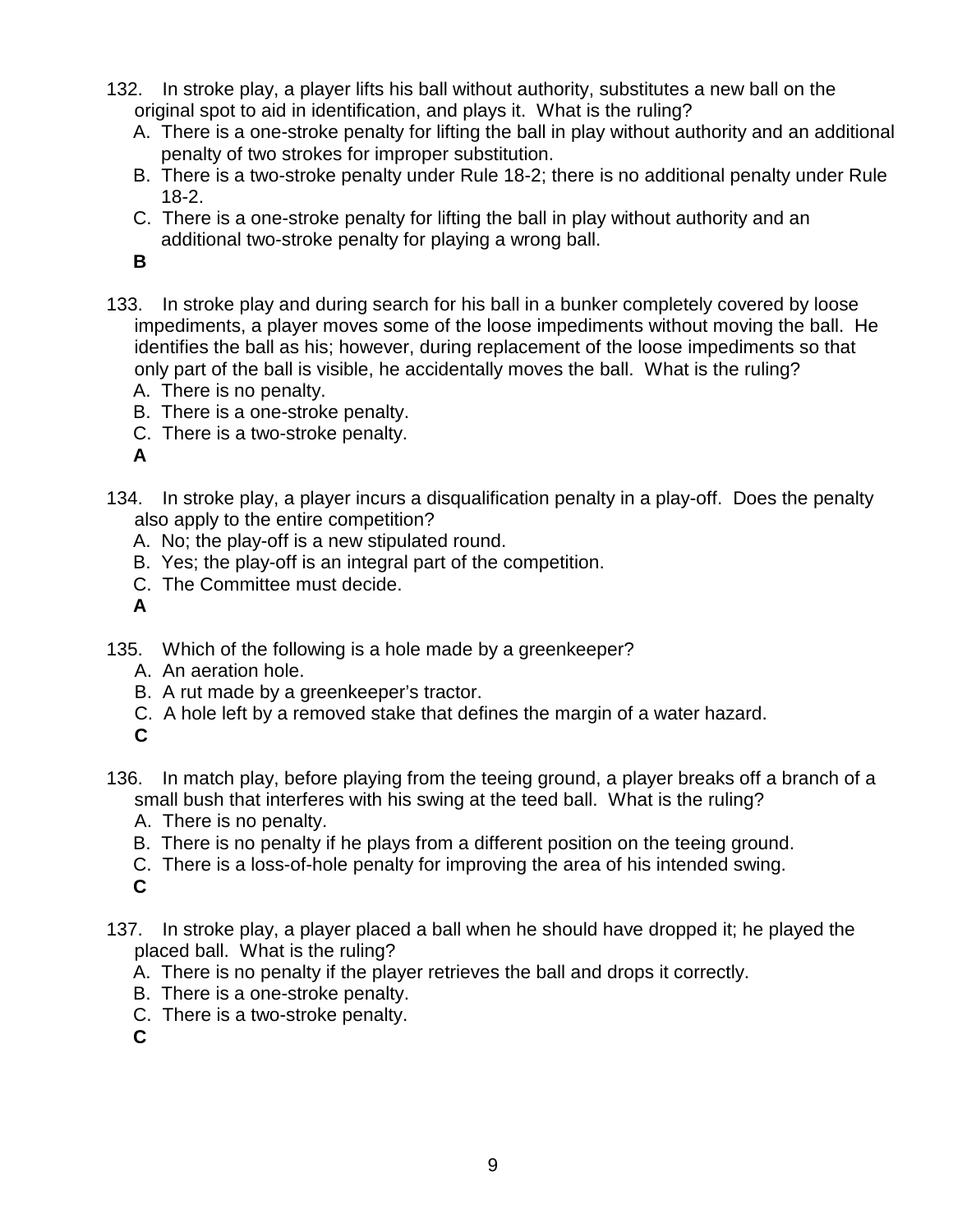- 138. Which is correct regarding a boundary fence?
	- A. A set of steps lies in bounds and is attached to a boundary fence; the set of steps is not an obstruction.
	- B. Part of a boundary fence lies in bounds; the part in bounds is an obstruction.
	- C. A boundary fence has an angled support; any part of the support in bounds is an obstruction.
	- **C**
- 139. A player putts and a spectator purposefully deflects his moving ball into the hole. What is the ruling?
	- A. The ball is holed.
	- B. The stroke must be canceled and replayed.
	- C. The Committee must decide in equity.
	- **B**
- 140. In stroke play, during a stipulated round of eighteen holes, a player employs a young boy as a caddie for the first nine holes. For the second nine holes, he employs a friend, who just competed in the same event. What is the ruling?
	- A. There is no penalty.
	- B. There is a two-stroke penalty.
	- C. He is disqualified.
	- **A**
- 141. In stroke play, a player's ball is embedded in its own pitch-mark in a closely mown area through the green. He takes relief under the Rule for an embedded ball, but, before dropping the ball, he repairs the pitch-mark. What is the ruling?
	- A. There is no penalty.
	- B. There is a one-stroke penalty.
	- C. There is a two-stroke penalty.
	- **C**
- 142. In a stroke play hole-by-hole play-off, a player deliberately stops a fellow-competitor's ball on a putting green to prevent him from winning a competition. What is the ruling?
	- A. There is no penalty.
	- B. The player incurs a two-stroke penalty.
	- C. The player should be disqualified.
	- **C**
- 143. On the day of a stroke-play competition before starting his round, a player makes one practice stroke from a forward tee on the course into a water hazard; a second player makes two similar practice strokes. What is the ruling?
	- A. Both players must be disqualified; the Committee may not consider any modification to the penalty.
	- B. Both players are subject to disqualification, but the Committee would be justified in modifying the first player's penalty to two strokes.
	- C. Both players are subject to disqualification, but the Committee would be justified in modifying each player's penalty to two strokes.
	- **B**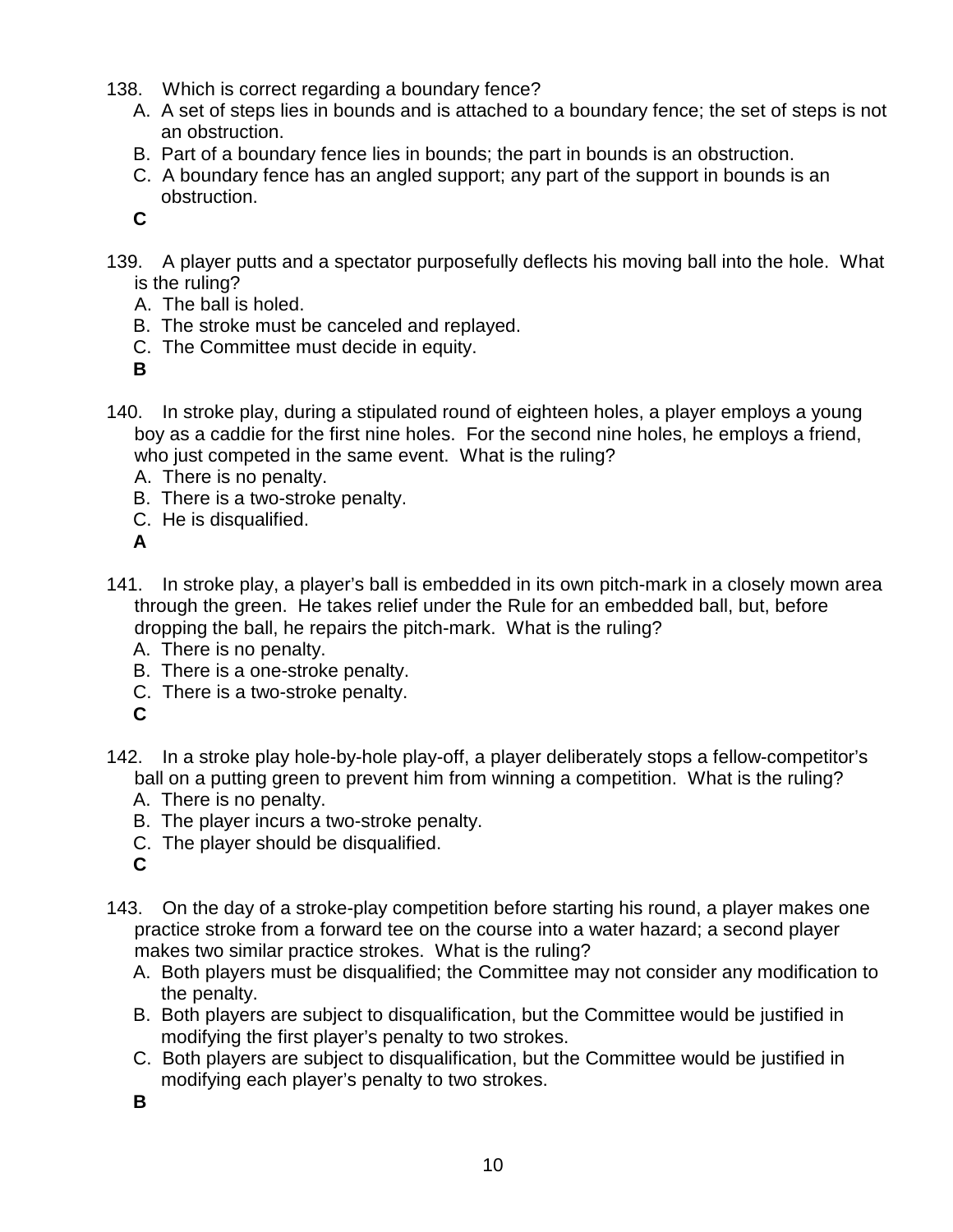- 144. In stroke play, before making a stroke, a player lifts a stone lying next to his ball in a water hazard. The stone has broken away from a stone wall that is outside the hazard. What is the ruling?
	- A. There is no penalty.
	- B. There is a one-stroke penalty.
	- C. There is a two-stroke penalty.
	- **A**
- 145. Which is correct regarding the use of a non-calculating electronic device?
	- A. It may not be used to obtain information about the Rules.
	- B. It may not be used to obtain information about the course.
	- C. It may be used to access distance information that was produced prior to the start of the player's round.
	- **C**
- 146. In stroke play, a player thinks his tee shot is in a water hazard but it is neither known nor virtually certain that the ball is in the hazard. He drops another ball immediately behind the hazard under the Rule for a ball in a water hazard and plays it; he then finds the original ball in the hazard. What is the ruling?
	- A. The original ball was lost when he played the ball behind the hazard.
	- B. The original ball is the ball in play and he must continue with the original ball.
	- C. The player is disqualified.
	- **A**
- 147. Which is correct regarding a player giving information on the Rules in match play?
	- A. Giving information on the Rules is not considered to be advice.
	- B. Giving wrong information on the Rules by mistake results in a penalty.
	- C. Knowingly giving wrong information on the Rules results in a loss-of-hole penalty. **A**
- 148. Which is correct regarding a player and a ball interfering with or assisting play?
	- A. He may lift another ball if he considers it might interfere with his play.
	- B. He may lift his ball if he considers it might interfere with the play of any other player.
	- C. He may lift his ball if he considers it might assist the play of any other player.
	- **C**
- 149. A player's ball lies through the green but a bunker is situated between the player's ball and the hole. Which one of the following is correct?
	- A. He may remove loose impediments from the bunker and test the condition of the bunker to determine if it is feasible to putt through it.
	- B. He may not remove loose impediments from the bunker but he may test the condition of the bunker to determine if it is feasible to putt through it.
	- C. He may not remove loose impediments from the bunker and he may not test the condition of the bunker to determine if it is feasible to putt through it.
	- **A**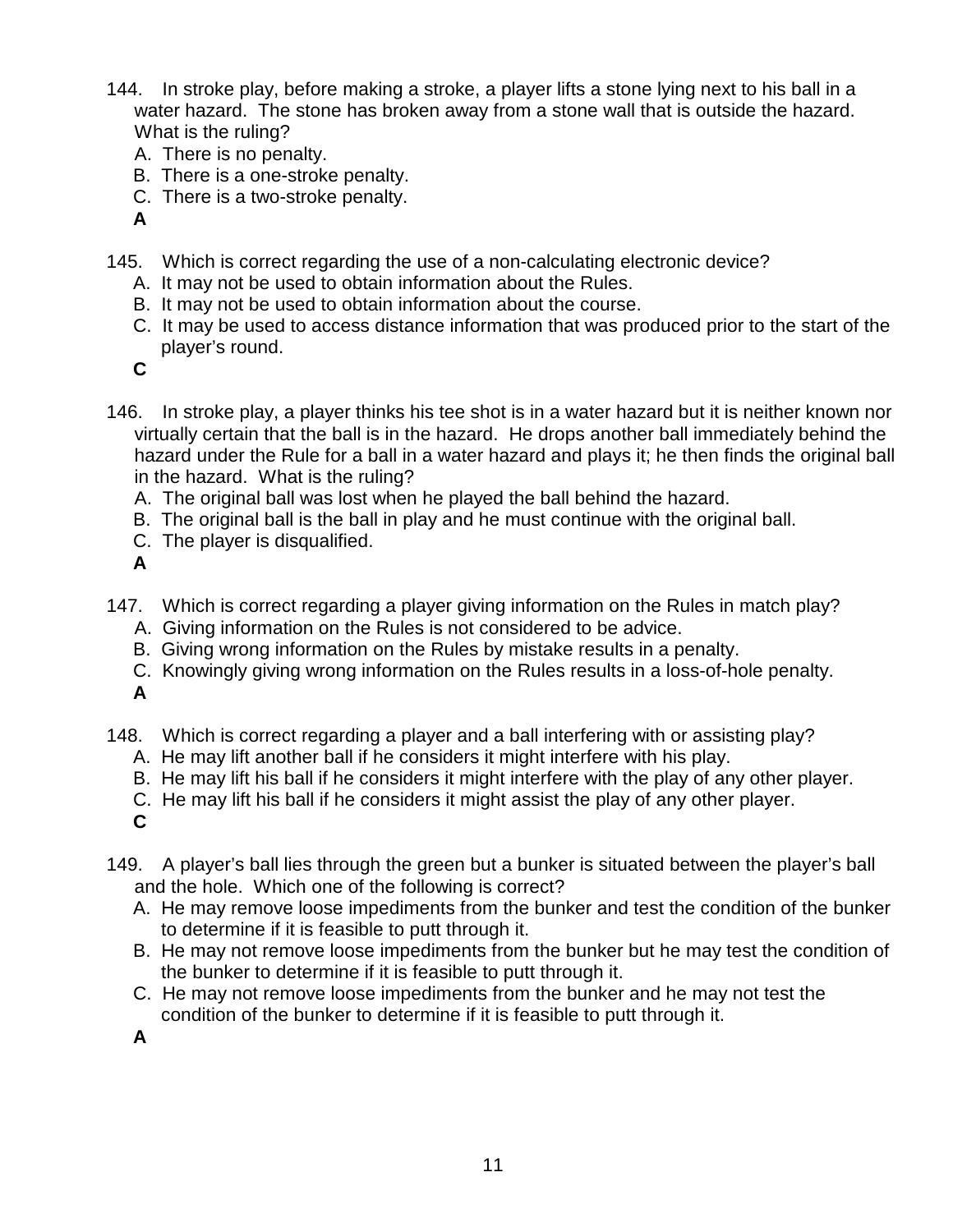- 150. Which is correct regarding ground under repair?
	- A. Deep cracks in the earth are not automatically ground under repair.
	- B. Grass cuttings piled for removal are not automatically ground under repair.
	- C. A tree stump is automatically ground under repair.

- 151. In stroke play, a player's ball lies in bounds. His stance has interference from a fence, all of which lies out of bounds. He takes relief under the Rule for interference by an obstruction and plays the ball. What is the ruling?
	- A. There is no penalty.
	- B. There is a one-stroke penalty.
	- C. There is a two-stroke penalty.
	- **C**
- 152. In match play, a player's ball comes to rest in a bunker while his opponent's ball comes to rest on a putting green. The player plays a wrong ball from the bunker that knocks his opponent's ball into the hole. What is the ruling?
	- A. There is no penalty and the opponent's ball is holed.
	- B. There is no penalty and the opponent's ball must be replaced.
	- C. The player incurs a loss-of-hole penalty for playing a wrong ball.
	- **C**
- 153. Which is correct regarding a ball crossing the margin of a water hazard?
	- A. A ball that last crossed the margin of a water hazard is considered in the water hazard even if the flow of water carried the ball out of bounds.
	- B. A ball that last crossed the out of bounds line is considered out of bounds even if the flow of water carried the ball into a water hazard all of which is in bounds.
	- C. A ball that last crossed the margin of a lateral water hazard lies in a lateral water hazard even if stakes adjacent to where it lies indicate it as a water hazard.

**C**

- 154. In stroke play, a player searches for his ball for five minutes and does not find it. He looks for another minute, finds his ball and plays it. What is the ruling?
	- A. There is no penalty.
	- B. There is a two-stroke penalty for playing a wrong ball.
	- C. There is a two-stroke penalty for undue delay.
	- **B**
- 155. In stroke play, during play of a hole, a competitor asks a fellow-competitor how to play a difficult chip shot and he responds. What is the ruling?
	- A. There is no penalty.
	- B. The competitor incurs a two-stroke penalty.
	- C. Each of the players incurs a two-stroke penalty.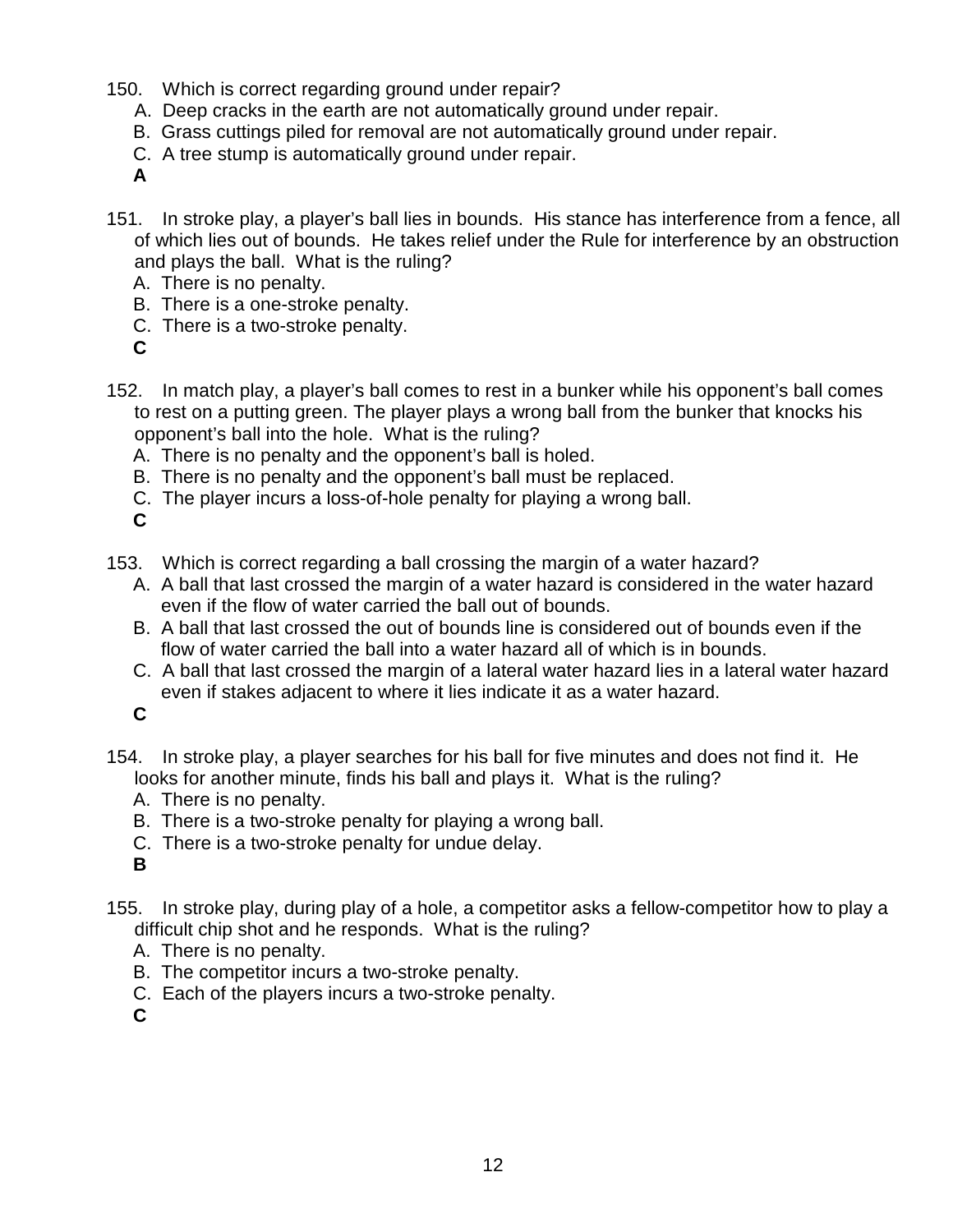- 156. Which is correct regarding the lifting of a player's ball?
	- A. The player himself must lift the ball.
	- B. A player's caddie may lift the ball without authorization from the player.
	- C. A player's partner or someone authorized by the player may lift the ball.

- 157. The honor is determined by the lowest gross scores when playing in handicap:
	- A. Single match play.
	- B. Individual stroke play.
	- C. Bogey, par and Stableford competitions.
	- **B**
- 158. In match play, a player discovers that his ball in play does not conform to the Rules. His mistake is unintentional. What is the ruling?
	- A. There is no penalty.
	- B. There is a loss-of-hole penalty.
	- C. He is disqualified.
	- **C**
- 159. In match play, a player marks the position of his ball on the putting green and lifts the ball. Then, he accidentally drops it, striking and moving his opponent's ball at rest and in play. What is the ruling?
	- A. The player is not penalized and both balls must be replaced.
	- B. The player incurs a penalty stroke and both balls must be replaced.
	- C. The player loses the hole.
	- **B**
- 160. In single match play, may a player putt out after his stroke is conceded?
	- A. No; if the player putts out, there will be a penalty.
	- B. Yes; provided there is no delay of play.
	- C. The Committee must decide.

- 161. In stroke play, a player's ball lies on a putting green. As he approaches the ball, the wind blows it into a nearby bunker. He replaces the ball on the putting green, holes out and tees off on the next hole. What is the ruling?
	- A. There is no penalty.
	- B. There is a two-stroke penalty.
	- C. He is disqualified.
	- **C**
- 162. Before a player makes his first stroke with any ball from the teeing ground of the hole being played, the tee-markers are deemed to be:
	- A. Movable obstructions.
	- B. Immovable obstructions.
	- C. Fixed.
	- **C**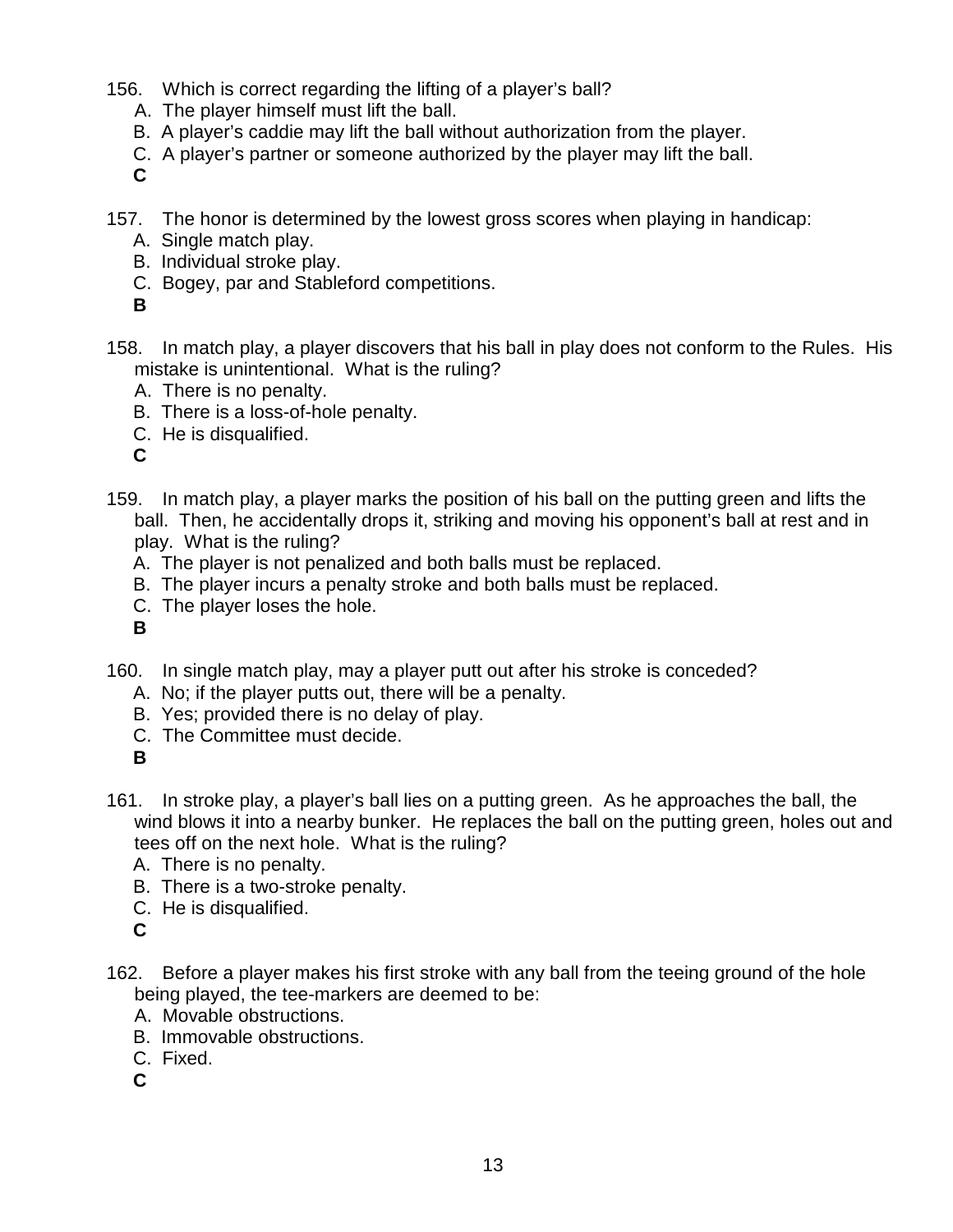- 163. Which is correct regarding a player taking relief under the Rule for an unplayable ball?
	- A. He may not drop a ball nearer the hole than where the original ball lies.
	- B. He must drop a ball in the bunker, if his ball lies on grass covered ground in a bunker.
	- C. He may drop a ball within two club-lengths of the point on the ground immediately below the place where the ball lay in a tree, not nearer the hole.
	- **C**
- 164. In stroke play, a player finds his ball unplayable in a water hazard. In taking relief, he proceeds correctly under the Rule for a ball in a water hazard incurring the appropriate penalty stroke; however, he drops the ball in another water hazard and plays it. What additional penalty is incurred?
	- A. None.
	- B. One stroke.
	- C. Two strokes.
	- **A**
- 165. Which is correct regarding the player cleaning his ball?
	- A. He may not clean the ball when lifting it from casual water.
	- B. He may not remove cut grass adhering to the ball lying through the green.
	- C. He may clean the ball when it has been lifted because it interferes with play.
	- **B**
- 166. In stroke play, a player deems his ball unplayable and lifts it. Then, he discovers that the ball is in ground under repair. What is the ruling?
	- A. If he drops a ball under the Rule for an unplayable ball, he may lift the ball and proceed under the Rule for abnormal ground conditions without penalty.
	- B. If he drops a ball under the Rule for an unplayable ball, he may lift the ball and proceed under the Rule for abnormal ground conditions with a one-stroke penalty.
	- C. If he does not drop a ball under the Rule for an unplayable ball, he may proceed under the Rule for abnormal ground conditions without penalty.
	- **C**
- 167. A player's tee shot is in a difficult lie through the green. He deems the ball unplayable and drops it within two club-lengths of where it lay. It comes to rest in the same position from which he took relief. Which one of the following is correct?
	- A. He must lift the ball and re-drop it correctly without penalty.
	- B. He may again deem the ball unplayable in the same position, return to the teeing ground, and make his fourth stroke.
	- C. He may again deem the ball unplayable in the same position, but he must drop within two club-lengths of that spot; he may not return to the teeing ground.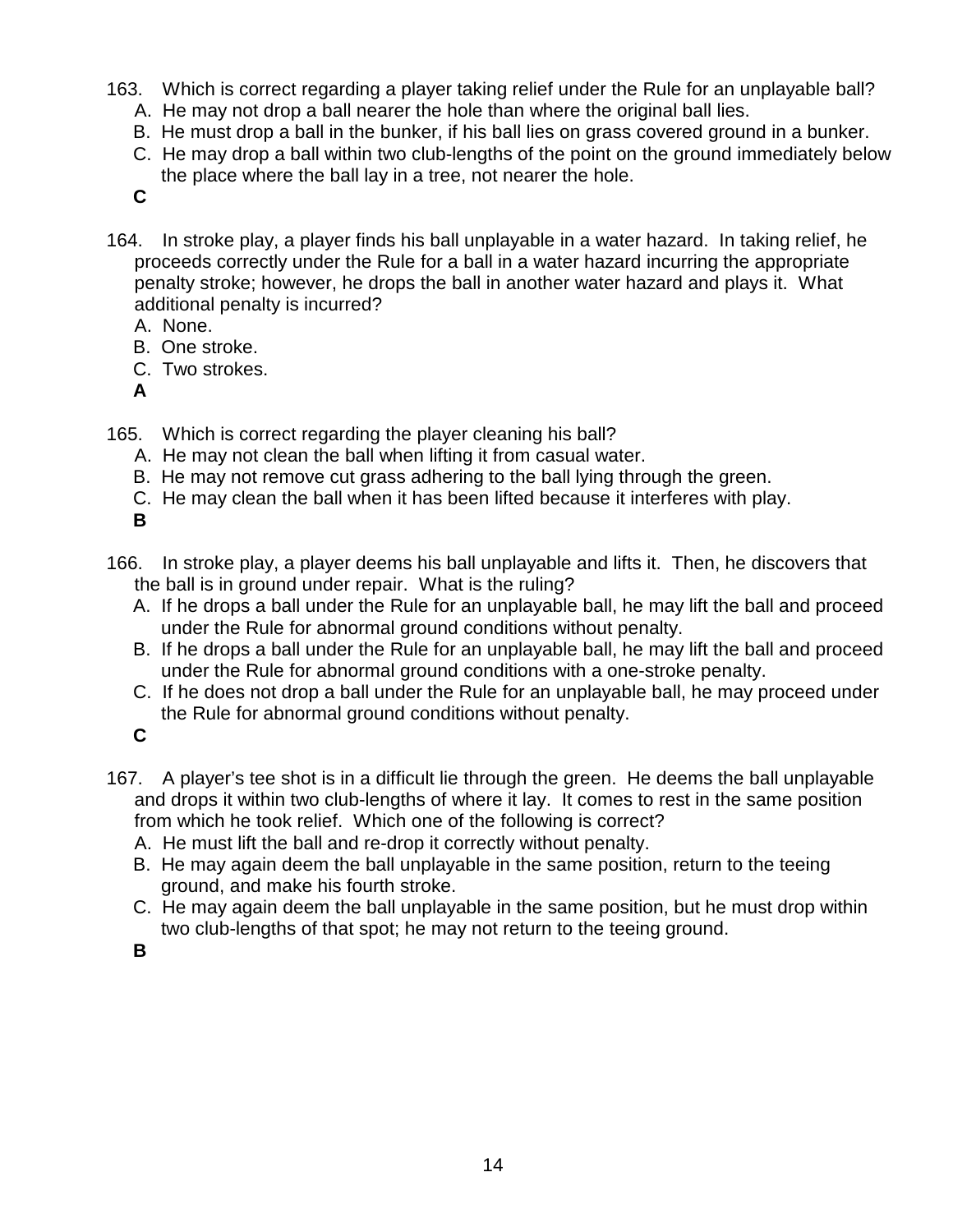- 168. In stroke play, A asks B to lift his ball because he [A] considers that it might interfere with his [A's] play. B mistakenly believes he is not required to do so and refuses to lift his ball before A plays. What is the ruling?
	- A. There is no penalty because B is unaware that he is required to lift his ball.
	- B. B incurs a two-stroke penalty.
	- C. B is disqualified.
	- **C**
- 169. In stroke play, a player's ball lies through the green on a steep slope. He does not cause the ball to move. As he is about to play, the ball moves and comes to rest against his club. He removes his club and the ball rolls further away to a position from which he plays it. What is the player's total penalty?
	- A. One stroke.
	- B. Two strokes.
	- C. Three strokes.
	- **C**
- 170. Prior to his shot, a competitor lifts a towel covering a fellow-competitor's bag to determine what club the fellow-competitor used for his stroke. What is the ruling?
	- A. There is no penalty for lifting the towel.
	- B. There is no penalty for lifting the towel providing it is replaced before the stroke.
	- C. There is a penalty for obtaining such information through a physical act.

- 171. In stroke play, a player's caddie accidentally deflects the player's ball after a stroke. What is the ruling?
	- A. There is no penalty.
	- B. There is a one-stroke penalty.
	- C. There is a two-stroke penalty.
	- **B**
- 172. In stroke play, a bunker lies between a player's ball and the hole. The player walks into the bunker to assess his line of play. Before he leaves the bunker, he rakes his footprints. What is the ruling?
	- A. There is no penalty.
	- B. There is a one-stroke penalty.
	- C. There is a two-stroke penalty.
	- **C**
- 173. In single match play, the players [A and B] share a motorized golf cart. In searching for A's ball in long grass, the moving cart, with A and B in it, strikes and moves A's ball. What is the ruling?
	- A. There is no penalty if B was driving the cart.
	- B. There is no penalty regardless of who was driving the cart because the ball was moved during search.
	- C. Both A and B incur a penalty of one stroke.
	- **A**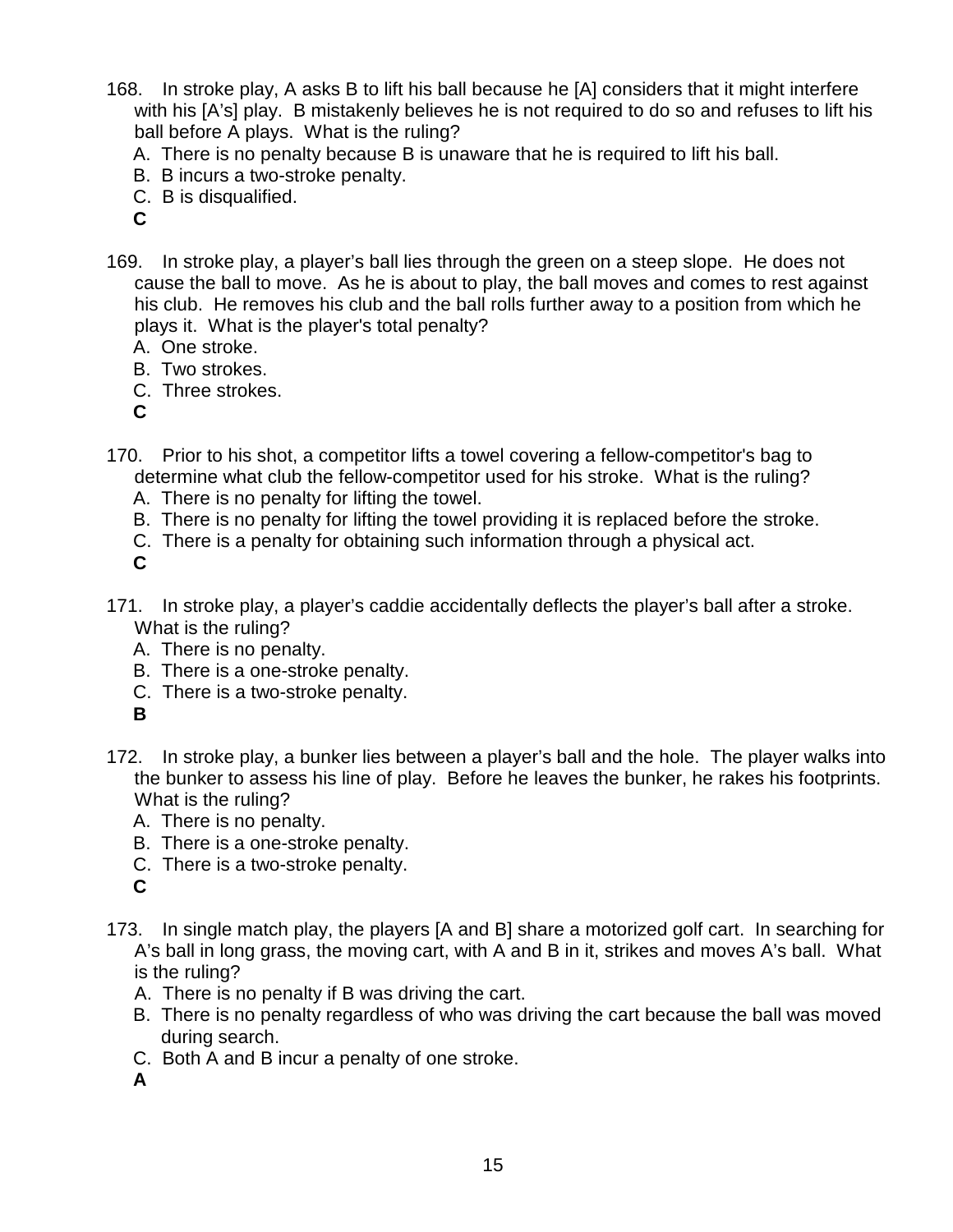- 174. In stroke play, a player starts his round with a non-conforming club and uses it during play of the 1st hole. He discovers his mistake before playing from the 2nd tee and declares the club out of play. When he finishes his round, he consults with the Committee prior to returning his score card. What is the ruling?
	- A. There is a two-stroke penalty.
	- B. There is a total penalty of four strokes.
	- C. He is disqualified.
	- **C**
- 175. In stroke play, prior to taking his stance, a player removes a stake defining out of bounds that interferes with his line of play; he replaces the stake before playing. What is the ruling?
	- A. There is no penalty.
	- B. There is a one-stroke penalty.
	- C. There is a two-stroke penalty.

- 176. In playing from a wrong place, a serious breach of the applicable Rule occurs when a player proceeds other than in accordance with the Rules and:
	- A. Substitutes a ball without authority.
	- B. Places a ball when required to drop it.
	- C. Gains a significant advantage as a result of playing from a wrong place.

**C**

- 177. In which instance may a player purposely touch his line of putt without penalty?
	- A. With his hand when repairing a spike mark not on his line of putt.
	- B. With his club in removing casual water.
	- C. With his hat in removing a broken tee.
	- **C**
- 178. A player believes that his ball behaved erratically in flight after being struck from the tee. Before his next stroke, may a player declare the ball unfit for play and substitute another ball without penalty?
	- A. Yes; the player is the sole judge as to whether the ball is unfit for play but he may not use the ball at a subsequent hole.
	- B. Yes; the player is the sole judge as to whether the ball is unfit for play and he may use the ball at a subsequent hole.
	- C. No; a ball is unfit for play only if it is visibly cut, cracked or out of shape.
	- **C**
- 179. A player removes a partially but not solidly embedded acorn on his line of putt and repairs the depression left by the acorn. What is the ruling?
	- A. He was not permitted to remove the acorn and repair the depression.
	- B. He was permitted to remove the acorn and repair the depression.
	- C. He was permitted to remove the acorn but not to repair the depression.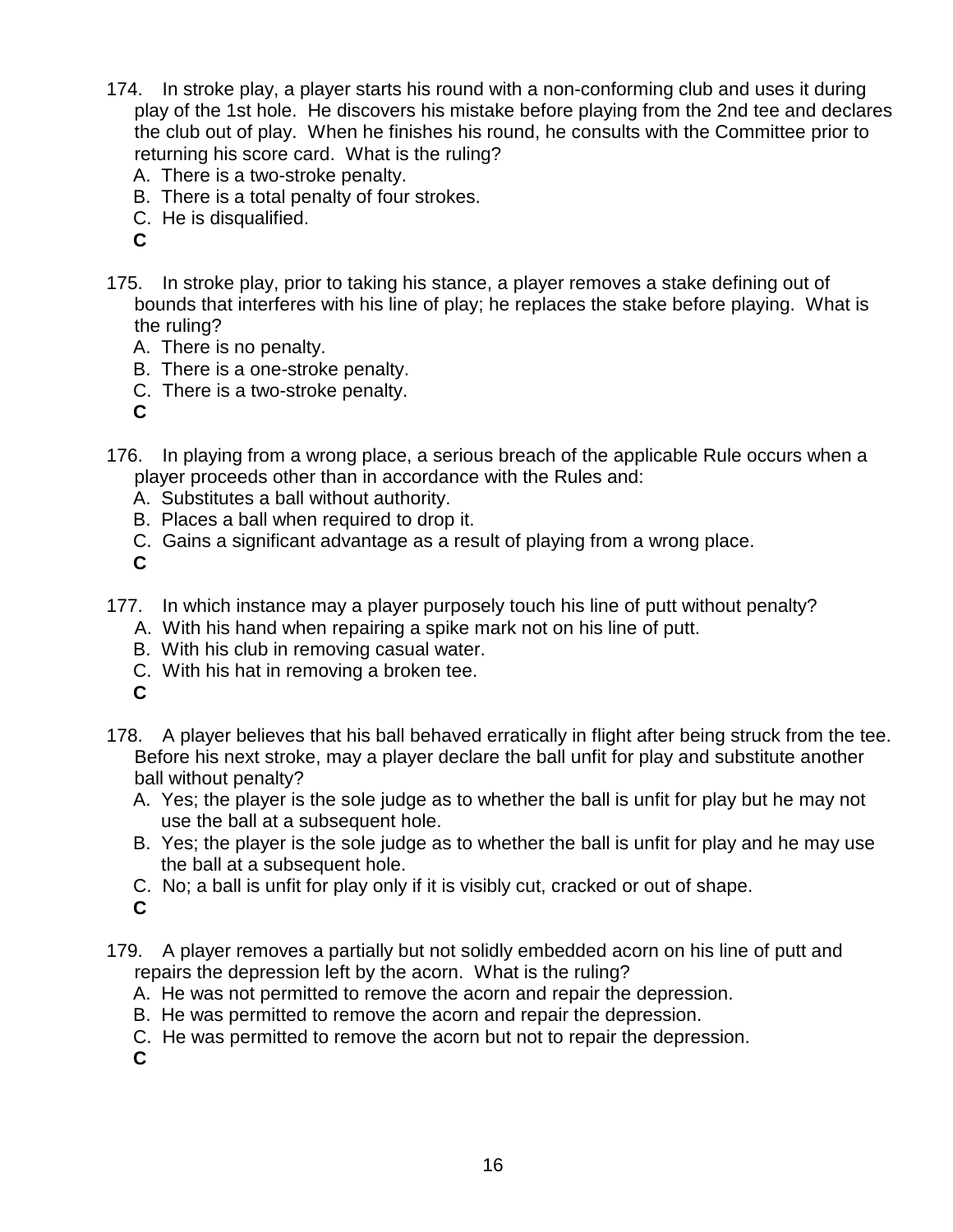- 180. In match play, a player plays his ball that he finds lying through the green. Then, his caddie tells him that he had seen someone pick up his ball that was at rest out of bounds and throw it onto the course where he just played it. What is the ruling?
	- A. There is no penalty.
	- B. There is a two-stroke penalty.
	- C. There is a loss-of-hole penalty.
	- **C**
- 181. When two players take relief from a water hazard, the order of play is determined by:
	- A. The relative position of the balls before relief is taken.
	- B. The relative position of the balls after relief is taken.
	- C. Lot, unless the players mutually agree to the order of play.
	- **A**
- 182. A player's ball lies through the green on a path that is covered with wood chips. He removes some chips and then properly takes relief under the Rule for interference by an obstruction. What is the ruling in stroke play?
	- A. There is no penalty.
	- B. There is a one-stroke penalty.
	- C. There is a two-stroke penalty.
	- **A**
- 183. Which is correct regarding casual water?
	- A. Overflow from a water hazard is not casual water.
	- B. Soft, mushy earth with water visible on the surface is not casual water.
	- C. A ball lying in a pitch-mark through the green filled with water is in casual water.
	- **C**
- 184. A player lifts his ball under a Rule and places it on the grass nearby. By mistake, he plays the ball from where he set it aside. What is the ruling?
	- A. There is no penalty since the ball was out of play.
	- B. There is a penalty for playing a wrong ball.
	- C. There is a penalty for playing from a wrong place.
	- **B**
- 185. A player's ball lies through the green underneath a large branch of a tree that was felled by a storm the previous day. What is the ruling?
	- A. The ball lies in ground under repair even if the branch was not marked as ground under repair or in the process of being removed.
	- B. The entire branch is ground under repair even if the branch was not marked as ground under repair but the greenkeeper was in the process of sawing up the branch.
	- C. The entire branch is ground under repair even if the branch was not marked as ground under repair but the greenkeeper intends to remove it.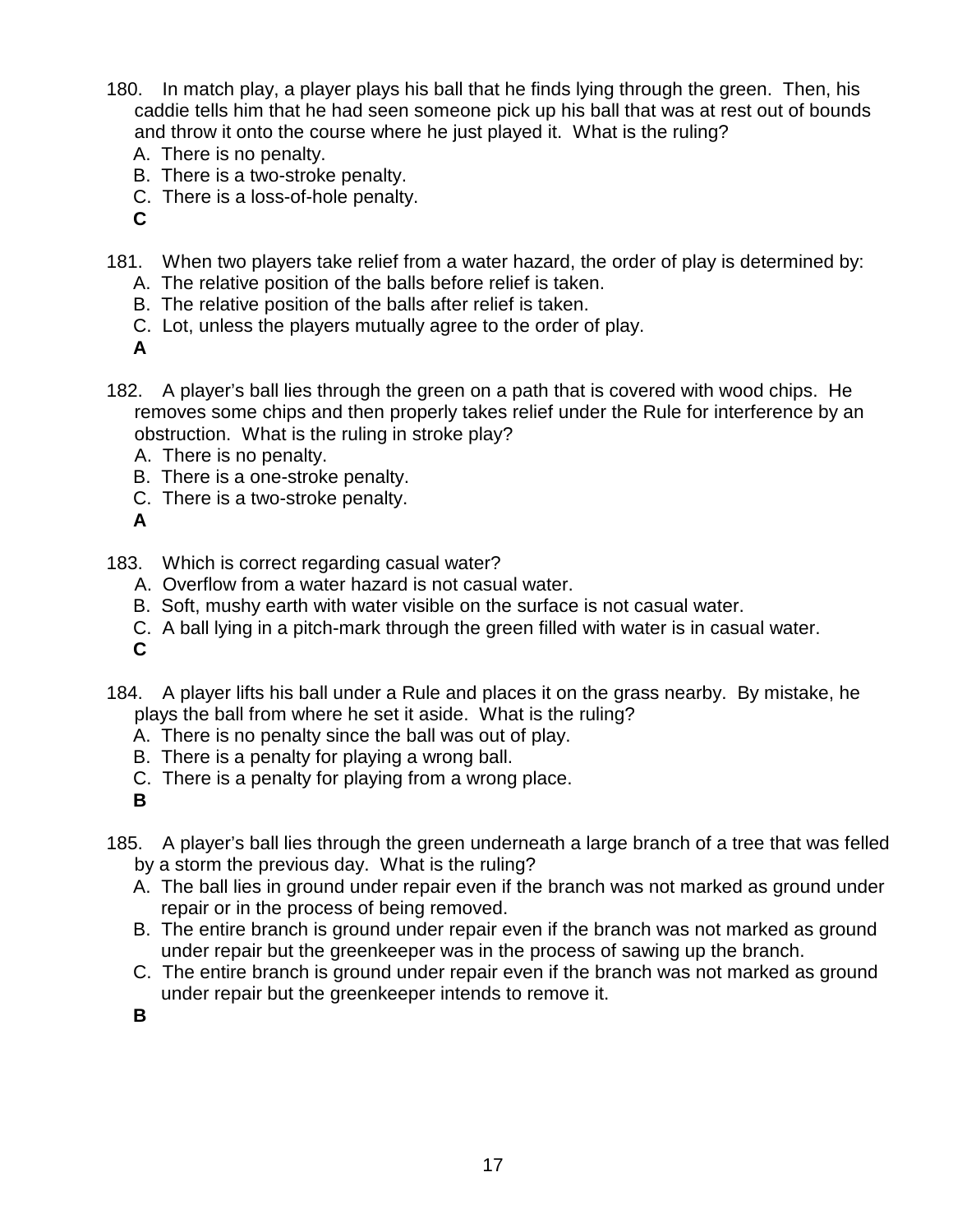186. If a player who reaches the finals of a match play event becomes unable to play because of a serious injury, what action can the Committee take?

- A. The Committee can take no action and the player must default.
- B. The Committee may postpone the match with concurrence of the opponent.
- C. The Committee may postpone the match without concurrence of the opponent.
- **B**
- 187. Which of the following is not permitted by a player's caddie in indicating the line of putt?
	- A. Placing a water bottle off the putting green to indicate an aiming point and removing it before the stroke.
	- B. Telling the player to aim at the edge of a sprinkler off the putting green.
	- C. Telling the player to aim at a repaired ball-mark on the putting green.
	- **A**
- 188. In stroke play, before making a stroke on the teeing ground, a player relocates one teemarker because it interferes with his stance. He then makes his stroke and replaces the tee-marker. What is the ruling?
	- A. There is no penalty.
	- B. There is a two-stroke penalty.
	- C. He is disqualified.
	- **B**
- 189. Which is not a hole made by a burrowing animal?
	- A. A hole made by a dog.
	- B. A hole made by a salamander.
	- C. A hole made by a rabbit.
	- **A**
- 190. A player strikes his ball into high grass and properly plays a provisional ball. He prefers to continue play with the provisional ball but a fellow-competitor announces that the original ball is found in less than five minutes of search. The player refuses to identify the ball that is found. What is the ruling?
	- A. He may continue with the provisional ball since he has not yet identified his original ball; he is not required to identify the ball that was found.
	- B. He must abandon the provisional ball since the fellow-competitor has identified the original ball.
	- C. He must inspect the ball that was found; if a player has dishonestly not identified a ball that is his, the Committee should disqualify the player.

- 191. In match play, during play of a hole, a player, whose turn it is to play, gives incorrect information regarding the number of strokes taken. He is deemed to have given wrong information if he does not correct the mistake:
	- A. immediately.
	- B. before the player makes his next stroke.
	- C. before the opponent picks up his ball.
	- **C**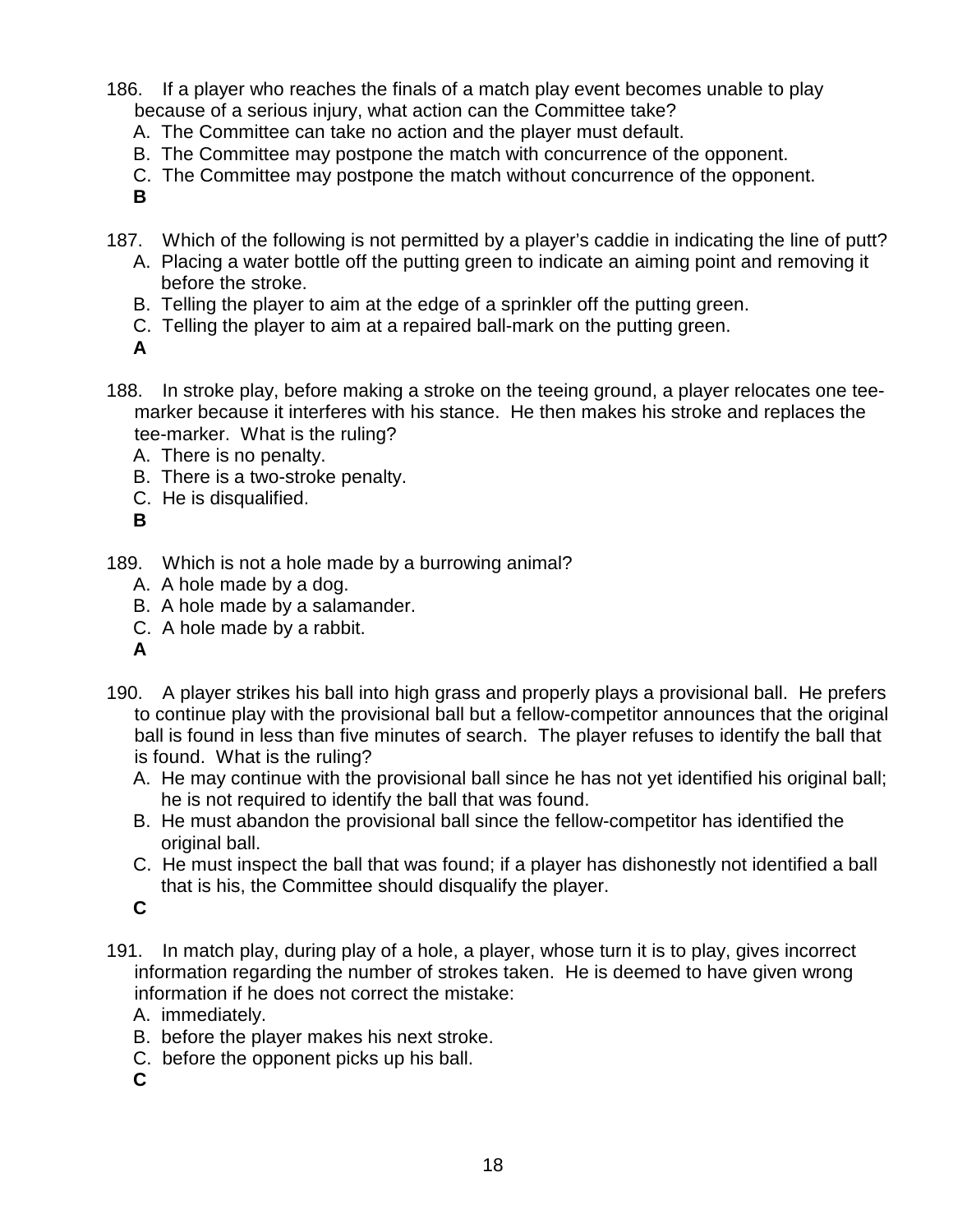- 192. In stroke play, a player returns his score card with a total score that is correct but with a score missing for one hole. What is the ruling?
	- A. The Committee should allow him to enter the missing score.
	- B. The Committee should enter the missing score.
	- C. He is disqualified.
	- **C**
- 193. Which is correct regarding loose impediments?
	- A. A half-eaten pear is not a loose impediment.
	- B. A small solidly embedded stone is a loose impediment.
	- C. A dead snake is both an outside agency and a loose impediment.
	- **C**
- 194. In match play, before a player can play his ball, his opponent's ball, after a stroke, strikes the player's ball and moves it. What is the ruling?
	- A. There is no penalty.
	- B. The player incurs a one-stroke penalty.
	- C. The opponent incurs a one-stroke penalty.
	- **A**
- 195. In stroke play, a player is in the process of taking relief from ground under repair through the green. Before he drops the ball, he removes sand and loose soil from the area in which he is to drop the ball. What is the ruling?
	- A. There is no penalty.
	- B. There is a one-stroke penalty.
	- C. There is a two-stroke penalty.
	- **C**
- 196. A player takes relief for an embedded ball. When dropped, the ball embeds a few inches from its original, embedded position. What is the ruling?
	- A. He is entitled to take relief without penalty for an embedded ball.
	- B. He must place the ball as near as possible to where it lay.
	- C. He must re-drop the ball and if it embeds again, place the ball where it first struck the ground after the second drop.

- 197. A player is required to drop or place a ball at a spot through the green; he removes loose impediments from the area in which he is to drop or place the ball that would affect the lie of the ball. What is the ruling?
	- A. There is no penalty.
	- B. There is a penalty in the case of both placing and dropping.
	- C. There is a penalty in the case of placing but not in the case of dropping.

**A**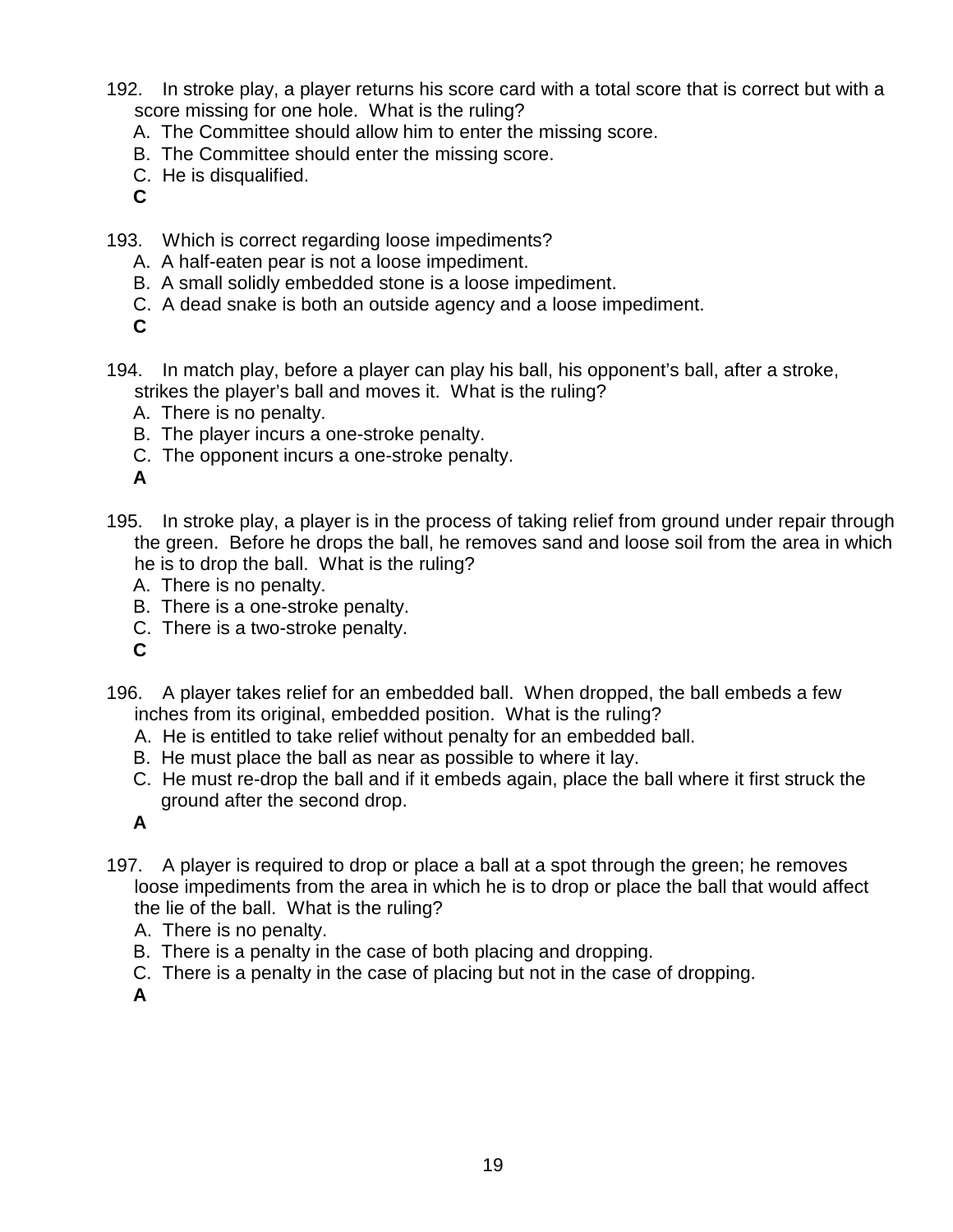- 198. In stroke play, a stake supporting a small tree interferes with a player's swing. It cannot be readily removed, so he breaks it. What is the ruling?
	- A. There is no penalty.
	- B. There is a one-stroke penalty.
	- C. There is a two-stroke penalty.
	- **C**
- 199. In stroke play, a competitor concedes a short putt to a fellow-competitor and knocks the ball away. The fellow-competitor tees off on the next hole before holing out on the previous hole. What is the ruling?
	- A. There is no penalty.
	- B. The competitor incurs a two-stroke penalty.
	- C. The fellow-competitor is disqualified.
	- **C**
- 200. A player's ball is completely embedded in the vertical lip of a bunker that is not grass covered. What is the ruling?
	- A. He is entitled to relief under the Rule for an embedded ball; he may lift the ball and drop it inside the bunker as near as possible to where it lay.
	- B. He is entitled to relief under the Rule for an embedded ball; he may lift the ball and drop it outside the bunker as near as possible to where it lay.
	- C. He is not entitled to relief under the Rule for an embedded ball; an embedded ball is considered to lie in the part of the course where it entered the ground.
	- **C**
- 201. In stroke play, a marker enters the scores of a competitor in the wrong boxes on the score card. Before returning the card:
	- A. The marker may change the hole numbers to agree with the proper scores.
	- B. The marker may not alter the card.
	- C. The Committee must decide.
	- **A**
- 202. In stroke play, it is not known or virtually certain that a player's tee shot is lost in a water hazard. He plays another ball from the tee under the Rule for a ball in a water hazard and then he finds his original ball outside the hazard. What is the ruling?
	- A. There is no penalty and the original ball is in play.
	- B. The original ball is lost and the ball played from the tee is in play under penalty of stroke and distance.
	- C. There is a two-stroke penalty and the original ball is in play.
	- **B**
- 203. A player briefly searches for his ball, declares it lost and tees another ball. His original ball is then found in a water hazard less than five minutes after search began. What is the ruling?
	- A. He must play the teed ball as the original ball is lost.
	- B. He must play the original ball or take relief under the Rule for a ball in a water hazard.
	- C. He must take relief under the Rule for a ball in a water hazard.
	- **B**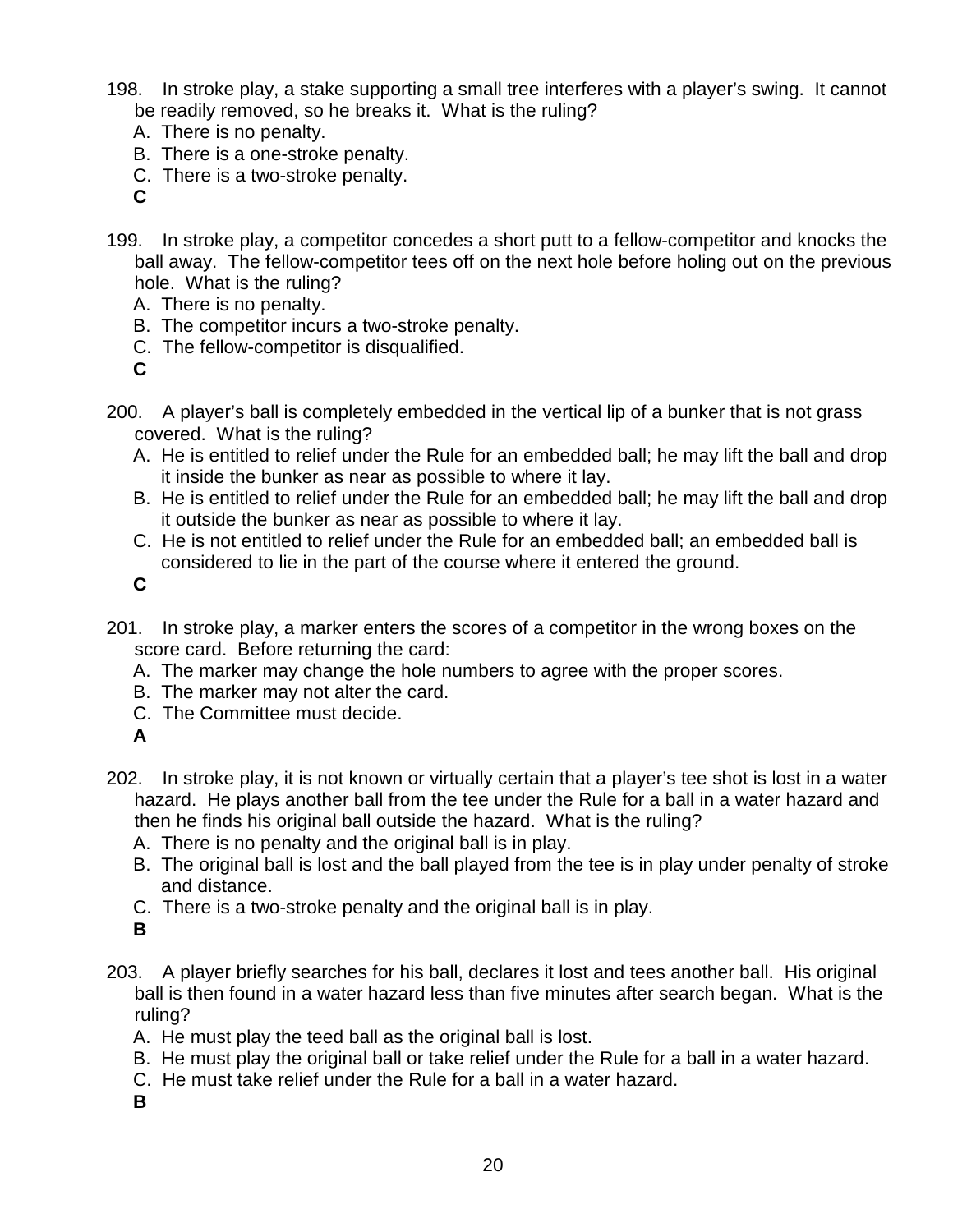- 204. In match play without a referee, a player is doubtful of his rights and announces (i) that he intends to play two balls and (ii) which ball he wishes to count if the Rules permit the procedure used for that ball. He completes the hole with both balls. His opponent makes no claim. What is the ruling?
	- A. There is no penalty and the score with the selected ball counts.
	- B. There is no penalty and the score with the original ball counts.
	- C. The player has played a wrong ball with a loss-of-hole penalty.

- 205. In individual stroke play, a player leaves the course, watches television in the clubhouse for an hour, and then returns to the course. What is the ruling?
	- A. There is no penalty.
	- B. There is a two-stroke penalty.
	- C. He is disqualified.
	- **C**
- 206. A player's approach shot comes to rest on an elevated green. After arriving at the green, he plays a ball he thinks is his. Upon reaching the hole, he finds his original ball in the hole together with the ball he just putted. What is the ruling?
	- A. He has played a wrong ball and the error must be corrected.
	- B. He completed the hole when the original ball was holed.
	- C. He must replay the hole without penalty.
	- **B**
- 207. Which is correct regarding loose impediments?
	- A. A large tree not attached to its stump is not a loose impediment.
	- B. A player may break off a piece of a large loose impediment.
	- C. A live insect may not be removed from a ball lying through the green.
	- **B**
- 208. A player's ball comes to rest in a tree where the ball is visible but cannot be recovered or played. What is the ruling?
	- A. If he can identify his ball, it may be deemed unplayable.
	- B. If he cannot recover the ball, it is lost even if it is identified.
	- C. If he cannot identify the ball, it may be deemed lost or unplayable.

**A**

- 209. Which is correct regarding the marking of the position of a player's ball?
	- A. He may not mark it with his foot.
	- B. He may mark it with the toe of his putter.
	- C. He may not mark it in front of the ball towards the hole.
	- **B**
- 210. Which is permitted by the Rules when making a stroke that counts in his score?
	- A. Putting with a golf ball held in the hand against the grip to assist in putting.
	- B. Putting with one hand and using another club to steady him.
	- C. Using adhesive tape on a golf glove to reduce wear or to prevent slipping.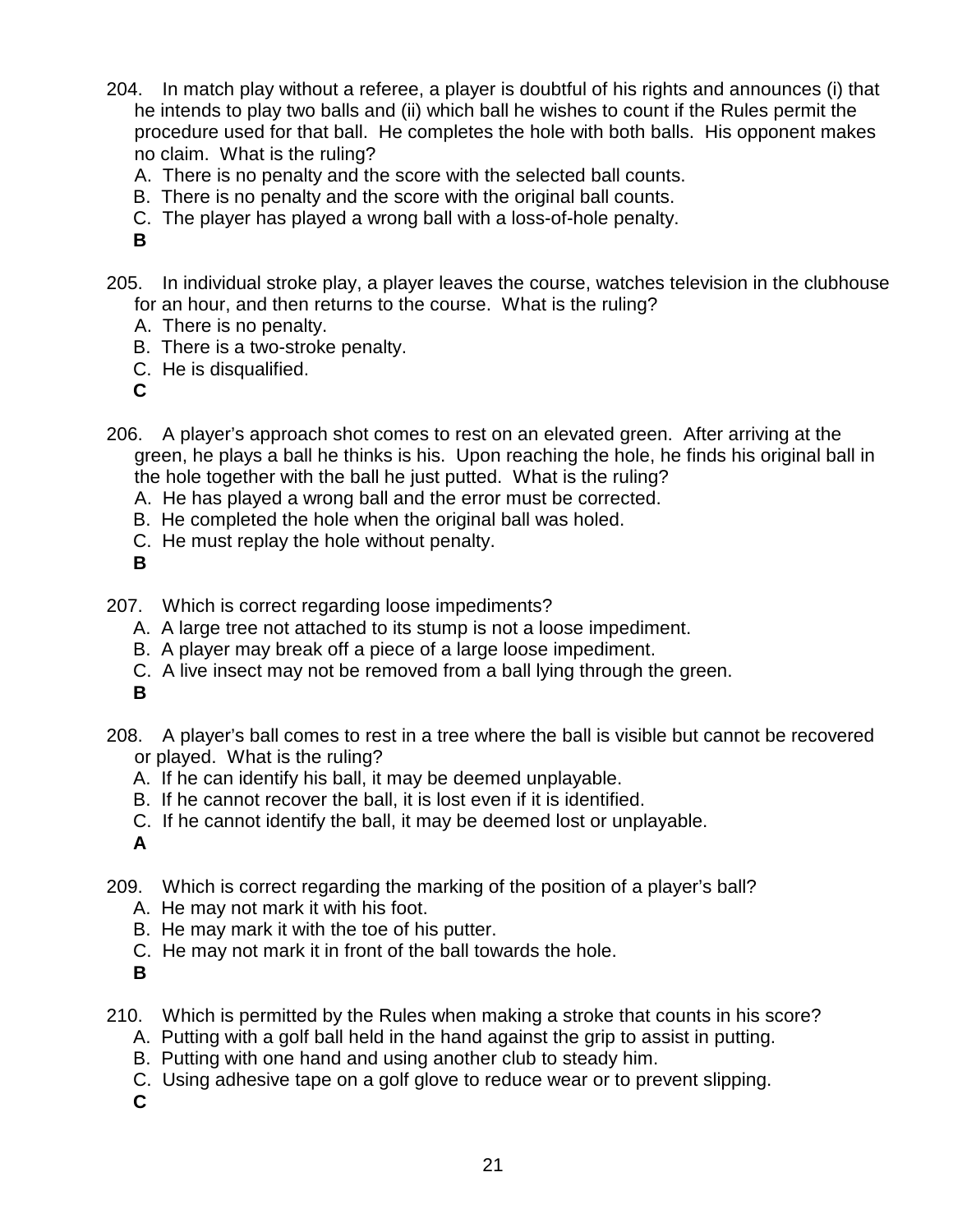- 211. In match play, a player's ball lies in a bunker; he digs in with his feet for a stance for a practice swing in a nearby similar bunker. What is the ruling?
	- A. There is no penalty.
	- B. The player incurs a two-stroke penalty.
	- C. The player incurs a loss-of-hole penalty.
	- **A**
- 212. In stroke play, two players strike their balls into the same area of high grass. Two balls are found, but because there are no identifying marks on either ball, neither of the players can identify a ball as his. What is the ruling?
	- A. There is no penalty and they must choose a ball based on lot.
	- B. Each player incurs a stroke and distance penalty because both balls are lost.
	- C. Each player incurs a two-stroke penalty and must choose a ball based on lot.
	- **B**
- 213. Which is correct regarding loose impediments?
	- A. An ant hill is not a loose impediment.
	- B. Loose impediments lying out of bounds may be removed without penalty.
	- C. A dead bird in a bunker near the player's ball in the same bunker may be removed without penalty.
	- **B**
- 214. In match play, a player's ball lies on the fringe of the putting green immediately behind a ball mark on the putting green caused by the impact of his ball. In the process of repairing the ball mark, he accidentally causes the ball to move. The movement of the ball is directly attributable to the specific act of repair of the ball mark. He replaces the ball before his next stroke. What is the ruling?
	- A. There is no penalty.
	- B. There is a one-stroke penalty.
	- C. There is a loss-of-hole penalty.
	- **A**
- 215. Which is correct regarding a player proceeding under the Rule for an unplayable ball?
	- A. He is not required to identify a ball as his before he can drop a ball within two clublengths of where it lay.
	- B. He may drop a ball in a hazard, if his original ball lies unplayable through the green.
	- C. He may deem his ball unplayable anywhere on the course.
	- **B**
- 216. As the player attempts a stroke at his ball, he discontinues the swing during the downswing but before reaching the ball. What is the ruling?
	- A. If he discontinued his swing voluntarily before reaching the ball, he is deemed to have made a stroke.
	- B. If he discontinued his swing voluntarily because the shaft of the club broke during his downswing, he is deemed not to have made a stroke.
	- C. If he discontinued his swing involuntarily because the club was stopped by an outside agency, he is deemed not to have made a stroke.
	- **B**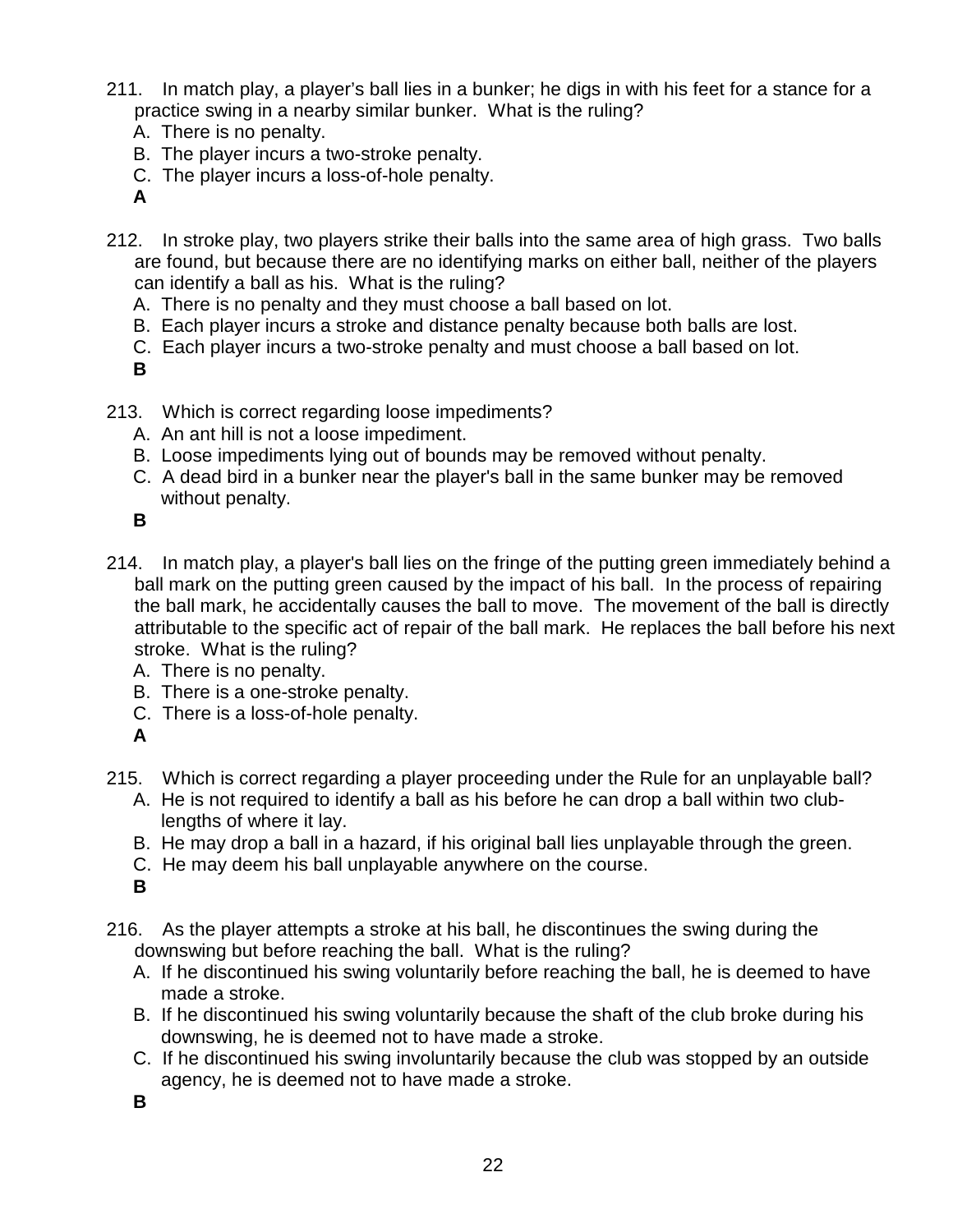- 217. In stroke play, a player drops a ball in an improper manner and in a wrong place; he plays the ball. What is the ruling?
	- A. The player incurs a penalty of one stroke.
	- B. The player incurs a penalty of two strokes.
	- C. The player incurs a penalty of three strokes.
	- **B**
- 218. In match play, a player removes a movable obstruction affecting the line of play of his opponent. It was the opponent's turn to play and he asked the player not to remove it. What is the ruling?
	- A. There is no penalty.
	- B. The opponent incurs a loss-of-hole penalty.
	- C. The player incurs a loss-of-hole penalty.
	- **C**
- 219. Which is correct regarding placing or replacing a player's ball?
	- A. There is no penalty if his ball moves as a direct result of removing the ball-marker after replacing the ball and he plays the ball from its original position.
	- B. There is a penalty if a player's partner replaces a player's ball that had been lifted by an outside agency and the player plays the ball.
	- C. There is a penalty if he replaces his ball and positions the trademark so that it aligns with his line of play towards the hole and plays the ball.

- 220. Which is correct regarding water hazards?
	- A. A ball appears to lie through the green, but overhangs the hazard margin; the ball is in the hazard.
	- B. A ball, within the hazard margin, lies off the ground in a small bush that is rooted in the hazard; the ball is not in the hazard.
	- C. A ball lies on the edge of the line defining the hazard and half of the ball lies through the green; the ball is not in the hazard.

**A**

- 221. In match play, what is the penalty if the players fail to determine one another's handicaps before starting a match?
	- A. There is no penalty.
	- B. They are disqualified.
	- C. The Committee must decide.

**A**

- 222. In single match play, a caddie is carrying both players' bags. Prior to his stroke, a player asks the caddie what club his opponent used from about the same position. What is the ruling?
	- A. There is no penalty.
	- B. There is a one-stroke penalty.
	- C. There is a loss-of-hole penalty.
	- **A**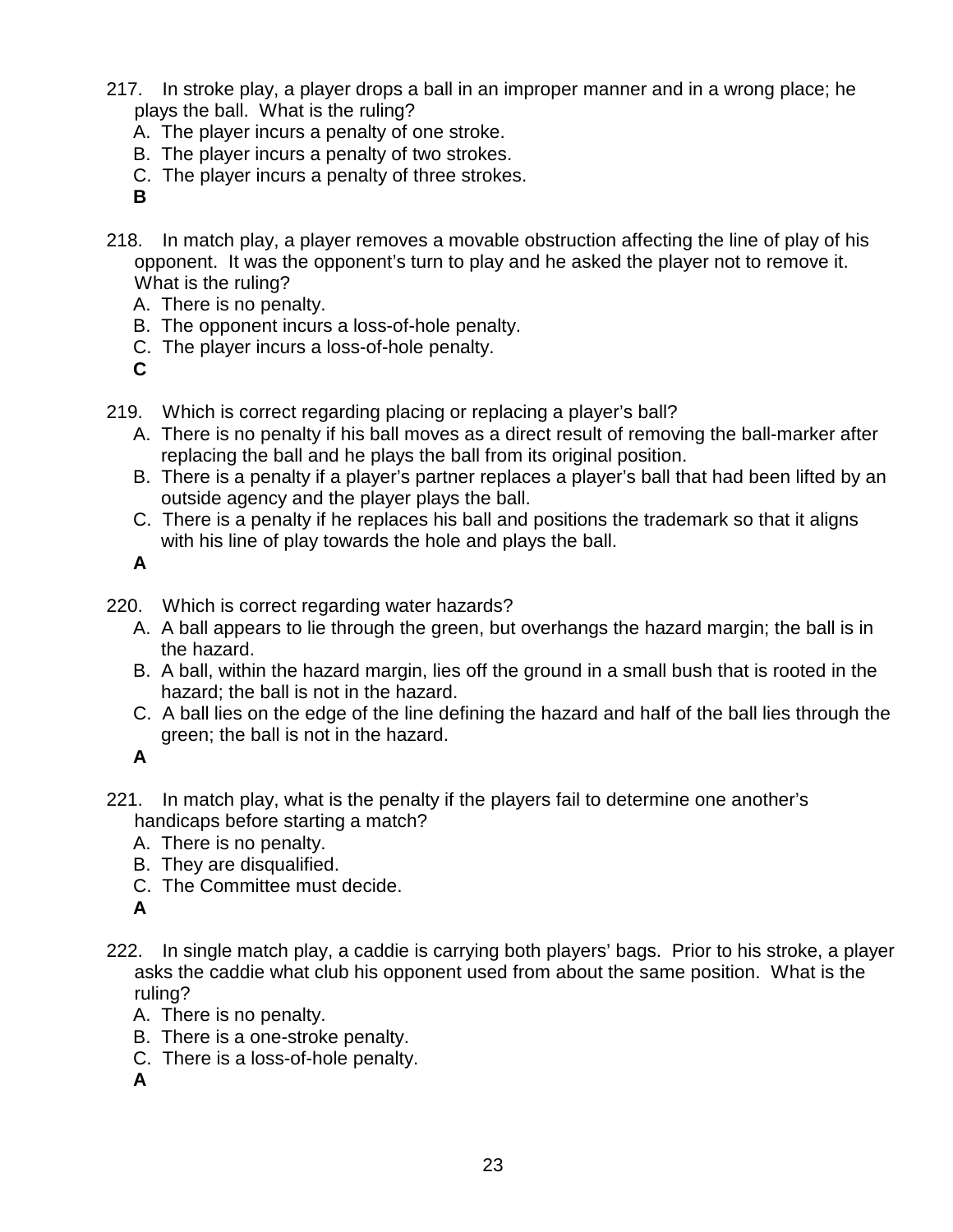- 223. In stroke play, during a round, a player applies a strip of black tape to the top of his wedge to prevent glare and makes a stroke with the club. What is the ruling?
	- A. There is no penalty.
	- B. There is a two-stroke penalty.
	- C. He is disqualified.
	- **C**
- 224. In stroke play, a player incorrectly substitutes a ball when dropping after taking relief from casual water. The original ball was immediately recoverable. What is the ruling if he has not yet made a stroke at the dropped ball?
	- A. He must mark the position of the substituted ball, lift it and place the original ball on the spot where the substituted ball lay.
	- B. He must lift the substituted ball and drop the original ball.
	- C. He must drop the original ball in accordance with the Rules.
	- **C**
- 225. In stroke play, a player's caddie practices on the competition course before play on the day that competition is scheduled to begin. What is the ruling?
	- A. There is no penalty.
	- B. There is a two-stroke penalty.
	- C. There is a disqualification penalty.

- 226. In stroke play, a player's ball in motion after a stroke from off the putting green strikes the hole-liner that is pulled out with the flagstick. What is the ruling?
	- A. If the hole-liner was moving when the ball struck it, the stroke is canceled and replayed without penalty.
	- B. If the hole-liner was not moving when the ball struck it, the stroke counts and there is a two-stroke penalty.
	- C. If the hole-liner was not moving when the ball struck it, the stroke counts and the ball is played as it lies without penalty.

- 227. A player's ball comes to rest beyond a public road defined as out of bounds on another part of the course. What is the ruling?
	- A. In equity, the ball must be considered to be out of bounds.
	- B. The ball lies out of bounds since it crossed a public road that is out of bounds.
	- C. The ball remains in play unless a Local Rule specifies otherwise.
	- **C**
- 228. In match play, the players discontinue play after the  $2<sup>nd</sup>$  hole because of severe weather. Later, they replayed the match starting at the 1<sup>st</sup> tee, thinking it was in accordance with the Rules. After the result is posted, the Committee becomes aware of the procedure. What is the ruling?
	- A. The result of the match should stand as posted.
	- B. The match must be resumed at the  $3<sup>rd</sup>$  hole and completed.
	- C. They are disqualified.
	- **A**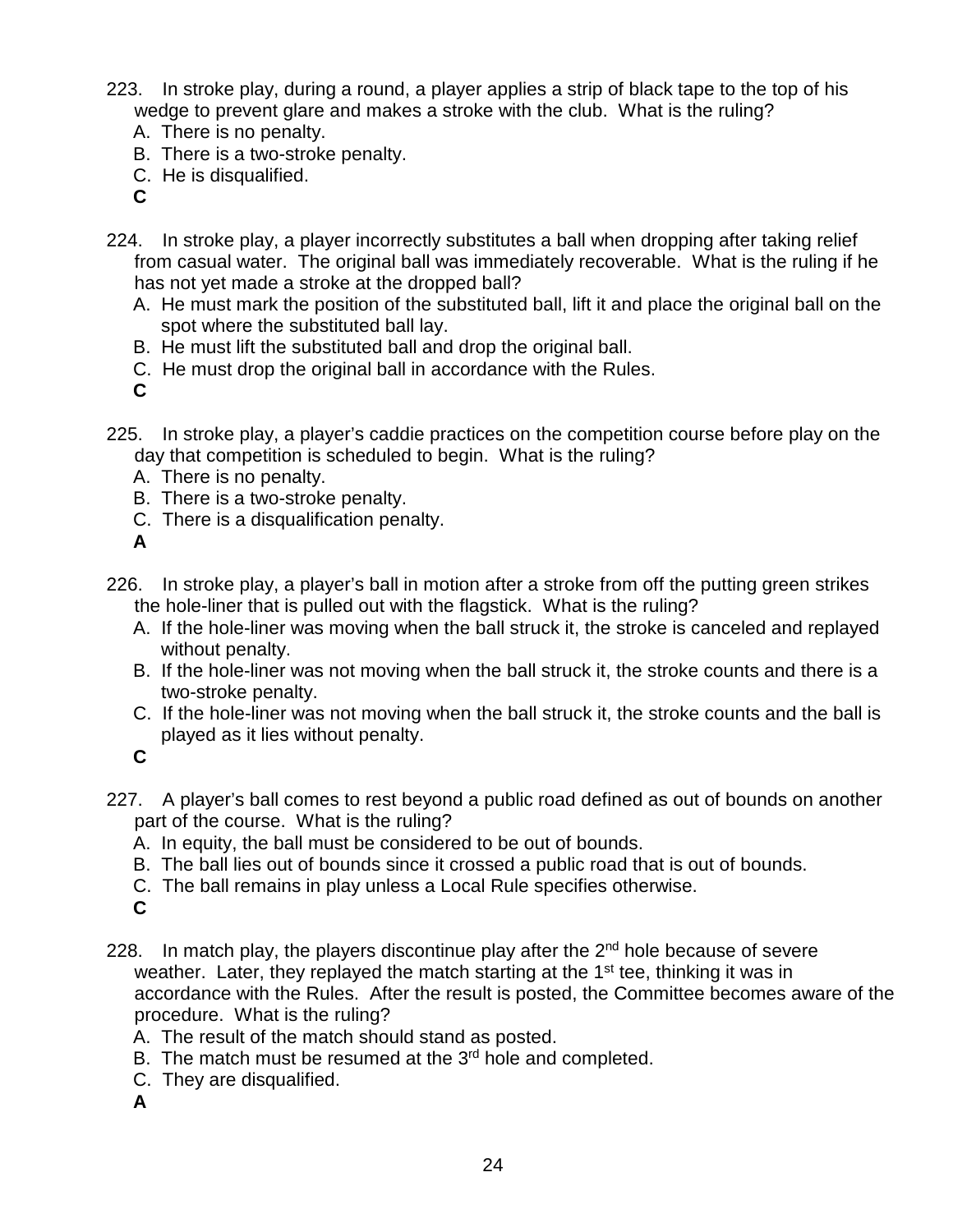- 229. A player walks on his line of putt. When is there no penalty?
	- A. If he does so accidentally.
	- B. If the line is not improved.
	- C. If he does so accidentally and the line is not improved.

- 230. In match play, a player's ball is in a hazard; he removes a loose impediment in the hazard next to his ball. His opponent reminds him of the Rule but says that he is overlooking the breach. They agree that there will be no penalty. What is the ruling?
	- A. There is no penalty as the opponent may overlook a breach by the player.
	- B. The player incurs a loss-of-hole penalty.
	- C. Both players are disqualified.
	- **C**
- 231. Which is correct regarding bunkers?
	- A. Sand spilling over the margin of a bunker is part of the bunker.
	- B. A tree growing in a bunker is part of the bunker.
	- C. Grass covered ground within a bunker is not part of the bunker.

**C**

- 232. In stroke play, after playing their second shots that come to rest on the putting green of the 17<sup>th</sup> hole, players agree to tee off at the 18<sup>th</sup> hole and then putt out on the 17<sup>th</sup> green in order to save time, which they do. After completing the  $17<sup>th</sup>$  hole, they resume play on the 18<sup>th</sup> hole. What is the ruling?
	- A. If the Committee is satisfied that the players did not gain an advantage by their procedure, their scores should be accepted without penalty.
	- B. If the Committee determines that the players gained an advantage by their procedure, they should be required to rectify their error or be disqualified.
	- C. The Committee should disqualify the players for failing to hole out on the  $17<sup>th</sup>$  hole before making a stroke from the 18<sup>th</sup> tee.

**C**

- 233. Which is correct regarding a player searching for a ball?
	- A. He may not direct his caddie to delay search for his ball until he can assist.
	- B. If he moves his ball while searching for it in ground under repair, he is not penalized for having caused it to move.
	- C. He may not search for his original ball after he puts another ball into play even if play is not unduly delayed.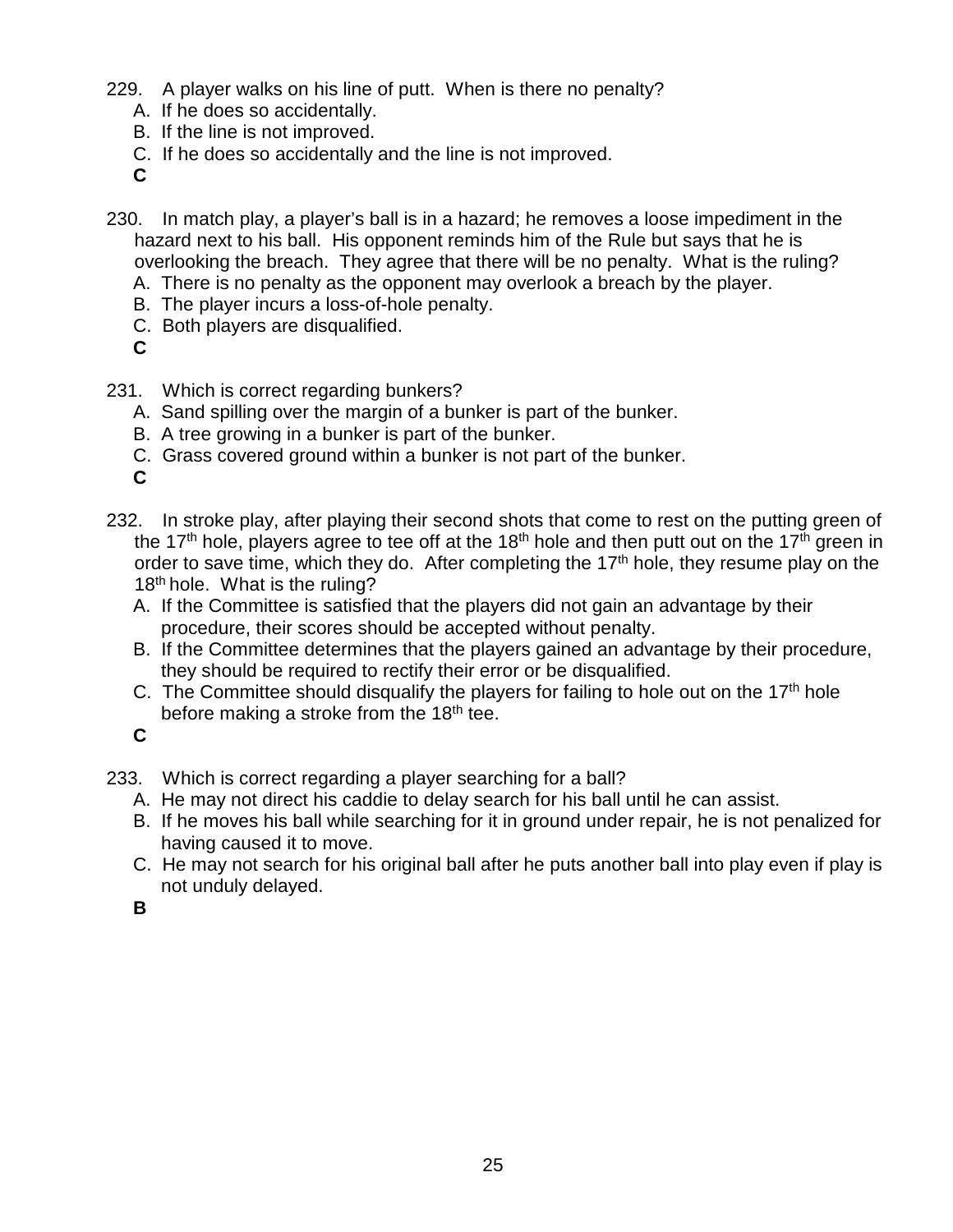- 234. A player's ball lies in a tree beyond the reach of a club. He makes a swing with a club at a lower branch of the tree and the ball falls to the ground. What is the ruling?
	- A. He has made a stroke and the ball is in play.
	- B. He incurs a penalty for not fairly striking the ball under the Rules.
	- C. He incurs a one-stroke penalty for causing his ball to move and must replace the ball; however, since the spot where the ball lay is unreachable and the ball cannot be replaced, he must proceed under the Rule for an unplayable ball, incurring an additional penalty of one stroke.

- 235. In match play, the players fail to play a hole during the stipulated round. The error is discovered after the conclusion of the match. What is the ruling?
	- A. If this was done intentionally and they were aware that it was a breach of the Rules, they should be disqualified.
	- B. If this was done inadvertently, the match must be replayed without penalty.
	- C. The Committee must decide in equity.

**A**

- 236. A player finds a mushroom growing on his line of putt. What is the ruling?
	- A. He may not discontinue play to request relief from the Committee, but he may remove the mushroom as a loose impediment.
	- B. He may not discontinue play to request relief from the Committee, but he may take relief under the Rule for abnormal ground conditions.
	- C. He may discontinue play to request relief from the Committee, and the Committee should remove the mushroom.

**C**

- 237. In match play, a player holes a putt and, incorrectly thinking he has won the match, picks up the ball of his opponent. What is the ruling?
	- A. He incurred no penalty and must replace the opponent's ball.
	- B. He incurred a penalty stroke for picking up the opponent's ball.
	- C. He has conceded the hole by picking up the opponent's ball.
	- **B**
- 238. A player's ball is not found within five minutes of search in a tree that is rooted in an area marked as ground under repair. It is virtually certain that the ball is in the tree. What is the ruling?
	- A. He may proceed under the Rule for abnormal ground conditions.
	- B. He must proceed under the Rule for abnormal ground conditions.
	- C. He must proceed under the Rule for a ball not found within five minutes.

**A**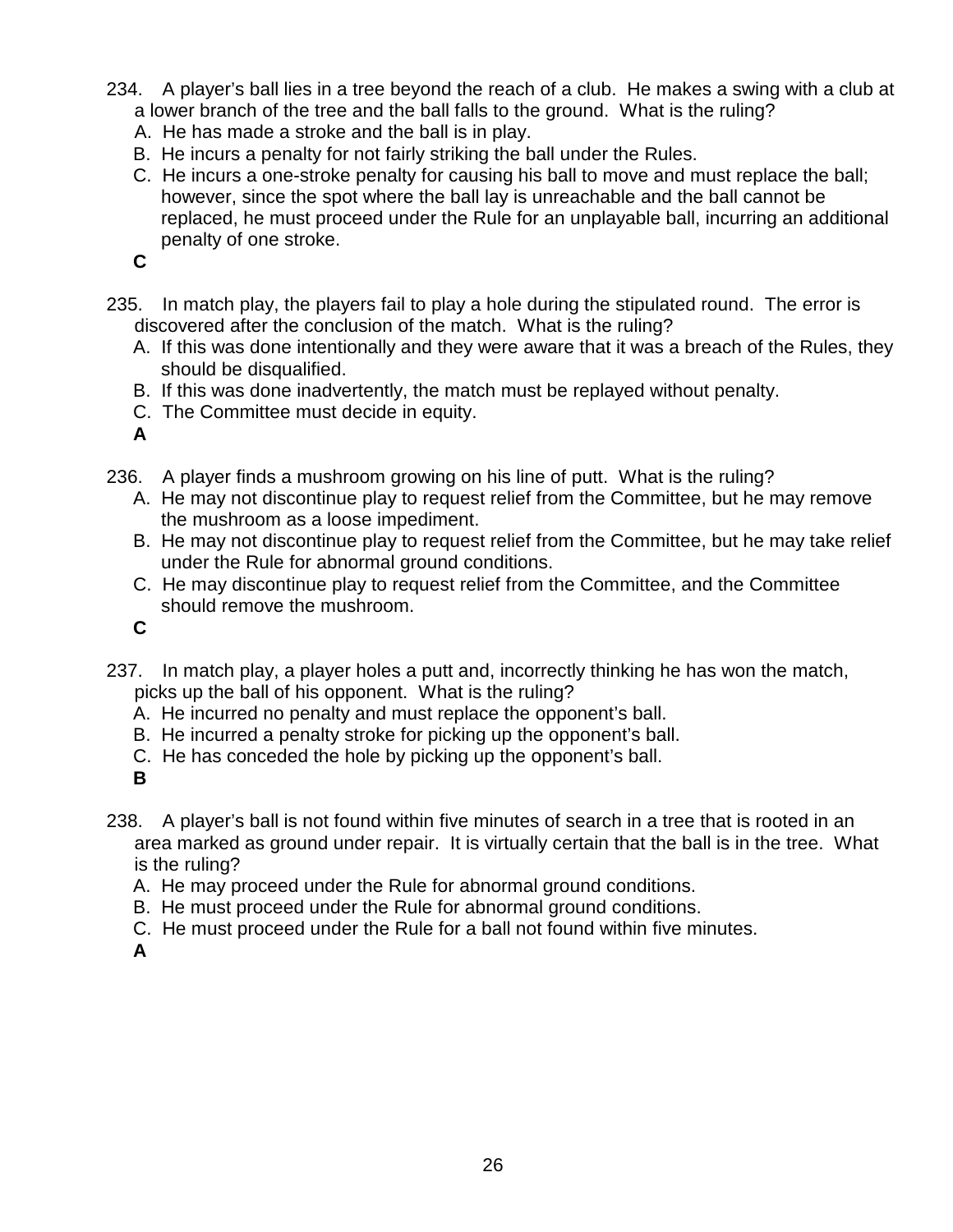- 239. A player's ball lies behind a tree near an area marked as ground under repair. His only reasonable stroke is to play to the side in a direction away from both the tree and the hole but his stance for such a stroke is in ground under repair. What is the ruling?
	- A. He is entitled to relief under the Rule for abnormal ground conditions and after relief may play in any direction.
	- B. He is entitled to relief under the Rule for abnormal ground conditions but after dropping must maintain the same line of play that existed before he took relief.
	- C. He is not entitled to relief under the Rule for abnormal ground conditions but may take relief under the Rule for an unplayable ball.

- 240. In stroke play, a player accidentally steps on and moves his ball-marker. What is the ruling?
	- A. There is no penalty.
	- B. There is a one-stroke penalty.
	- C. There is a two-stroke penalty.
	- **B**
- 241. The posts supporting a fence lie out of bounds. Part of the fence itself leans onto the course over the stakes defining out of bounds. What is the ruling?
	- A. The entire fence is an obstruction since the fence is an artificial object.
	- B. The part of the fence leaning onto the course is an obstruction.
	- C. The fence is not an obstruction since it lies out of bounds; however, the player may push the fence back into an upright position.

- 242. Which of the following does not result in a player incurring a penalty?
	- A. Scooping a small amount of casual water from the hole with a paper cup without touching the hole.
	- B. Removing a small amount of dew from just in front of his ball on the line of putt.
	- C. Removing dew, frost or water from the teeing ground.
	- **C**
- 243. Which of the following is correct regarding discovering a breach between the play of two holes for carrying but not making a stroke with a non-conforming club?
	- A. There is no penalty for a breach between the play of two holes.
	- B. The breach is deemed to have been discovered during play of the previous hole.
	- C. The breach is deemed to have been discovered during play of the next hole.
	- **C**
- 244. In stroke play, a player is required to make his next stroke from within the teeing ground. He places sand on the surface of the teeing ground and places a ball on top of the sand; he makes a stroke at the ball that is within the teeing ground. What is the ruling?
	- A. There is no penalty.
	- B. He may rectify his error with a penalty of two strokes.
	- C. He is disqualified.
	- **A**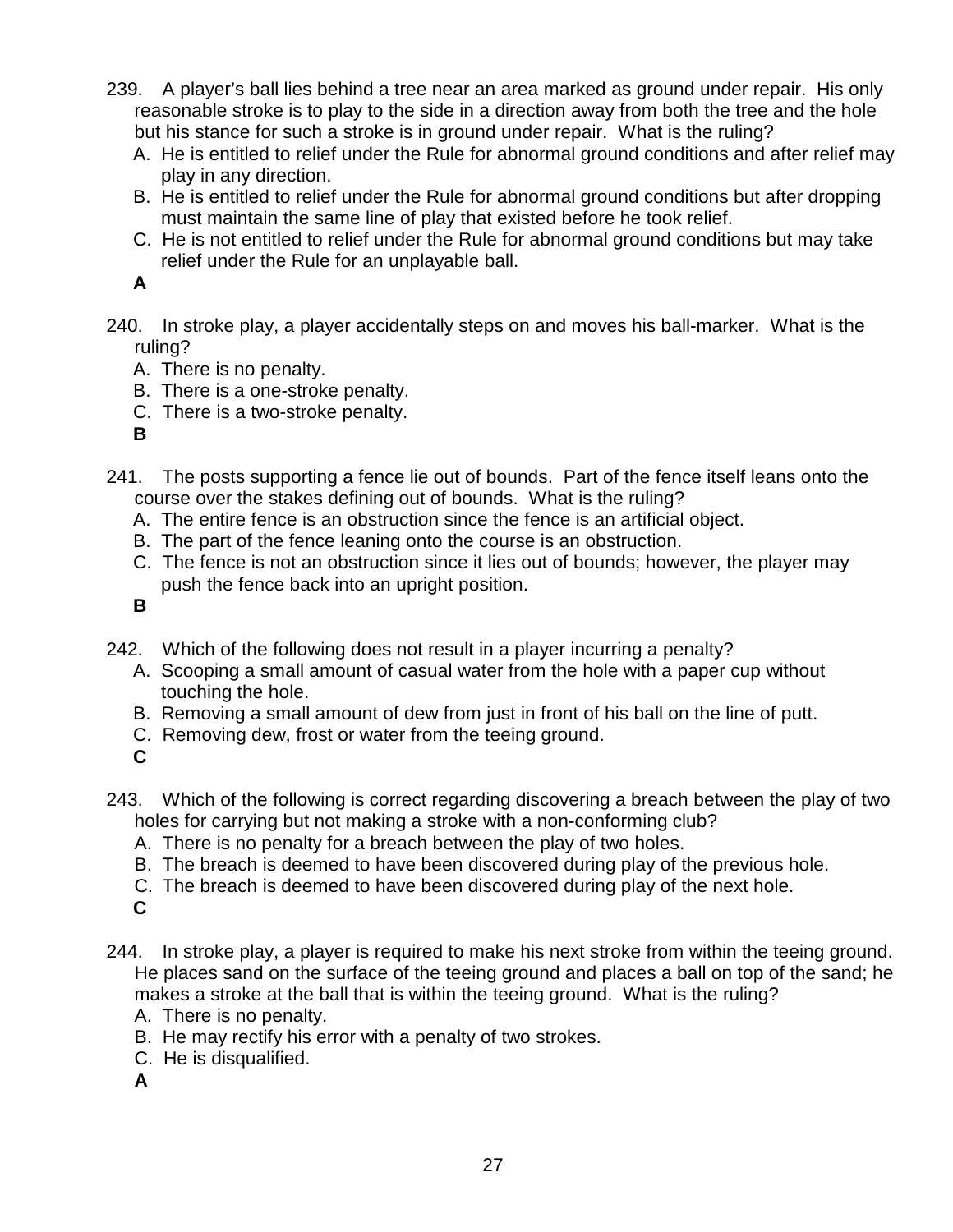- 245. Which of the following is correct?
	- A. The Committee may make a Local Rule permitting the use of artificial devices.
	- B. A player may not use a compass during a round to determine the direction of the wind or the direction of the grain in the greens.
	- C. The Committee may make a Local Rule stating that interference by an abnormal ground condition with a player's stance is deemed not to be, of itself, interference under the Rule for abnormal ground conditions.
	- **C**.

246. In stroke play, a player makes a stroke at a wrongly substituted ball from the wrong place. What is the ruling?

- A. He incurs a penalty of one stroke.
- B. He incurs a penalty of two strokes.
- C. He incurs a penalty of four strokes.
- **B**
- 247. In stroke play, a player makes a stroke at a wrong ball that is moving in water in a water hazard. He does not delay in making his stroke. What is the ruling?
	- A. There is no penalty.
	- B. There is a two-stroke penalty.
	- C. The player is disqualified.

**A**

- 248. A player's caddie accidentally deflects his player's ball in motion after a stroke and the ball comes to rest through the green on the player's golf bag. What is the ruling?
	- A. There is no penalty and the ball may be played as it lies on the golf bag.
	- B. There is a one-stroke penalty and the ball may be played as it lies on the golf bag.
	- C. There is a one-stroke penalty and the ball must be dropped as near as possible to the spot directly under the place where the ball came to rest on the golf bag. **C**
- 249. In stroke play, a player drops a ball and, before it comes to rest, it is stopped by his club that marks the outer limit of the dropping area; he removes the club and plays the ball from where it was stopped. What is the ruling?
	- A. There is no penalty.
	- B. There is a one-stroke penalty.
	- C. There is a two-stroke penalty.
	- **C**
- 250. A player uses a device to listen to music, a radio broadcast or any other type of broadcast. Which is correct?
	- A. There is a penalty for use of an artificial device to obtain the results of another sporting event while walking between the putting green of one hole and the teeing ground of the next hole.
	- B. There is no penalty for use of an artificial device to listen to music while making a stroke.
	- C. There is a penalty for use of an artificial device to listen to music for a prolonged period of time during a stipulated round.
	- **C**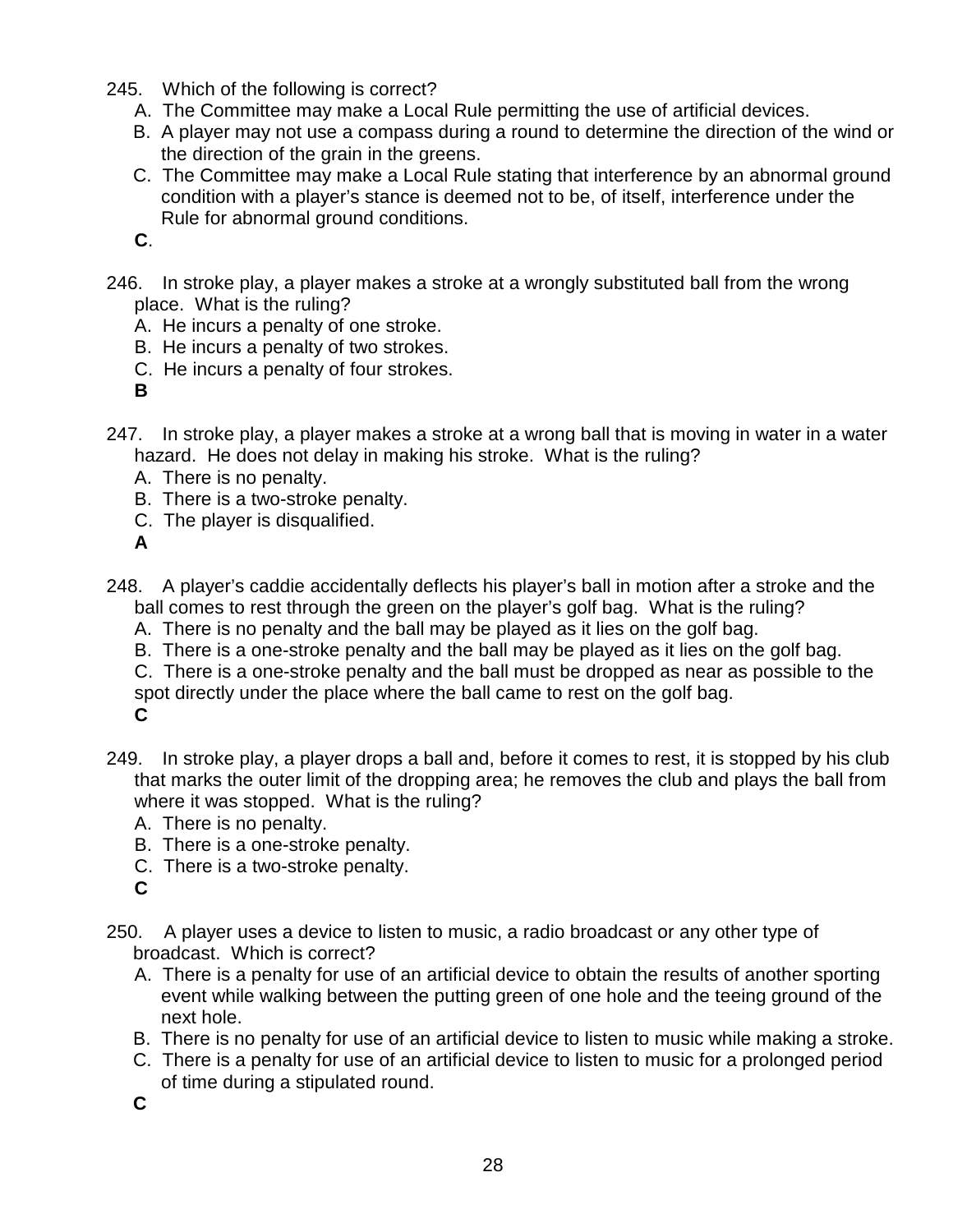## **TRUE FALSE - ADVANCED**

- 251. When the margin of a lateral water hazard is defined by stakes, the stakes are inside the lateral water hazard.
- **T** 252. If a player finds a ball, deems it unplayable, drops it within two club-lengths, plays it and then discovers that the ball is not his, there is a penalty for playing a wrong ball. **F**
	- 253. In the rain, a player holds an umbrella over his head with one hand while holing a short putt with his putter held in the other hand; there is no penalty. **T**
	- 254. If a player's ball in play is visible when play is suspended and not found when play is resumed, the player must estimate the spot where the ball lay and place a ball there. **T**
	- 255. A player lifted his ball that he erroneously thought was out of bounds after a tee shot, and played another ball from the tee; he now lies four. **F**
	- 256. The Committee may not make a Local Rule for a stroke-play event permitting competitors to discontinue play by agreement among them. **T**
	- 257. In match play, if three holes are played out of sequence by mistake, the players must replay the three holes in proper sequence or be disqualified. **F**
	- 258. If a player finds it impossible to repair an old hole plug, he may not discontinue play and request the Committee to raise or lower the plug. **F**
	- 259. If a player makes a stroke at a wrong ball in a four-ball match, his partner incurs no penalty even if the wrong ball belongs to him. **T**
	- 260. Water hazard stakes that are not fixed and can be moved without unreasonable effort may not be declared by the Committee to be immovable obstructions. **F**
	- 261. In the play of a particular hole, the Committee may not define an area as in bounds for a stroke from the tee and out of bounds thereafter. **T**
	- 262. A player is permitted to bend a branch of a tree with his hands, if it is necessary in order to get under a tree to play a ball; this does constitute fairly taking a stance. **T**
	- 263. A player concedes a hole and immediately learns that the opponent played from the wrong place on his previous stroke; no claim may be made and the concession stands. **F**
	- 264. Two players exchange balls in error after holing out, with each playing the other's ball from the next teeing ground; they have each played a wrong ball with penalty. **F**
	- 265. If a tree basin has an artificial wall, the wall is an obstruction unless the Committee deems it to be an integral part of the course.
		- **T**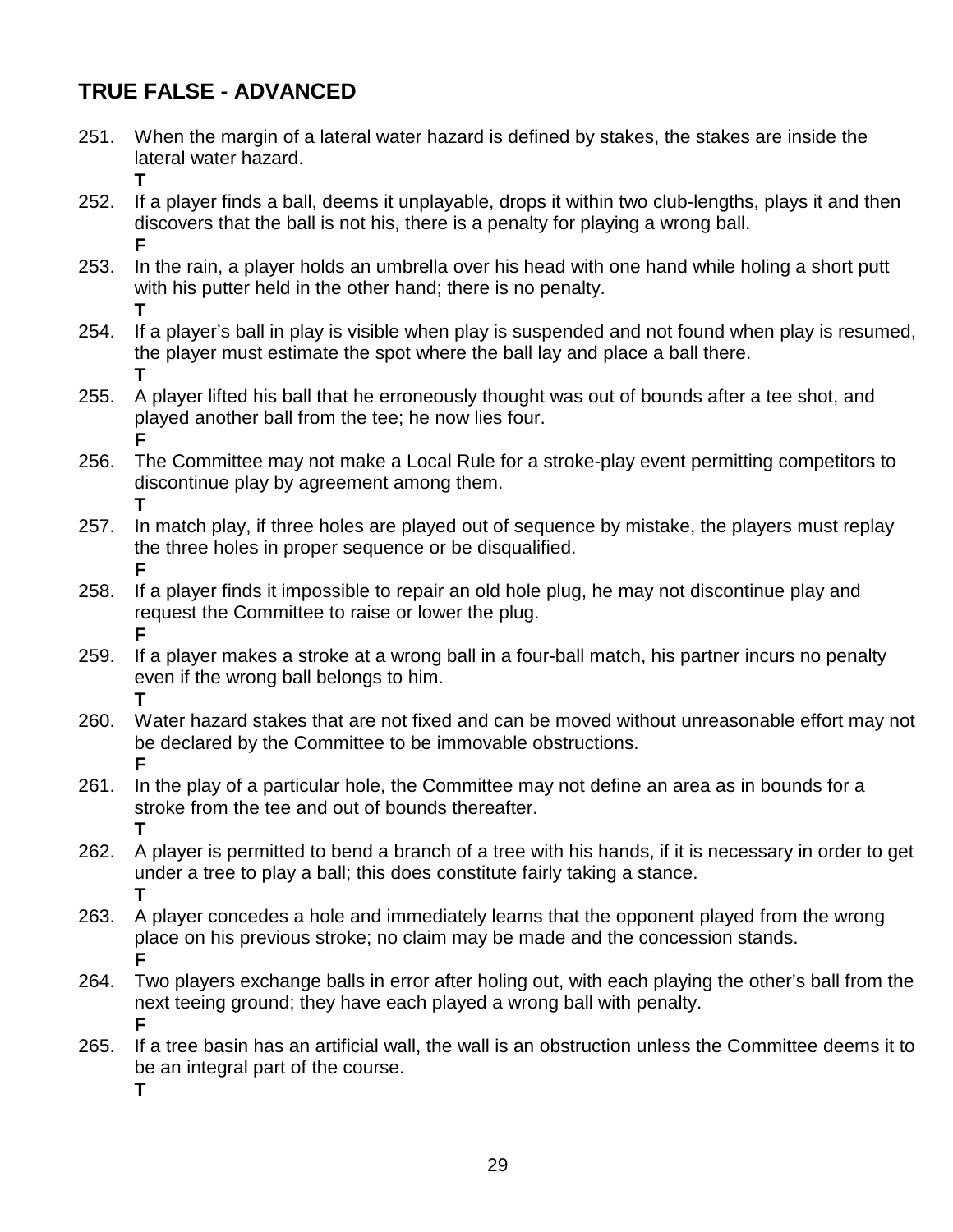- 266. The casual flicking of a range ball with a club during the play of a hole for the purpose of keeping the course in proper order is not permitted by the Rules. **F**
- 267. If both finalists in a match play competition are disqualified for agreeing to waive the Rules, the Committee may decide to conclude the event without a winner. **T**
- 268. A player concedes a hole and then learns that he was entitled to a handicap stroke on the hole and makes a claim; the Committee should revoke the concession. **F**
- 269. Before the competition has closed, it is discovered that a player returned a score card without including a penalty stroke on a hole that he did not know he incurred; he is disqualified. **F**
- 270. By mistake, the Committee authorized one or more holes to be relocated during a round in a stroke-play competition; generally, the round should be declared null and void. **T**
- 271. After he and his partner have holed out, a player may smooth the ragged edges of the hole without penalty if done solely for the purpose of caring for the course. **T**
- 272. A concrete base of a boundary fence post below ground is an obstruction. **F**
- 273. Based on information given by a spectator, a player was able to identify his ball; his ball should not be deemed lost in these circumstances. **T**
- 274. A player's ball is accidentally moved by an opponent's caddie; unless the caddie was searching for the player's ball, the opponent is penalized one stroke. **T**
- 275. To identify a ball in the rough without lifting it, a player may not rotate the ball in place without first marking its position; otherwise, there would be a penalty. **T**
- 276. A player removes a stone from a stone wall on the course interfering with his line of play; as the stone was a movable obstruction, there is no penalty. **F**
- 277. During a round, a player's clubs are transported in a motorized cart that is driven by a friend who performs no other functions of a caddie; he is a caddie. **T**
- 278. A player's provisional ball played from the tee strikes and moves his original ball; he is penalized one stroke for moving his original ball. **F**
- 279. A player played a wrong ball thinking it was his provisional ball; there is no penalty for playing a wrong ball if the provisional ball does not become the ball in play. **F**
- 280. A player may play a provisional ball even if his ball may have come to rest in a water hazard provided that there is a reasonable possibility it is out of bounds. **T**
- 281. If a boundary stake that would have interfered with a player's stance has fallen down, a player is required to replace the stake before playing. **F**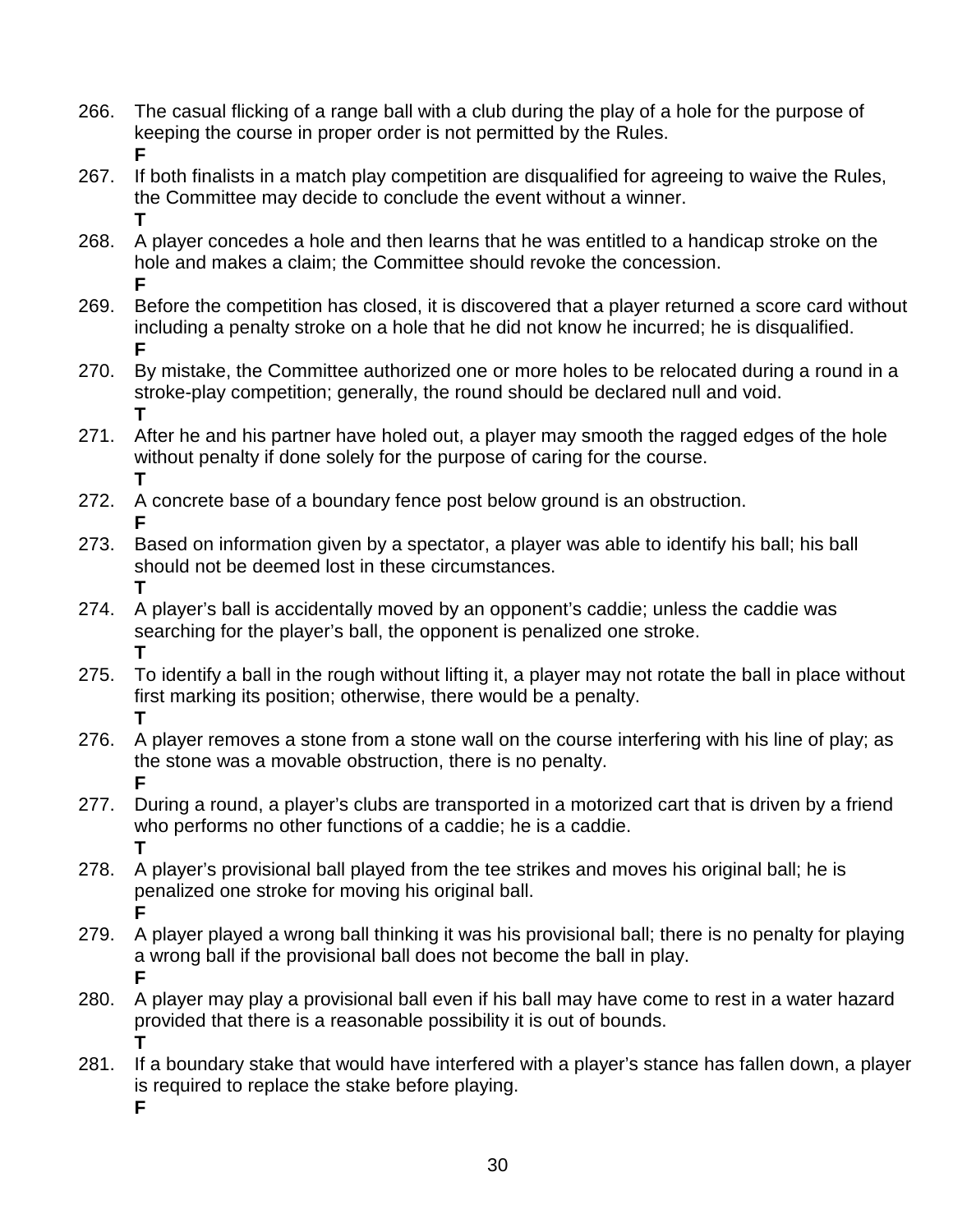- 282. If a competitor knowingly claims a handicap higher than entitled that affects the number of strokes received, he must be disqualified after the competition closed. **T**
- 283. A player's ball lies immediately behind a divot that is not completely detached; for the purpose of tidying up the course, he may, without penalty, press down the divot before his stroke. **F**
- 284. Even when it is obvious that a dropped ball will roll into a hazard or out of bounds, the player may not place the ball instead of dropping it. **T**
- 285. A player makes a practice swing and accidentally moves his ball in play with his club; he has not made a stroke and incurs no penalty. **F**
- 286. If a competitor purposely alters the line of putt of a fellow-competitor, he is penalized two strokes unless the Committee decides to impose the penalty of disqualification. **T**
- 287. The Committee may permit competitors in a stroke-play competition to determine their own groupings and starting times. **T**
- 288. As a condition of the competition, the Committee may stipulate which partner of a foursome must play from the first tee in both regular and mixed play. **T**
- 289. A caddie shared by players on opposite sides in a four-ball match accidentally moves a ball belonging to one of the players; there is no penalty. **F**
- 290. A competitor and his marker sign the competitor's score card in the wrong places; the Committee should not disqualify the competitor for this reason. **T**
- 291. The Committee may not make a Local Rule granting relief from aeration holes. **F**
- 292. In both match and stroke play, when play is suspended, a player may give or receive advice from other players without penalty. **T**
- 293. In a mixed foursome, if the man hits a tee shot out of bounds from the back tee, the woman must play the next stroke from the forward tee. **F**
- 294. A player played his ball from the fringe of the putting green and it struck the unattended flagstick in the hole; in stroke play, there is a two-stroke penalty. **F**
- 295. A player plays from the teeing ground and then play is suspended for darkness; the other players in his group may discontinue play at that point. **T**
- 296. A ball enters a burrowing animal hole, the entrance to which is out of bounds, and comes to rest underground in bounds; the ball is considered to be out of bounds. **F**
- 297. In four-ball match play, an absent partner may join a match between holes but not during the play of a hole.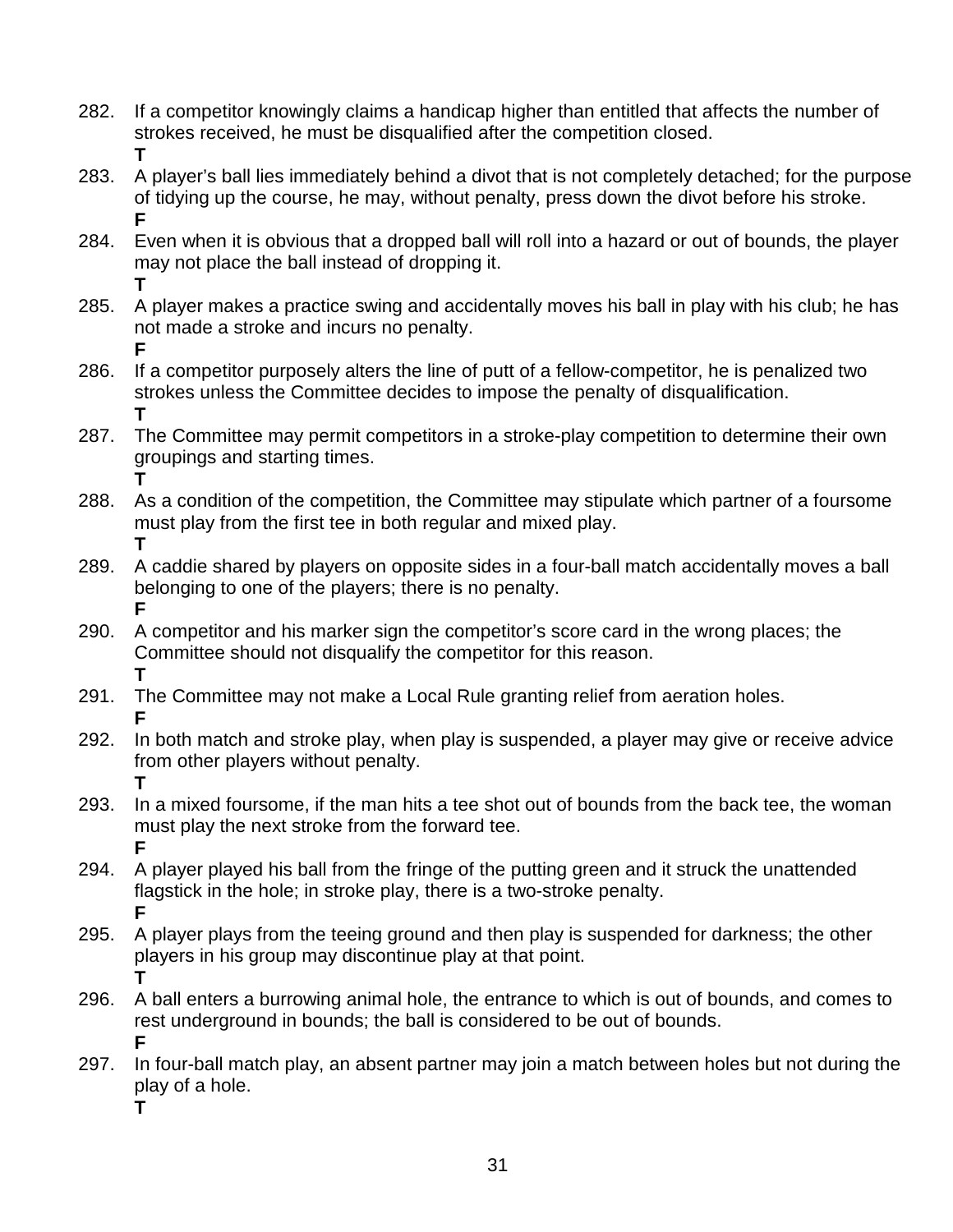- 298. If a player drops a ball under a Rule and it strikes his glove that was used to mark the area in which the ball is to be dropped, he must re-drop the ball. **T**
- 299. In four-ball match play, a player practiced putting after he and his partner holed out, but before the opponents have completed play; the player is penalized. **F**
- 300. In match play, there is a penalty if a teed ball not in play on the teeing ground is knocked off the tee with a practice swing.
- **F** 301. If a competitor is disqualified from a primarily handicap competition for playing off a higher handicap than he was entitled to, he may still claim the gross prize. **T**
- 302. The Committee has the authority to reduce the number of holes of a stipulated round once play has commenced in that round. **F**
- 303. A given part of a body of water may not be defined as a water hazard if another part of the same body of water is defined as a lateral water hazard. **F**
- 304. The Committee should not modify the penalty of disqualification for failure of a competitor to hole out in stroke play. **T**
- 305. A sprinkler head lies ten feet from a player's ball on his line of play; he may take relief for mental interference under the Rule for interference by an obstruction. **F**
- 306. In stroke play, if a player misses a short putt and in anger holes the ball with the handle end of the club, the ball is holed with a penalty of two strokes. **T**
- 307. A player does not remove his ball-marker when he replaces his ball on the putting green; if wind then moves his ball to a new position, he must replace his ball. **F**
- 308. A fellow-competitor may not assist a competitor in removing a large loose impediment. **F**
- 309. Unless the use of golf carts is specifically prohibited in the conditions of competition, a player may use a golf cart in the competition. **T**
- 310. A player's ball comes to rest on a sprinkler head within the teeing ground of the hole being played; he is not entitled to relief without penalty. **F**
- 311. A player breaks a club during a round as a result of leaning on it while waiting to play; he may replace the club as unfit for play in the normal course of play. **T**
- 312. If, during four-ball stroke play, a player and his partner were to agree not to lift a ball that would assist the play of one of them, each should be penalized two strokes. **F**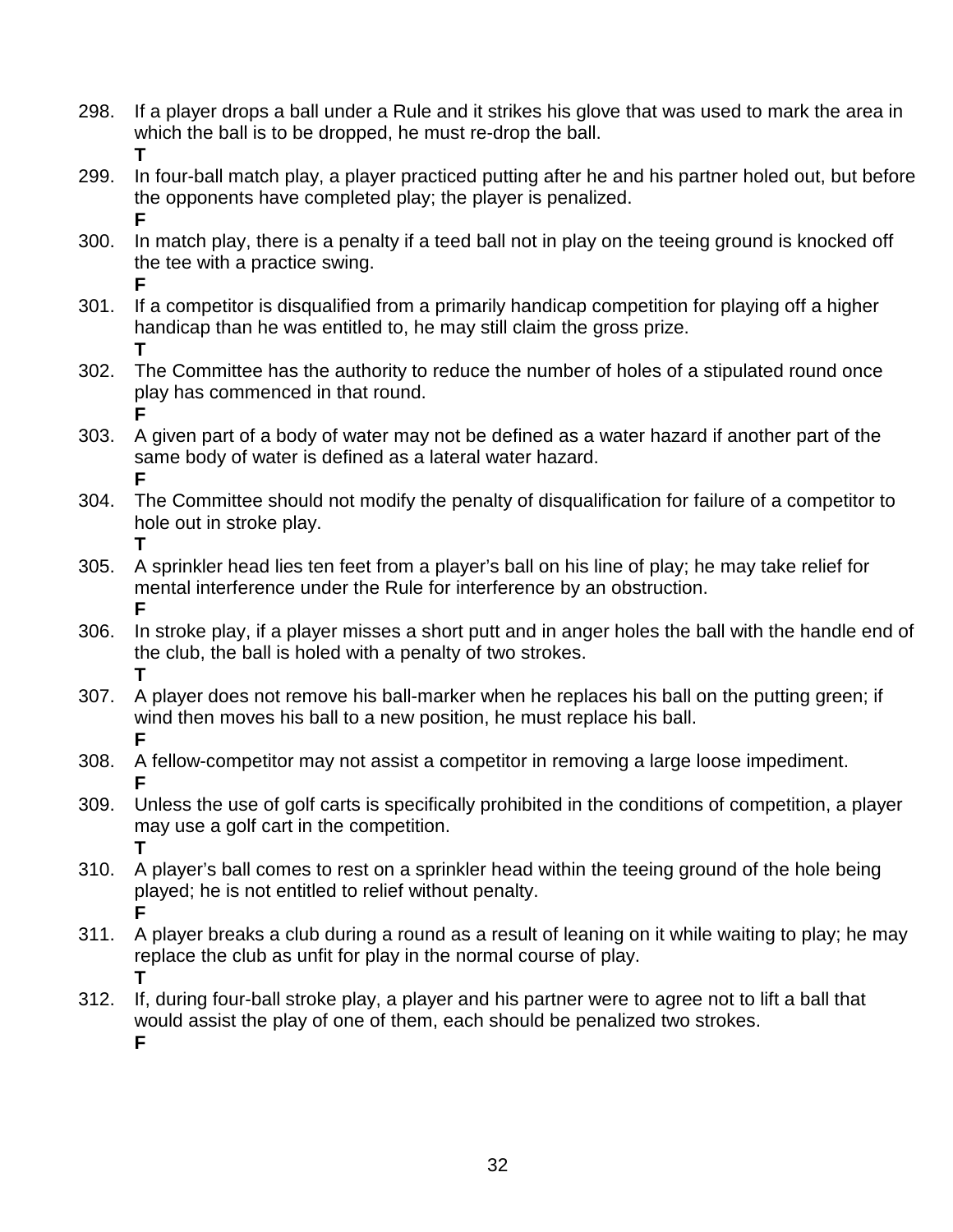- 313. If a player's ball has become unfit for play during the hole being played, he may substitute a ball, dropping it as near as possible to where the original ball lay. **F**
- 314. If a player repairs a materially damaged hole when a member of the Committee is readily available, he will be penalized unless the damage was created by the impact of a ball. **T**

**T**

- 315. A player is not permitted to use his hand to bend a branch obscuring his ball after his stance has been taken.
- 316. A competitor unknowingly claims a higher handicap than that to which he is entitled, affecting the number of strokes received. He may be disqualified after the competition has closed. **F**
- 317. A competitor was doubtful of his rights and played a second ball; if the Rules do not permit the procedure used for both balls, the original ball must count in all situations. **F**
- 318. A competitor took relief from a lateral water hazard, dropped a ball in a wrong place [not a serious breach] and played it; his total penalty is three strokes. **T**
- 319. In four-ball stroke play, balls belonging to the same side may be played in the order the side considers best. **T**
- 320. An old hole plug that has sunk below the level of the surface of the green is a hole made by a greenkeeper and therefore automatically ground under repair. **F**
- 321. The Committee may not make a Local Rule for a stroke-play event requiring competitors to play continuously on a putting green until holing out. **T**
- 322. A player plays a provisional ball indistinguishable from his original ball and both balls are found in bounds; he must return to the tee and play another ball as both balls are lost. **F**
- 323. In four-ball match play, a player absent at the beginning may not give advice to his partner if he arrives during play of a hole. **F**
- 324. Once a competition has started, the Committee may alter the conditions of competition in very exceptional circumstances. **T**
- 325. Neither the player nor his caddie knows that an outside agency has moved his ball at rest from out of bounds onto the course; if he plays it, there is no penalty. **T**
- 326. If a player starts a round with 14 clubs and loses a club during the round, he may add one club to his total. **F**
- 327. Shortly before starting a round, a player discovers that he inadvertently has 15 clubs in his golf bag; he may declare to his marker one of the clubs out of play and place it on the floor of his cart. **T**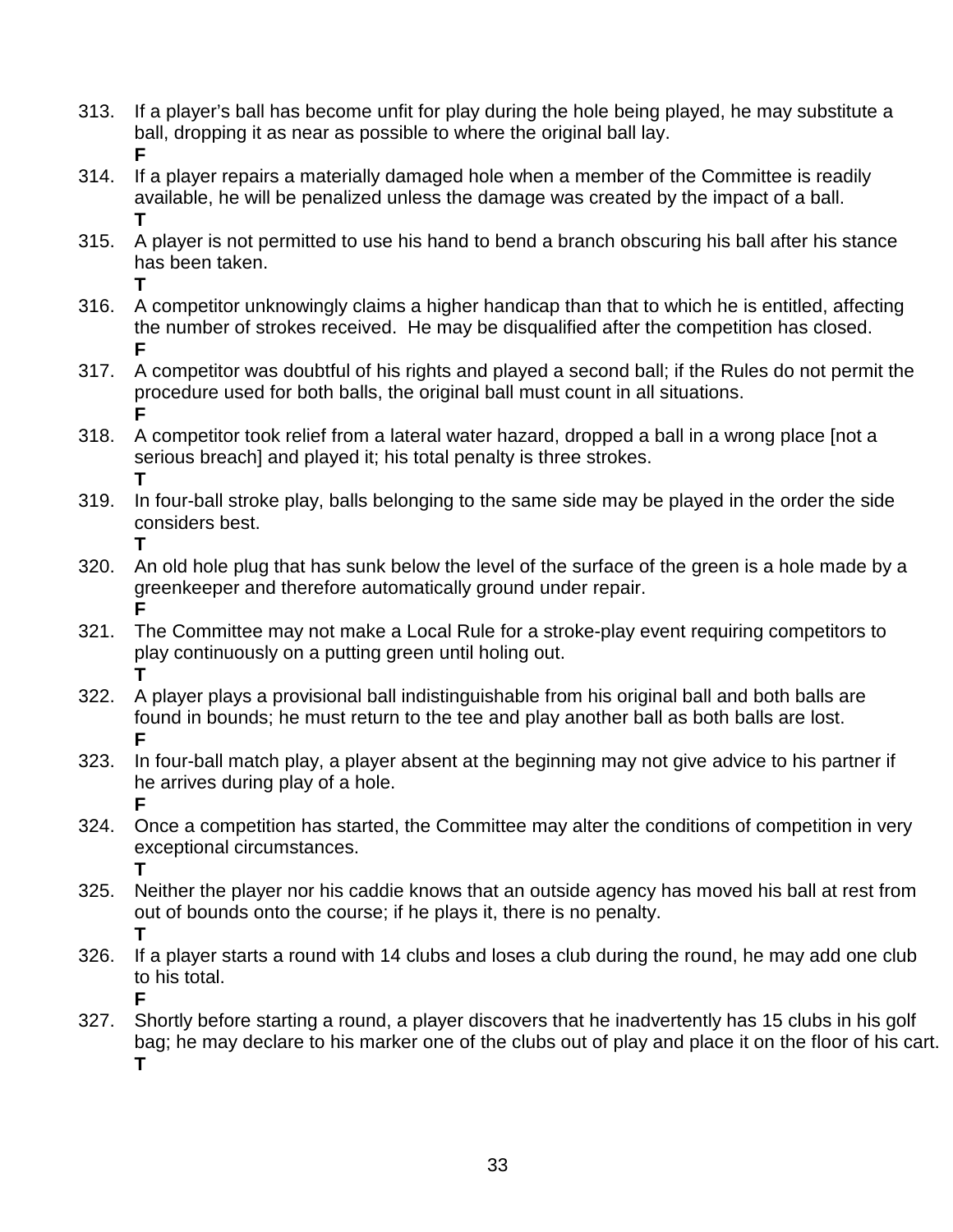- 328. The Committee may not enlist the help of the players in removing casual water from the putting green if they have not finished the hole. **F**
- 329. A boundary fence gate, when closed, is part of the boundary fence and may not be opened to make a stroke. **T**
- 330. An outside agency removed a movable gallery control rope without the player's authority that worsened the position of his ball; the player may re-install the rope. **T**
- 331. A player's ball lies in a tree; if he deems the ball unplayable and then dislodges it by shaking the tree, there is no penalty for moving his ball in play. **T**
- 332. A player is not permitted to back into a branch of a tree causing it to move out of the way even if that is the only way that he can take his stance. **F**
- 333. A player's caddie, attending the flagstick, tells a player to putt towards his shadow on the putting green; he leaves the shadow in place while the player putts. This is permitted. **F**
- 334. A competitor's ball, played on the putting green, is deflected into the hole by a fellowcompetitor's caddie, who accidentally walked across the line of putt. The ball must be replaced and replayed without penalty to anyone. **T**
- 335. While making a stroke in a strongly gusting wind, a player may use another club to lean on and steady himself without penalty. **F**
- 336. A player's ball at rest on the putting green is moved by air that is blown by a permanent greenside electric fan; there is no penalty and the ball must be replaced. T
- 337. A given part of a body of water may be defined as a water hazard in the play of one hole and a lateral water hazard in the play of another hole. **T**
- 338. The Committee may not require mandatory relief under penalty of one stroke for a ball that lies in a water hazard that is marked as an environmentally-sensitive area. **F**
- 339. When a river forms a part of the boundary of a course, the Committee must define it as a lateral water hazard. **F**
- 340. By mistake, a player made a stroke at a stray ball moving in casual water in a bunker; there is no penalty. **F**
- 341. A player plays a provisional ball that is indistinguishable from his original ball; one ball is found in bounds and the other out of bounds; the ball in bounds must be presumed to be the provisional ball. **T**
- 342. In an 18-hole Stableford competition, a player omitted two holes of the round and returned a score for 16 holes; he should be disqualified.

**F**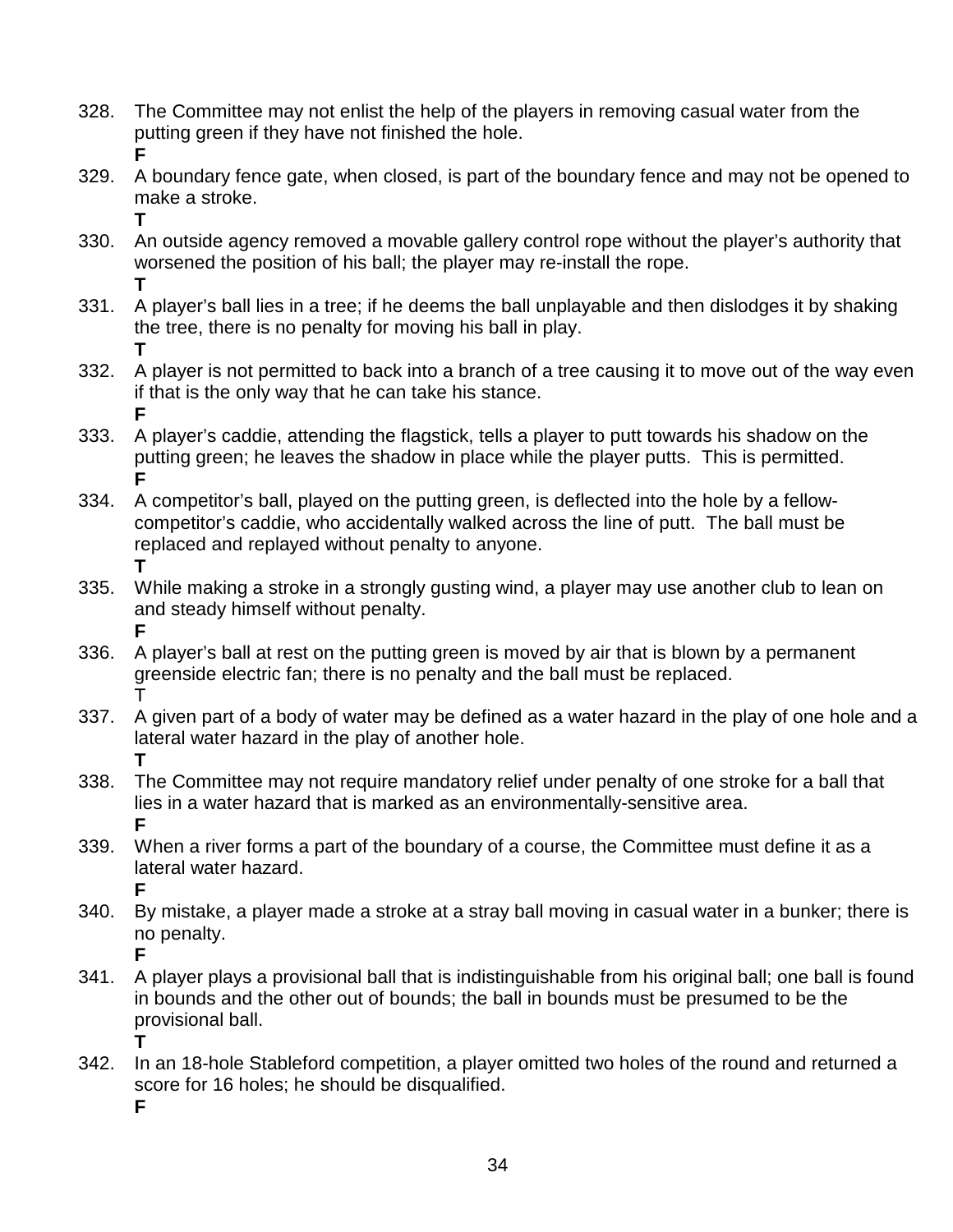- 343. A player concedes a hole on the basis of an invalid claim; when it is discovered that the claim was invalid, the concession may not be withdrawn. **T**
- 344. A player's ball is not found after five minutes search and he believes that it was played by another player; unless this fact is known or virtually certain, he must proceed under the Rule for a ball not found within five minutes. **T**
- 345. The Committee may not make a Local Rule for wintertime play prohibiting removal of the flagstick to reduce traffic around the hole when the putting greens are soft. **T**
- 346. In repairing an old hole plug, the player presses down a spike mark within the hole plug; the player incurs no penalty. **T**
- 347. In a foursome match, a player plays from the tee of the  $2<sup>nd</sup>$  hole while his partner was practicing putting on the putting green of the  $1<sup>st</sup>$  hole; the side loses the  $2<sup>nd</sup>$  hole. **T**
- 348. A player lifts his ball under the Rules; his opponent alters the lie [that was known] of the lifted ball; the player must proceed under the Rule for lie of ball to be replaced altered. **T**
- 349. A player may move, bend or break any part of a fixed or movable artificial object that is out of bounds that affects the area of his intended swing without any penalty. **F**
- 350. The Committee may not allow players to practice on the competition course between rounds when play is scheduled over consecutive days in stroke play. **F**
- 351. The Committee may make it a condition of the competition that competitors are responsible for the addition of their scores. **F**
- 352. If a ball when initially placed fails to come to rest on the spot on which it was placed, it must be replaced without penalty. **T**
- 353. A player's ball-marker was moved off the putting green by casual water while play was suspended; when play resumes, he must place a ball or ball-marker on the original spot. **T**
- 354. A caddie shared by partners in a four-ball match accidentally moved an opponent's ball on the putting green; each of the partners is penalized one stroke. **T**
- 355. A player's ball lies off the putting green and casual water on the putting green intervenes between the ball and the hole; the player is entitled to relief under the Rule for abnormal ground conditions. **F**
- 356. A person is standing near enough to the flagstick so that he may touch it; he is considered to be attending the flagstick.
	- **T**
	-
- 357. A ball lying on an obstruction in a bunker is not considered to lie in the bunker since the margin of the bunker does not extend vertically upwards.

**F**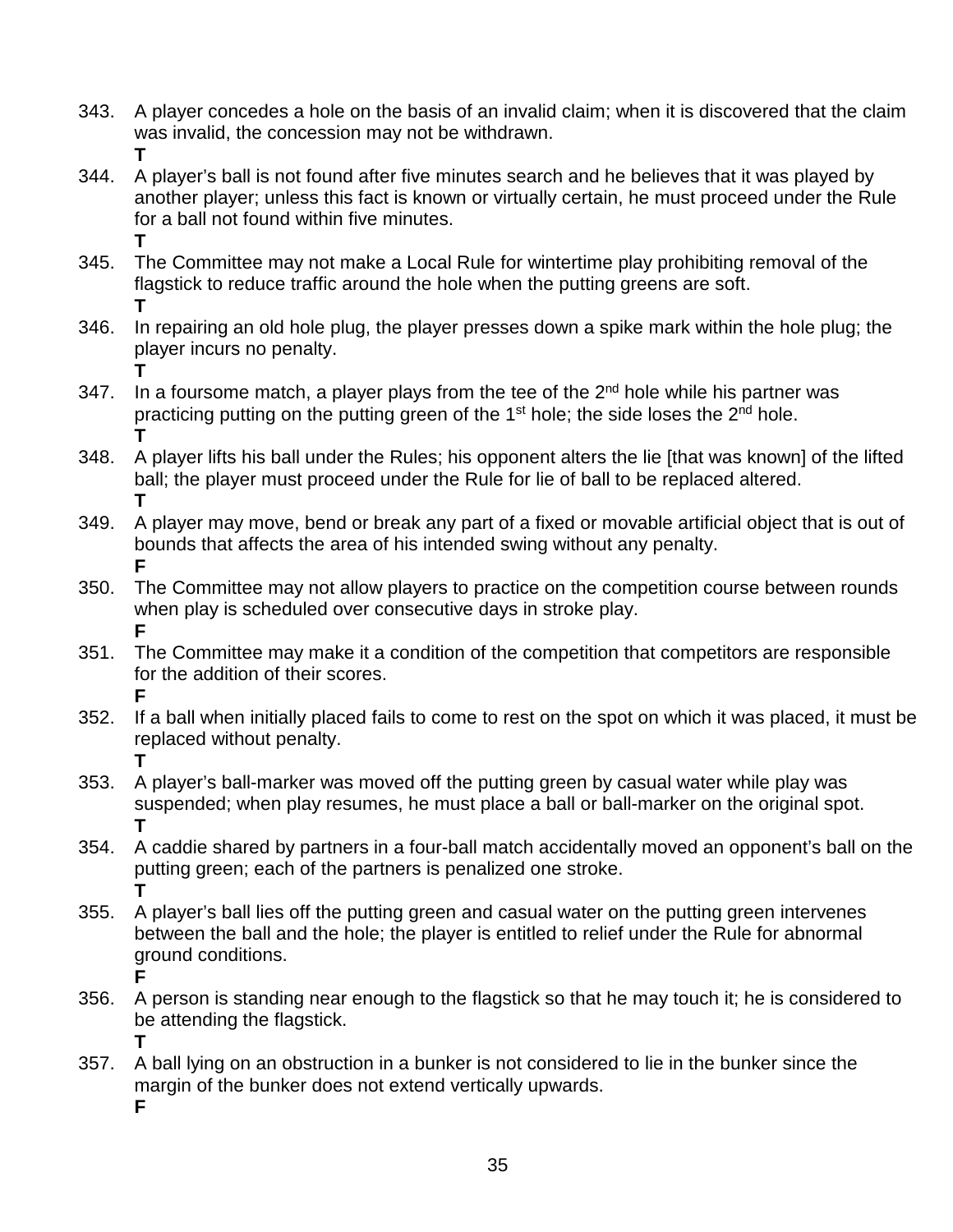- 358. Water that is visible only through undue effort with the feet of the player is not casual water. **T**
- 359. Once any player in a foursome match has played from the first tee, the composition of neither side may be changed.
- 360. A player, whose ball lies through the green, lifts and throws it to his caddie. If there is any doubt as to the ball being cleaned; the doubt should be resolved against the player. **T**
- 361. A ball is knocked off a tee on the teeing ground with a stroke; if it still lies within the teeing ground, it may be re-teed without penalty.
- **F** 362. A player's ball lies in a small depression through the green. He may mark the position of the ball and lift it to determine whether it is in a hole made by a burrowing animal. **T**
- 363. The footprint of a burrowing animal, reptile or bird is considered an irregularity of the surface from which there is relief without penalty. **F**
- 364. A player made a stroke at his ball that lay out of bounds; he made a stroke at a wrong ball and is penalized loss of hole in match play. **T**
- 365. If in error a referee authorizes a player to infringe a Rule of Golf, the player is absolved from penalty in such a case.
	- **T**

**T**

- 366. An absent player's handicap in a four-ball handicap match should not be disregarded in determining the handicap allowances for the other players. **T**
- 367. A player removes a broken tee touching his ball through the green causing the ball to move; there is a penalty of one stroke and the ball must be replaced. **F**
- 368. A player dropped his putter on his ball and moved it as he was marking the ball's position with a coin; because he was in the process of marking, there is no penalty. **F**
- 369. A referee does have the authority during the play of a match to declare an area as ground under repair if it was not previously marked. **T**
- 370. After starting but before completing an 18-hole competition, two competitors play two additional holes that were not included in the stipulated round; there is no penalty. **F**
- 371. A competitor by mistake gives incorrect information, causing a fellow-competitor to lift his ball from the putting green without marking its position; the competitor incurs a penalty. **F**
- 372. A competitor plays out of turn from the tee, abandons the ball, then plays a second ball in proper order; the second ball is in play under penalty of stroke and distance. **T**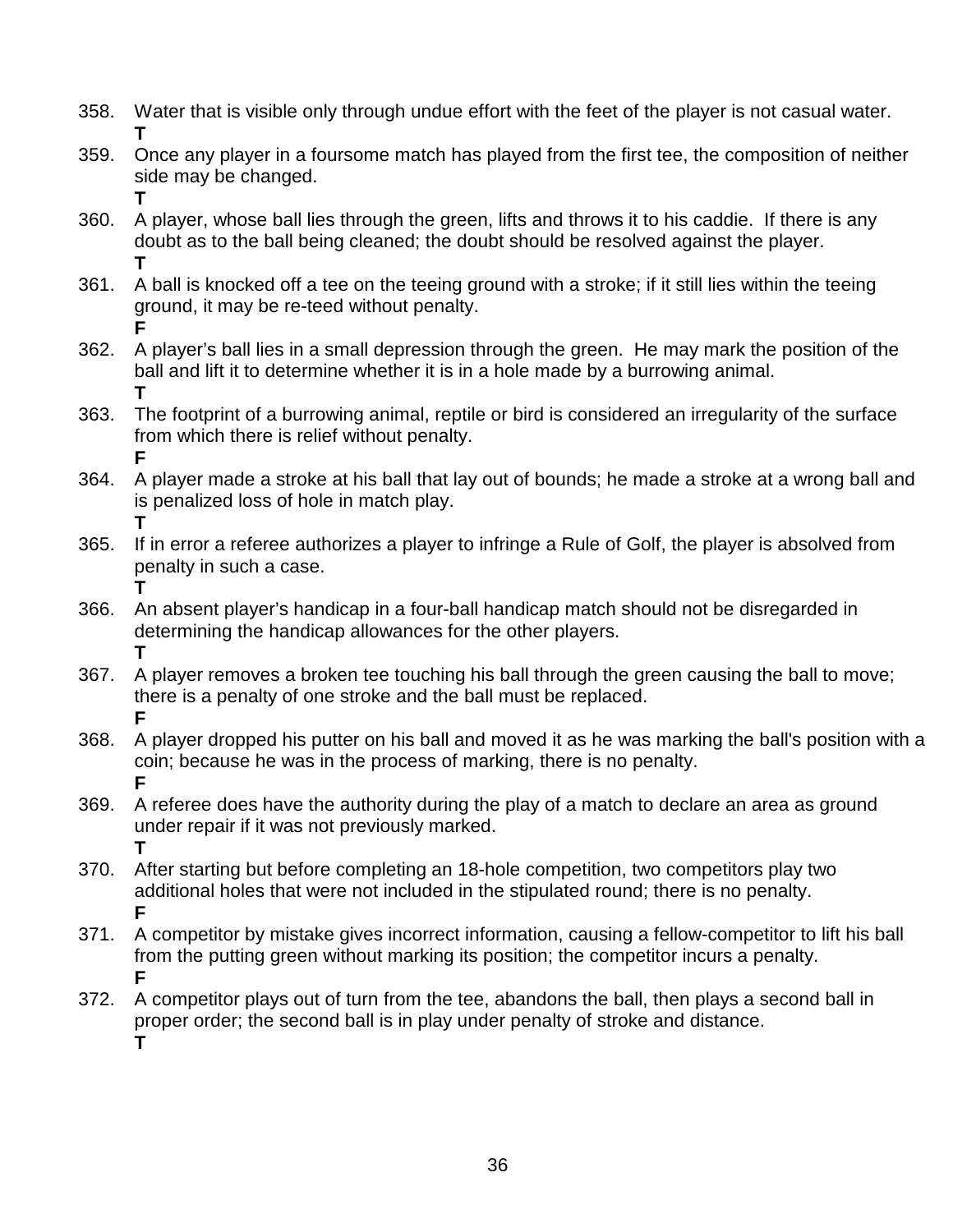373. A player approaches his ball but does not cause it to move. The ball leaves its original position [point A] and comes to rest in another place [point B] by an amount that is not reasonably discernible to the naked eye at the time. The player's determination that the ball has not moved is deemed to be conclusive and there is no penalty if the ball is played from point B.

**T**

- 374. During a stipulated round, a player may access local weather information, including wind, temperature and humidity, through an application or internet browser on a multi-functional device.
	- **T**
- 375. A player's original ball is defined as lost when a player has put another ball into play under penalty of stroke and distance.

**T**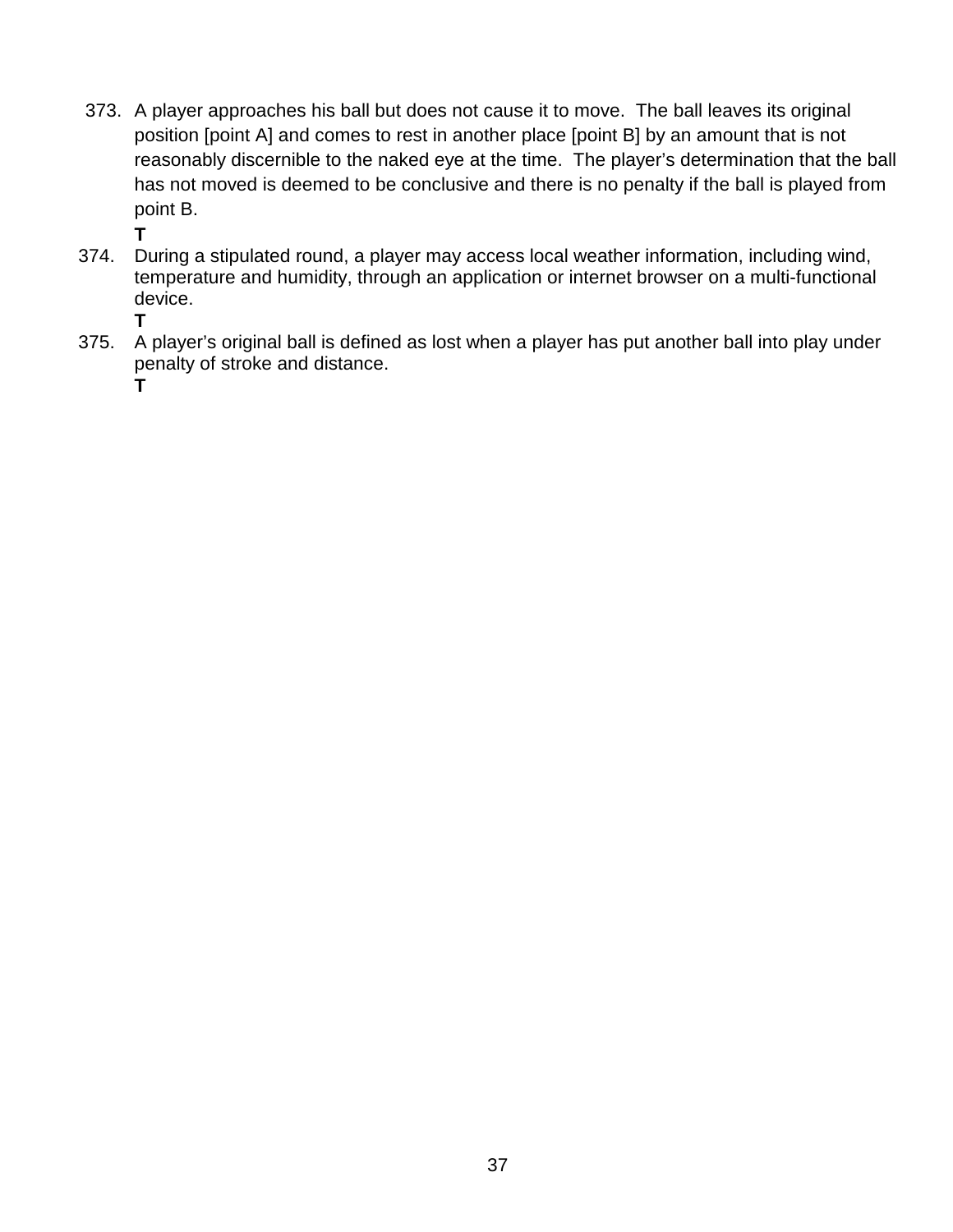#### **MULTIPLE CHOICE - ADVANCED**

- 376. In match play, a player's ball lies in a large fairway bunker. He makes a stroke at the ball that comes to rest in the same bunker but much closer to the hole. Before his next stroke, his caddie rakes the area where the player just played. What is the ruling?
	- A. There is no penalty.
	- B. There is a two-stroke penalty.
	- C. There is a loss-of-hole penalty.
	- **A**
- 377. In stroke play, a player returns a score card with his score and handicap correctly recorded. The Committee miscalculates his correct net score. After the competition closed, the error is discovered. What is the ruling?
	- A. No errors of this kind may be corrected after the score is posted.
	- B. No errors of this kind may be corrected after the competition is closed.
	- C. The Committee should correct its error by adjusting the player's score.

**C**

- 378. In stroke play, a player putted while his caddie stood on the fringe of the green on an extension of the line of putt behind the ball. What is the ruling?
	- A. There is no penalty since the caddie was not standing on the putting green.
	- B. There is no penalty if the caddie inadvertently stood on an extension of the player's line of putt behind the ball but not to assist or advise him.
	- C. There is a two-stroke penalty regardless of the circumstances.
	- **B**
- 379. In stroke play, at the time the Committee scheduled play to begin, only three players are present on the teeing ground and ready to play. One minute after the scheduled time to begin play, the fourth player arrives in sufficient time to play in the correct order. There were no exceptional circumstances preventing the fourth player being present at the scheduled starting time. What penalty has the fourth player incurred?
	- A. There is no penalty.
	- B. He must add two penalty strokes to his score for the 1<sup>st</sup> hole.
	- C. He is disqualified.
	- **B**
- 380. In stroke play, a player practices putting on the  $18<sup>th</sup>$  green immediately after finishing the first round of a 54-hole event scheduled over consecutive days on a single course. What is the ruling?
	- A. There is no penalty.
	- B. He is disqualified.
	- C. The Committee should modify the disqualification penalty to two strokes.

**A**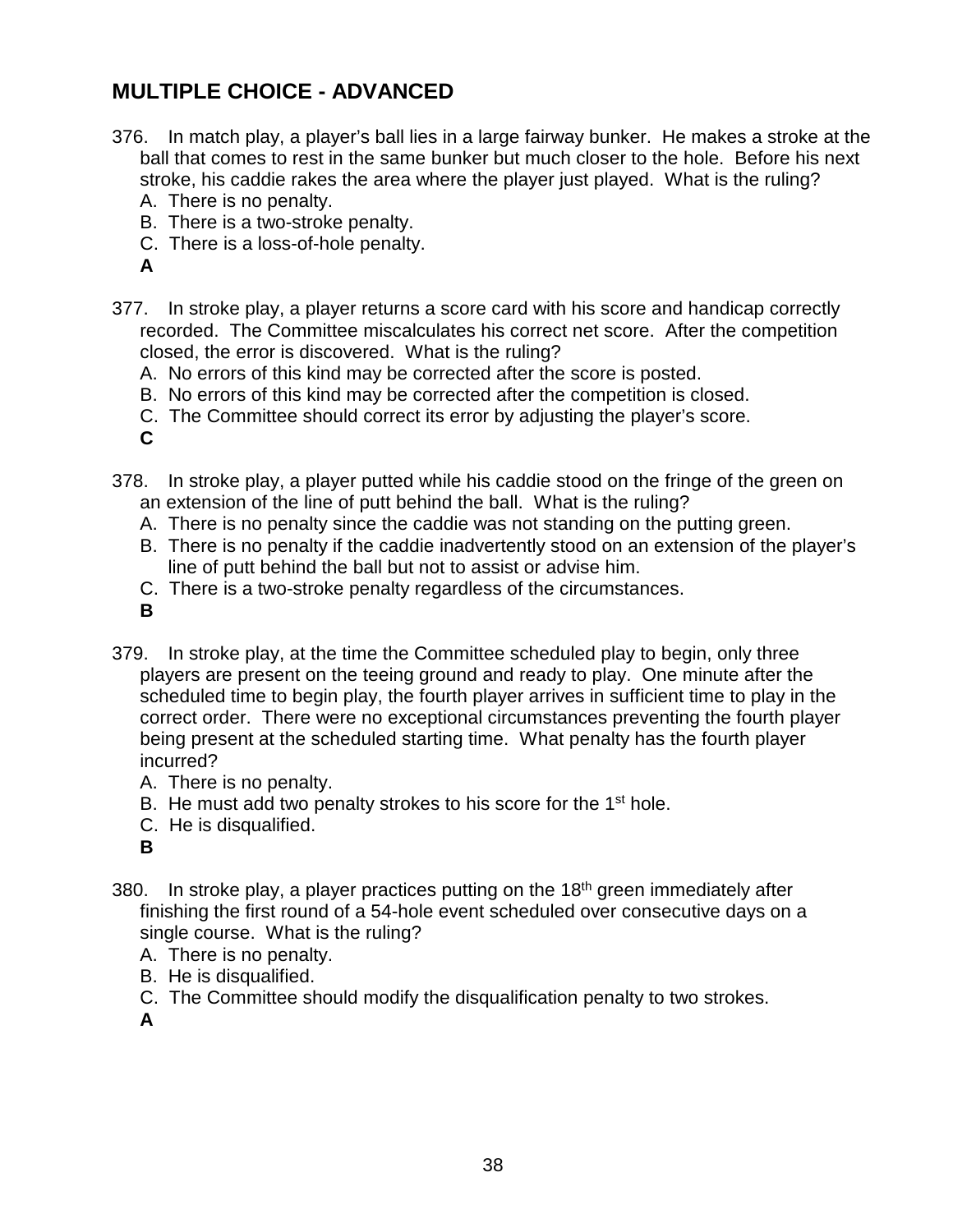- 381. Which is correct for taking relief under the Rule for interference by an obstruction when a player's ball lies on a folding chair, through the green?
	- A. He may lift the ball, remove the chair and drop the ball as near as possible to the spot directly under the place where it lay on the obstruction.
	- B. He may lift the ball, remove the chair and drop the ball within one club-length of the spot directly under the place where it lay on the obstruction.
	- C. He may lift the ball, remove the chair and place the ball on the spot directly beneath the place where it lay on the obstruction.

- 382. Which is correct regarding a player's ball being embedded?
	- A. If he takes relief under the Rule for an embedded ball but the ball embeds again and several times thereafter when re-dropped, he is entitled to place it as near as possible to the spot where it embedded after the second drop.
	- B. If he makes a stroke at his ball that lies on a steep bank in a closely mown area through the green and it is driven straight into the bank without ever being airborne, he is entitled to relief without penalty for an embedded ball.
	- C. If his ball is embedded in ground under repair in a closely mown area through the green, he must take relief from ground under repair.

**A**

- 383. In stroke play, after the competition closes, the Committee discovers that the winner of the event added several strips of lead tape to his driver during the stipulated round. What is the ruling?
	- A. There is no penalty.
	- B. He is disqualified.
	- C. The Committee must determine if the competitor knew, between the time of the breach and the close of competition, that he was in breach of the Rules in changing the weight of his driver during the stipulated round; if he knew, he must be disqualified, otherwise there is no penalty.

**C**

- 384. Which of the following is correct with respect to a competitor's stipulated round in individual stroke play?
	- A. It begins when he arrives at the teeing ground of the first hole of that round.
	- B. It ends when he completes play of the final hole of that round excluding correction of an error under a Rule.
	- C. It ends when he completes play of the final hole of that round including correction of an error under a Rule.

**C**

- 385. In four-ball stroke play, a player holes out. Before his partner holes out, the player practices putting on the fringe of the green. What is the ruling?
	- A. There is no penalty.
	- B. The player incurs a two-stroke penalty.
	- C. The player and his partner each incur a two-stroke penalty.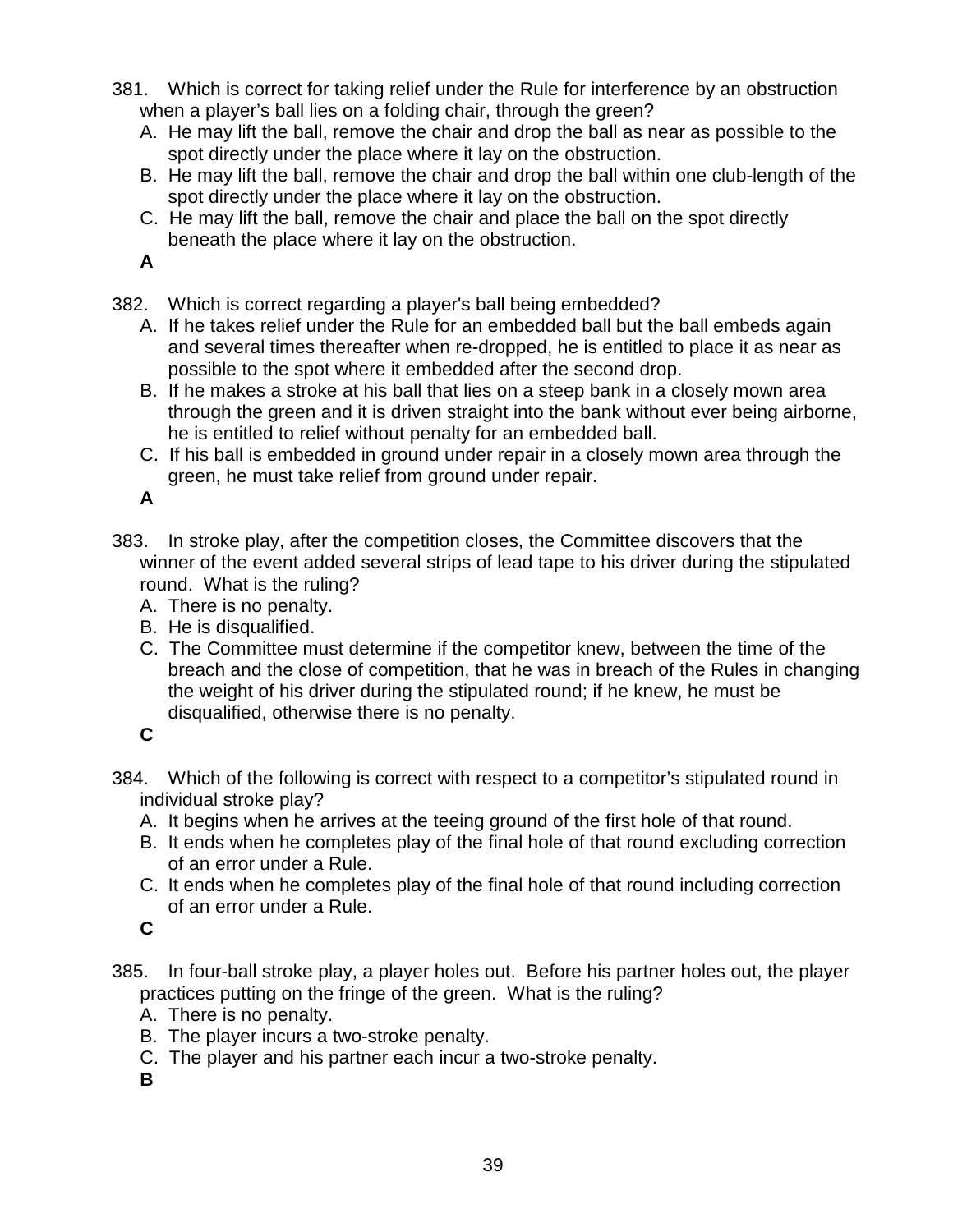- 386. In match play, as a result of a stroke, a player's divot comes to rest affecting the lie of his opponent's ball that lies in a hazard. What is the ruling?
	- A. The opponent must play his ball as it lies.
	- B. The opponent may remove the divot without penalty.
	- C. If the hazard is a bunker, the opponent may remove the divot, but in a water hazard, the opponent must play his ball as it lies.
	- **B**
- 387. In match play, as the player is preparing to make a stroke at his ball, it moves backward. Before the player can remove his club, it stops the moving ball that comes to rest against the club. It is virtually certain that the player did not cause the ball to move. What is the ruling?
	- A. There is a one-stroke penalty and the ball must be replaced.
	- B. There is a one-stroke penalty and the ball must be played as it lies.
	- C. There are two one-stroke penalties and the ball must be replaced.
	- **B**
- 388. In stroke play, a player picks up during a round because in his view the course is unplayable due to bad weather. For this reason, the Committee disqualifies him. Subsequently, the Committee decides to cancel the round because the course is unplayable due to bad weather. When the round is replayed, may he play?
	- A. Yes; without penalty.
	- B. Yes; with a two-stroke penalty.
	- C. No; because he was disqualified during the round before cancellation.
	- **A**
- 389. In stroke play, a player's ball lies in a water hazard. Before playing his ball, he makes several practice swings, each time touching the ground in the hazard. He also breaks a branch with his hand, improving the area of his backswing. What is the ruling?
	- A. There is a two-stroke penalty.
	- B. There is a total penalty of four strokes.
	- C. There is a total penalty of six strokes.
	- **B**
- 390. In stroke play, a player takes his stance in a bunker to play his ball lying in a bunker. He changes his mind regarding club selection, leaves the bunker and returns with a different club. Before making the stroke, he rakes the bunker where he first took his stance because he wants to make a different type of stroke with a firmer stance. What is the ruling?
	- A. There is no penalty.
	- B. There is a one-stroke penalty.
	- C. There is a two-stroke penalty.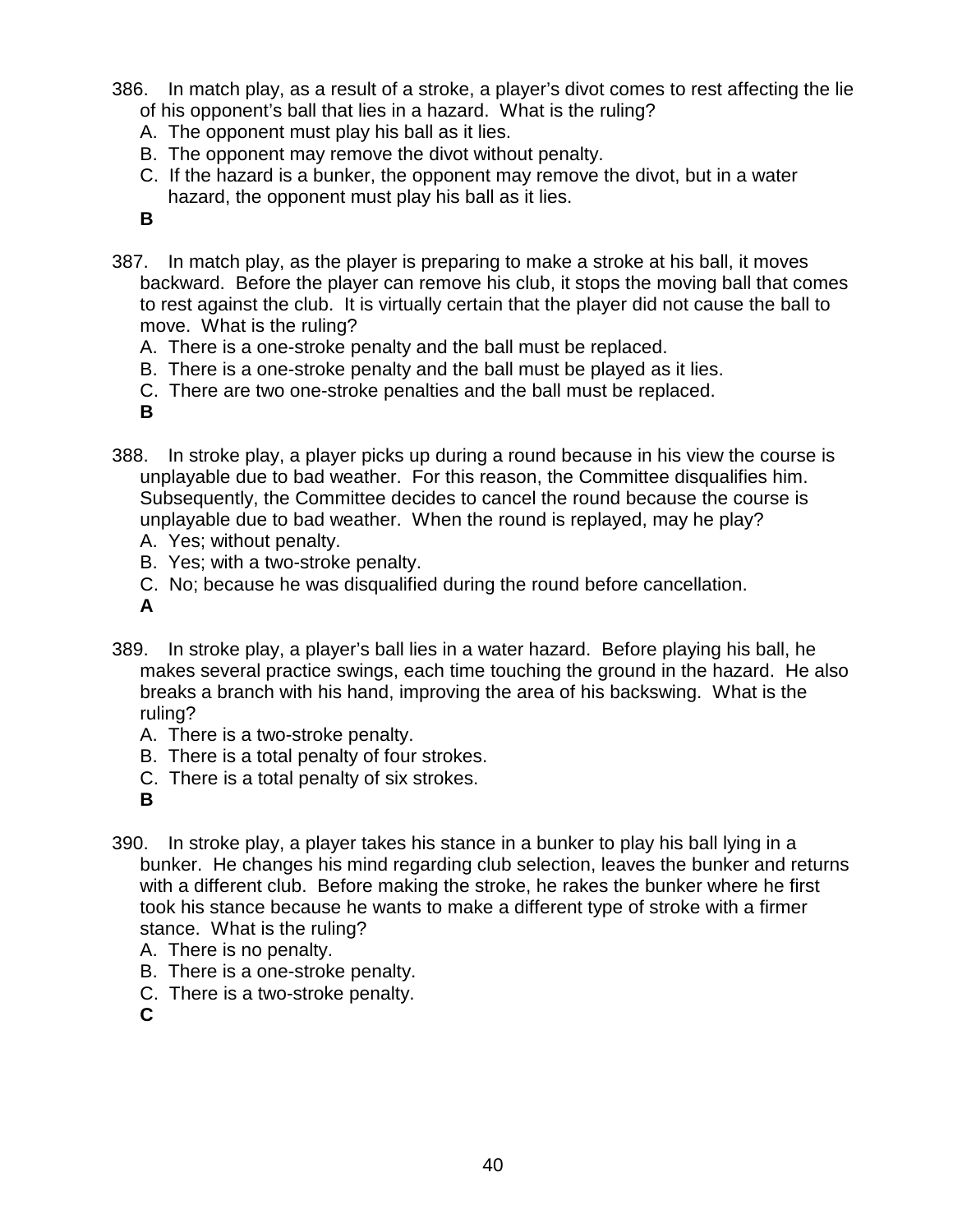- 391. A player's caddie accidentally moves an opponent's ball-marker on a putting green. What is the ruling?
	- A. There is no penalty.
	- B. There is a one-stroke penalty.
	- C. There is a loss-of-hole penalty.
	- **B**
- 392. In stroke play, a group of players arrive at a teeing ground and find one tee-marker missing. They determine the area of the teeing ground based on the existing teemarker and the shape of the tee. They play from the place they judge to be the teeing ground. What is the ruling?
	- A. If the Committee is satisfied that the players did not gain an advantage from where they played, their scores should be accepted without penalty.
	- B. There is no penalty; however, the error must be corrected or they should be disqualified.
	- C. Each of the players incurs a two-stroke penalty and the error must be corrected or they should be disqualified.

- 393. In stroke play, a player removes the flagstick and places it on the putting green near the hole. After he putts and the ball nears the hole, a fellow-competitor removes the flagstick from the green, fearing that the ball will strike it. What is the ruling?
	- A. There is no penalty.
	- B. The player incurs a two-stroke penalty.
	- C. The fellow-competitor incurs a two-stroke penalty.
	- **A**
- 394. In foursome match play, a player, whose turn it is to play, plays first from the tee. Then, his partner plays from the tee as though it is a four-ball event. What is the ruling?
	- A. There is no penalty.
	- B. There is a one-stroke penalty and the partner's ball is in play.
	- C. There is a loss-of-hole penalty.
	- **B**

395. Which is correct regarding a marker in stroke play?

- A. If the Committee appoints a marker for a player and he selects someone else, the Committee should give retrospective authority to that person.
- B. If a marker disagrees with a Committee's decision regarding a player's score and refuses to sign the score card, the marker should be disqualified.
- C. If a fellow-competitor, serving as a marker, attests knowingly to a lower score for a hole, he should be disqualified.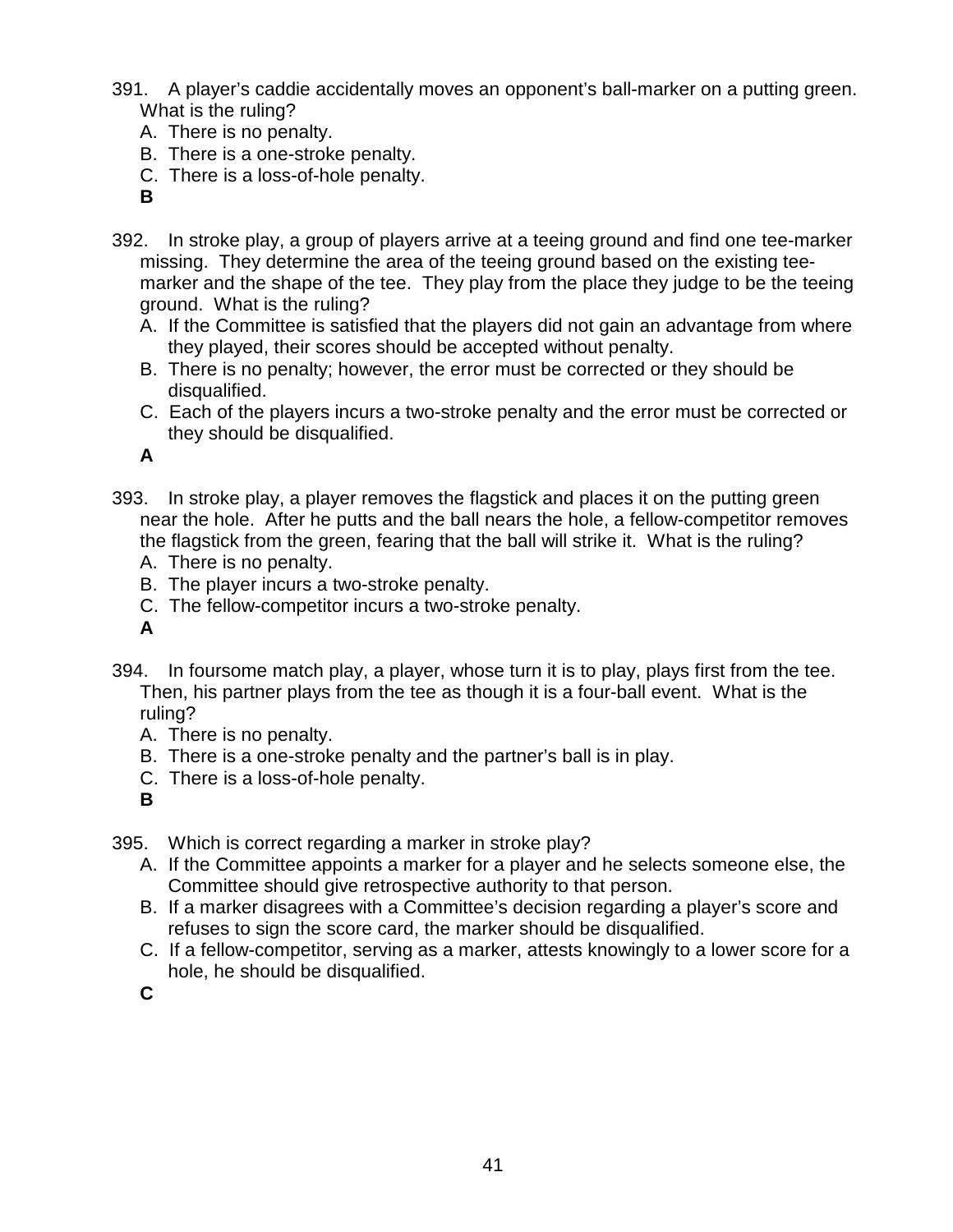- 396. In stroke play, a competitor lifts his ball to take relief from casual water. He tosses the ball to his caddie for cleaning. The caddie is distracted and the ball comes to rest in a deep water hazard, where it cannot be retrieved. The competitor substitutes a ball, takes relief under the Rule for abnormal ground conditions and plays out the hole. What is the ruling?
	- A. There is no penalty.
	- B. He must correct his error by taking relief under the Rule for a ball in a water hazard.
	- C. He incurs a penalty of two strokes for making a stroke at a wrongly substituted ball.
	- **C**
- 397. When his ball lies in a hazard and during the backward movement of the club for the stroke, a player is not permitted to allow his club to:
	- A. touch a bush growing in the hazard.
	- B. touch a bridge extending over the hazard.
	- C. lightly brush the sand in the hazard.
	- **C**
- 398. In four-ball stroke play, a side returns a score card with the score of one player omitted for one hole. His partner, whose score is marked, had the higher of the two scores in play of the hole. The marker recorded a better-ball score, based on the lower score that was omitted. What is the ruling?
	- A. The Committee should correct this obvious mistake and allow the better-ball score for the hole as recorded by the marker to stand.
	- B. The Committee is responsible for the better-ball score; the partner's higher score as returned stands as their better-ball score for the hole.
	- C. The side is disqualified for returning an incorrect score card.
	- **B**
- 399. In stroke play, a player thinks that his tee shot may be out of bounds and plays a provisional ball. On reaching the place where his original ball lies, he is still in doubt about the status of the original ball and announces that he will play a second ball under the Rules. What is the ruling?
	- A. He must treat the provisional ball as the second ball under the Rules.
	- B. He must play a second ball from the tee since the Rules provide that a provisional ball may never be a second ball.
	- C. He is not permitted to play another ball and must decide by lot which of the two balls is his ball in play.
	- **A**
- 400. In match play, a player's ball lies in a bunker, while his opponent's ball lies on the green, but farther from the hole. The player plays out of turn and his ball comes to rest on the green. The opponent recalls the stroke and requires him to replay. Before dropping a ball, he rakes the bunker. What is the ruling?
	- A. There is no penalty.
	- B. There is a one-stroke penalty.
	- C. There is a two-stroke penalty.
	- **A**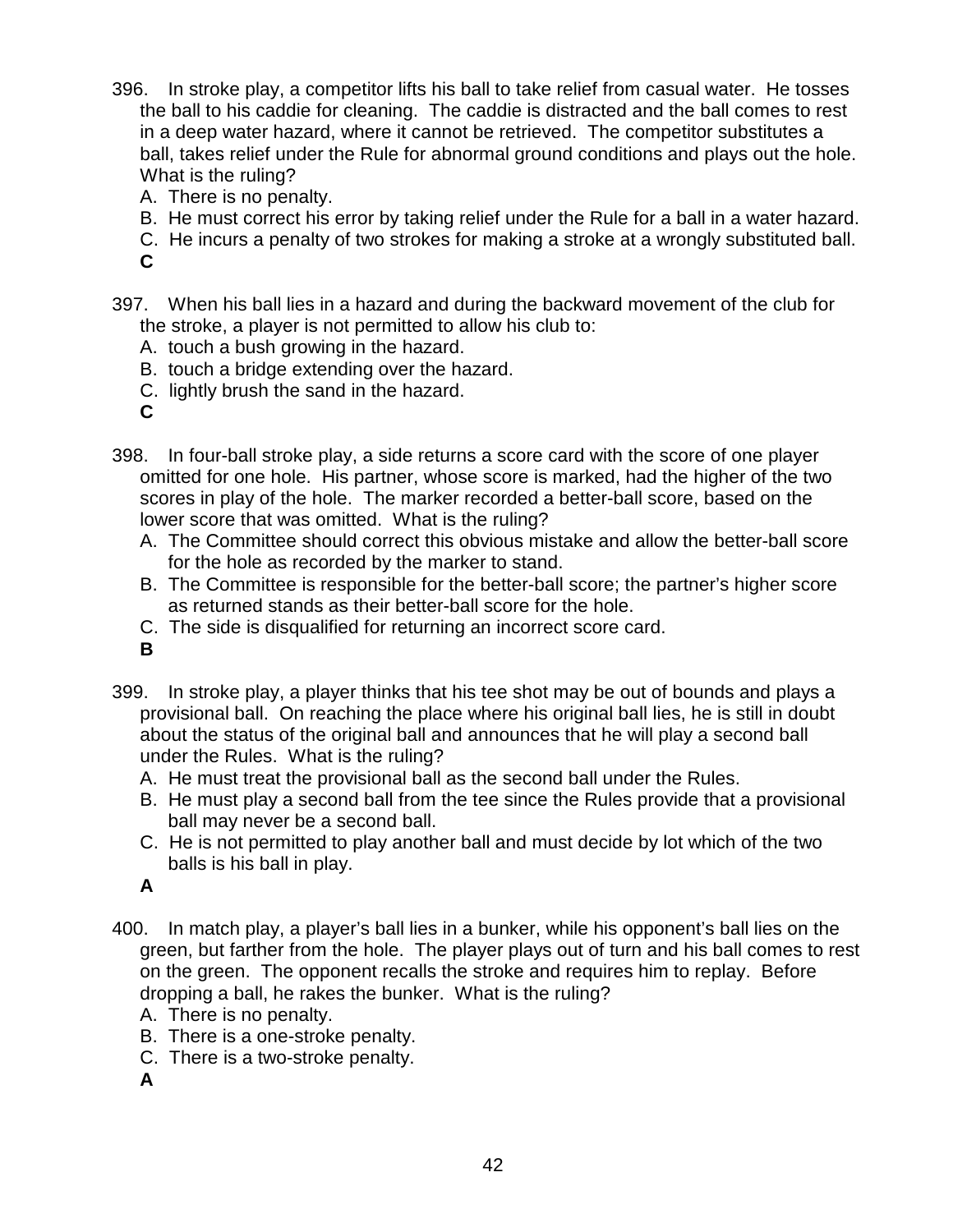- 401. In stroke play, a player strikes his ball into an area of casual water that is adjacent to a water hazard. He mistakenly thinks that the casual water is a part of the water hazard. Abandoning the original ball that he could have easily retrieved, he substitutes a ball, drops it five yards behind the casual water under the Rule for a ball in a water hazard, and plays it. What is the ruling?
	- A. There is a two-stroke penalty.
	- B. There is a total penalty of four strokes.
	- C. He is disqualified.
	- **A**
- 402. In stroke play, a player's tee shot on a par-3 hole is played in the direction of a water hazard. Finding his ball in the hazard, he plays it further into the hazard where it is lost. He drops a ball in the hazard where he last played, but it embeds. He abandons the embedded ball, plays another ball from the tee onto the green, takes two putts to hole out, and tees off on the next hole. What is the ruling?
	- A. His score for the hole is six.
	- B. His score for the hole is seven.
	- C. He is disqualified.

- 403. In stroke play qualifying for match play, a player unintentionally fails to include in his score for a hole a penalty that he knows he incurred. The error is discovered after he begins match play. What is the ruling?
	- A. The Committee should take no action since the error was unintentional.
	- B. The Committee has no authority to take action at this time since the qualifying competition was closed when the error was discovered.
	- C. The Committee should disqualify the player since he knew he had incurred the penalty before he returned his score card.

**C**

- 404. A player strikes his ball from a bunker onto the next teeing ground. Another player, who is making a practice swing, accidentally strikes the moving ball. The ball comes to rest in a water hazard. What is the ruling?
	- A. The ball must be placed on the spot where it was struck on the tee.
	- B. The player must play the ball as it lies or take relief from the water hazard.
	- C. The player must replay the stroke from the bunker.
	- **B**
- 405. It is virtually certain that a player's tee shot is in a lateral water hazard. He uses his honest judgment to determine the point where his original ball last crossed the margin of the hazard and drops a ball within two club-lengths of that point, not nearer the hole. After playing the dropped ball, he finds the original ball outside the hazard. What is the ruling?
	- A. He must continue play with the original ball, without penalty.
	- B. He must continue play with the dropped ball, incurring only the penalty of one stroke under the Rule for a ball in a water hazard.
	- C. He must return to the tee and play a ball, under penalty of stroke and distance.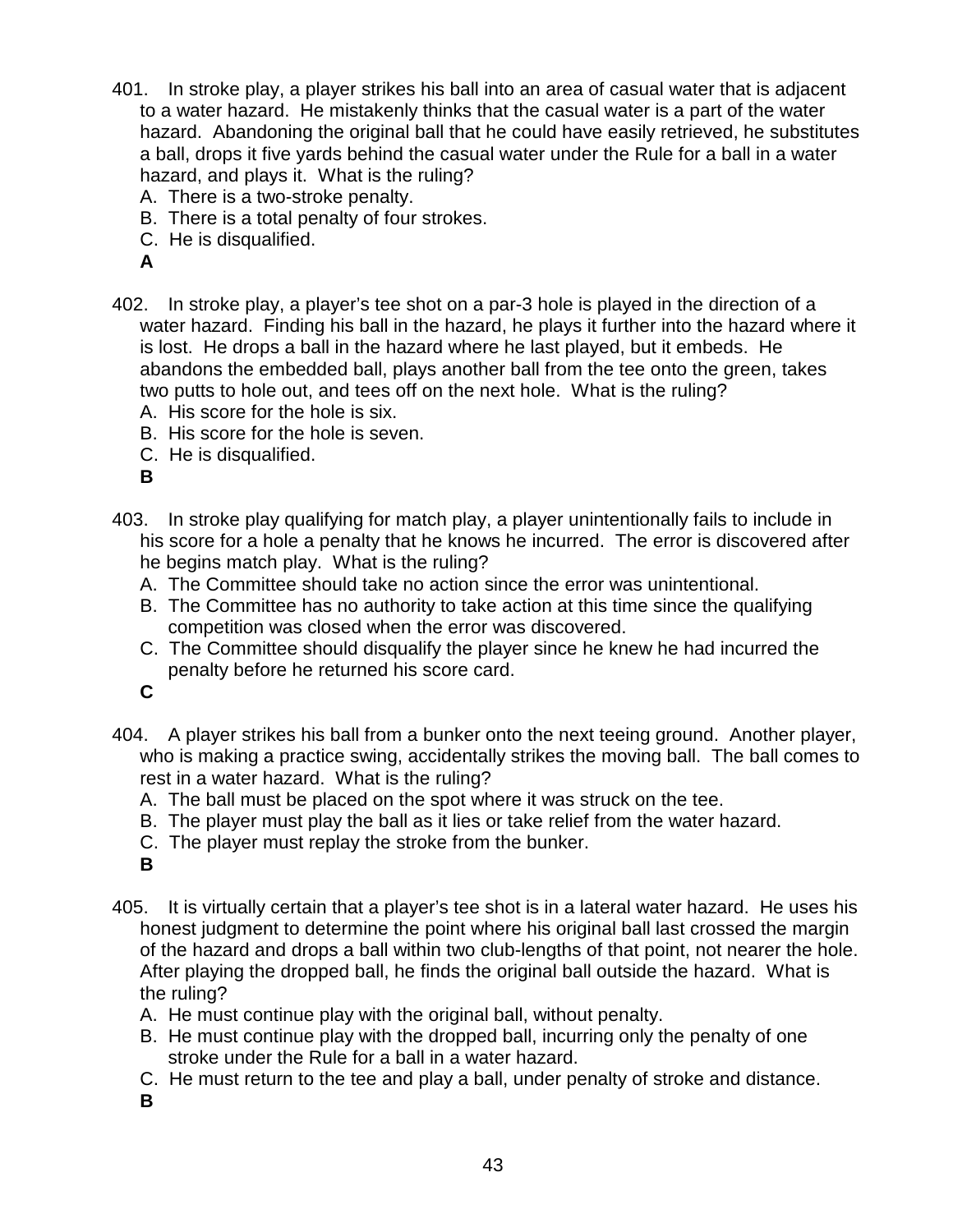406. In stroke play, a competitor suggests to a fellow-competitor, whose ball lies in a very difficult spot, that he deem his ball unplayable. What is the ruling?

- A. There is no penalty.
- B. There is no penalty, if the fellow-competitor plays his ball as it lies.
- C. The competitor incurs a two-stroke penalty.
- **C**
- 407. A player's ball, played from the tee across a water hazard, lies in a bunker behind the putting green. He makes a stroke from the bunker and the ball comes to rest in the water hazard in front of the green. What is the ruling?
	- A. He may drop a ball in the bunker at the spot where he last played.
	- B. He may drop a ball within two club-lengths of where the ball last crossed the margin of the water hazard, not nearer the hole.
	- C. He must take relief under the Rule for a ball in a water hazard, dropping a ball on the tee side of the hazard, making his next stroke across the hazard.

**A**

- 408. Which is correct regarding the responsibilities of the Committee?
	- A. It may by Local Rule direct a player in match play to complete the play of a hole with two balls when he is doubtful of his rights.
	- B. It may not by Local Rule state that shell or lava dust filling course bunkers are deemed to have the same status as sand.
	- C. It may by Local Rule allow relief under the Rule for abnormal ground conditions when there is interference from exposed tree roots for a ball that lies on a closelymown area.
	- **C**
- 409. In four-ball match play, a player's ball and his partner's ball lie in the same bunker. The opponent's balls are on the putting green. The player forgets that his ball is in a bunker and lifts a stone lying next to it. What is the ruling?
	- A. The player who lifted the stone is disqualified for the hole, but his partner does not incur a penalty even if the infraction assisted his play of the hole.
	- B. The player who lifted the stone is disqualified for the hole, and his partner also incurs a penalty, if the infraction assisted the partner's play of the hole.
	- C. The side incurs a loss-of-hole penalty.
	- **B**
- 410. In foursome stroke play, a player, whose turn it is to play, plays a ball from outside the teeing ground. His partner makes the next stroke from within the teeing ground. What is the ruling?
	- A. There is no penalty provided the player puts a ball into play from within the teeing ground.
	- B. There is a two-stroke penalty and the player must play from within the teeing ground.
	- C. There is a total penalty of four strokes and the player must play from within the teeing ground.
	- **C**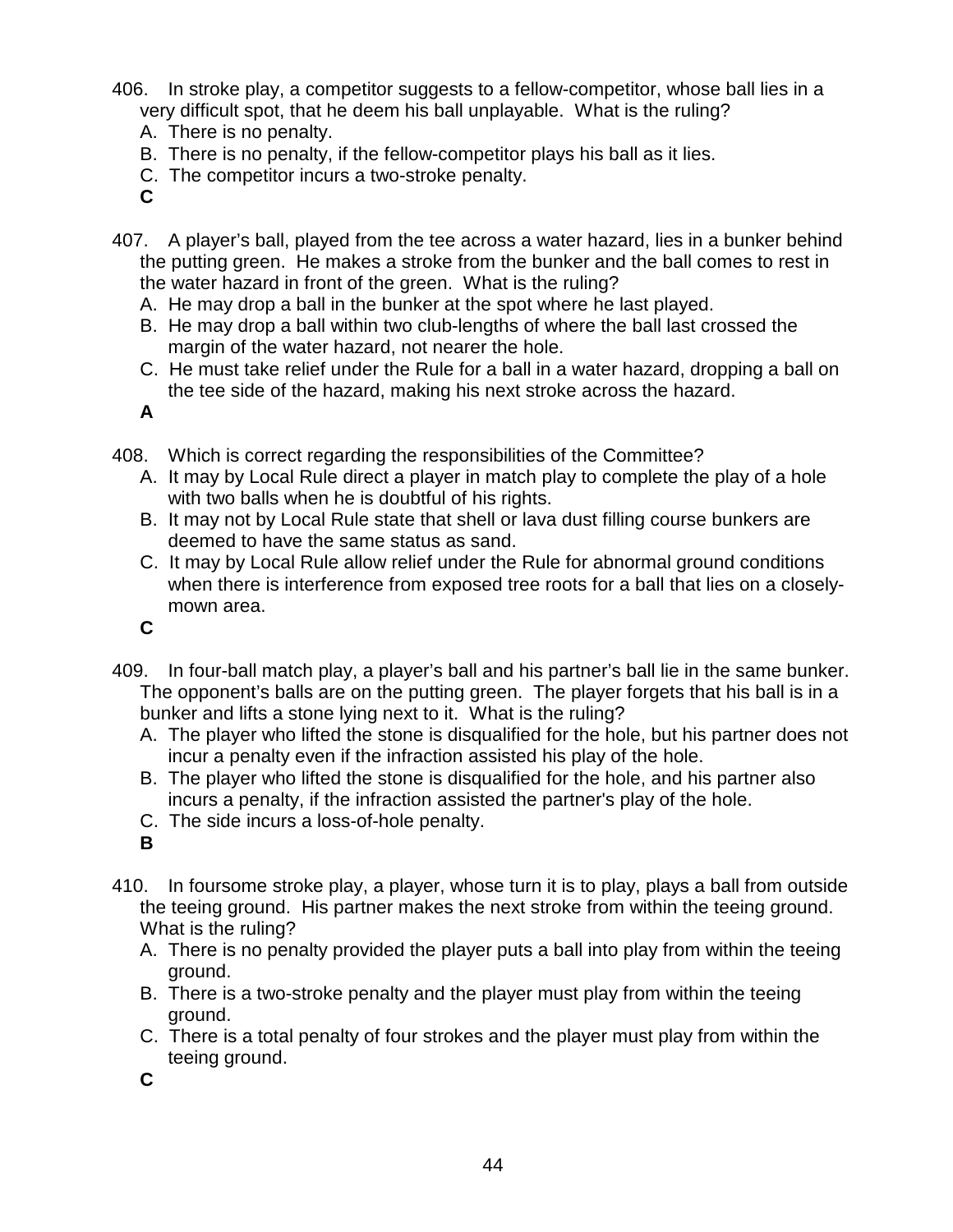- 411. A player's ball is embedded in a fairway. He lifts the ball, cleans it and drops it in the fairway as near as possible to where it lay. After it strikes the required spot in the fairway, it does not come to rest there but rolls into and comes to rest in a nearby bunker. The distance the ball rolled from the spot where it struck the fairway before coming to rest in the bunker was less than two club-lengths. What is the ruling? A. He has proceeded correctly and must play the ball as it lies.
	-
	- B. He must re-drop the ball without penalty.
	- C. He must place the ball as near as possible to where it first struck the spot in the fairway before coming to rest in the bunker.
	- **B**
- 412. In stroke play, a player is unaware that his ball lies in ground under repair. Prior to his play of the ball, the wind causes it to move to a spot still within the ground under repair. Discovering that his ball lies in ground under repair, he lifts the ball, does not replace it at the spot where it lay before the wind moved it, takes relief under the Rule for abnormal ground conditions and completes the hole. What is the ruling?
	- A. There is no penalty.
	- B. There is a one-stroke penalty.
	- C. There is a two-stroke penalty.

- 413. All of the area surrounding a hole on a putting green is covered with casual water and the hole itself is filled with water. What is the ruling?
	- A. In match play competition only, the Committee may relocate the hole.
	- B. In all forms of competition, the Committee may relocate the hole.
	- C. In all forms of competition, the Committee is prohibited from relocating the hole.

**A**

- 414. In four-ball stroke play, after a fellow-competitor in his group plays from the  $2<sup>nd</sup>$  tee, but before either the player or his partner plays, the player discovers that he has mistakenly carried fifteen clubs from the start due to a club that he failed to remove at the range prior to the round. What is the ruling?
	- A. The player incurs a two-stroke penalty; his partner incurs no penalty.
	- B. Both the player and his partner incur a two-stroke penalty.
	- C. Both the player and his partner incur a total penalty of four strokes.

**B**

- 415. In stroke play, a player announces that he will play a second ball under the Rules and selects the second ball to count. Then, he plays both balls from a wrong place and the player has committed a serious breach with the procedure used for both balls. What is the ruling?
	- A. The score with the original ball counts.
	- B. The score with the second ball counts.
	- C. The player is disqualified.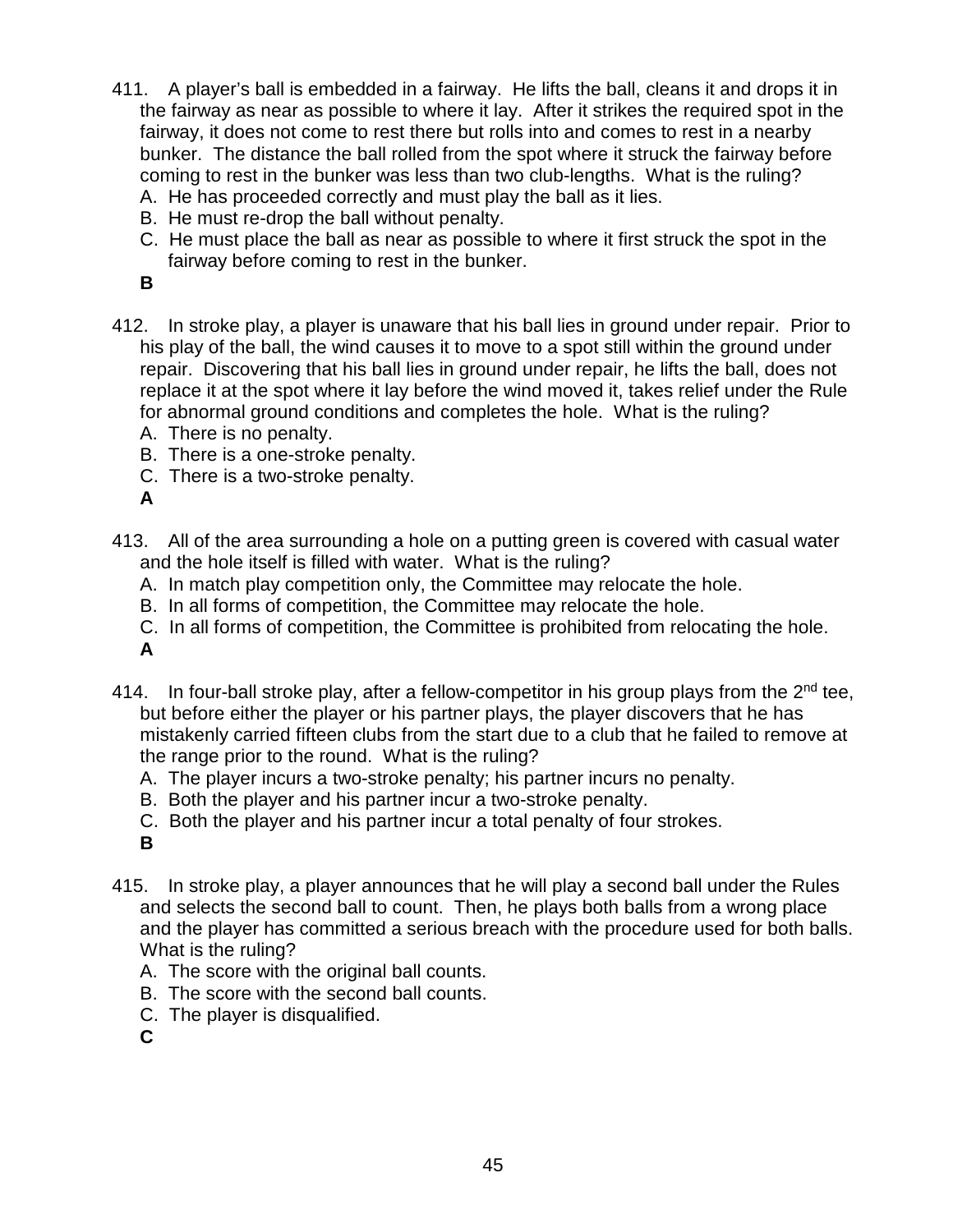- 416. A player's ball lies outside an area that is marked as ground under repair. High grass growing within the area interferes with his swing, but not with the lie of the ball, or with his stance. What is the ruling?
	- A. He is not entitled to relief since his ball does not lie in the ground under repair.
	- B. He is not entitled to relief since his stance is not in the ground under repair.
	- C. He is entitled to relief because the high grass within the area is part of the ground under repair and the grass interferes with his swing.
	- **C**
- 417. A player's club strikes the ground behind the ball, not making contact with the ball. However, the ground is struck with sufficient force to cause the ball to move and the player's club continues, subsequently striking the moving ball. What is the ruling?
	- A. He must count the stroke at the ball that struck the ground and caused the ball to move; in addition, he incurs a penalty stroke for striking the ball more than once.
	- B. His stroke at the ball does not count; however, he incurs a penalty stroke for causing the ball to move.
	- C. He must count the stroke at the ball; he incurs no penalty for subsequently striking the ball with the continuing movement of the club.

- 418. In four-ball match play, a player purposely putts away from the hole to a spot near his partner's ball-marker, but farther from the hole. Then, the player makes his stroke towards the hole. He does this so that the roll of his ball is helpful to his partner. What is the ruling?
	- A. There is no penalty to either player.
	- B. The player is disqualified for the hole; his partner incurs no penalty.
	- C. The side loses the hole.
	- **C**
- 419. In stroke play, a player's ball lies in a hazard. The ball moves as a result of his removal of a small acorn, lying in the hazard. What is the ruling?
	- A. There is a one-stroke penalty.
	- B. There is a two-stroke penalty.
	- C. There is a total penalty of three strokes.

**B**

- 420. Which is correct regarding a player testing the surface of the putting green?
	- A. He may not test the putting green for wetness of the grass by placing the palm of his hand on the putting green behind the ball.
	- B. He does not incur a penalty if his caddie tests the surface of the putting green by roughening the grass.
	- C. He may clean his ball by rubbing it on the putting green, provided the act is not for the purpose of testing the surface of the putting green.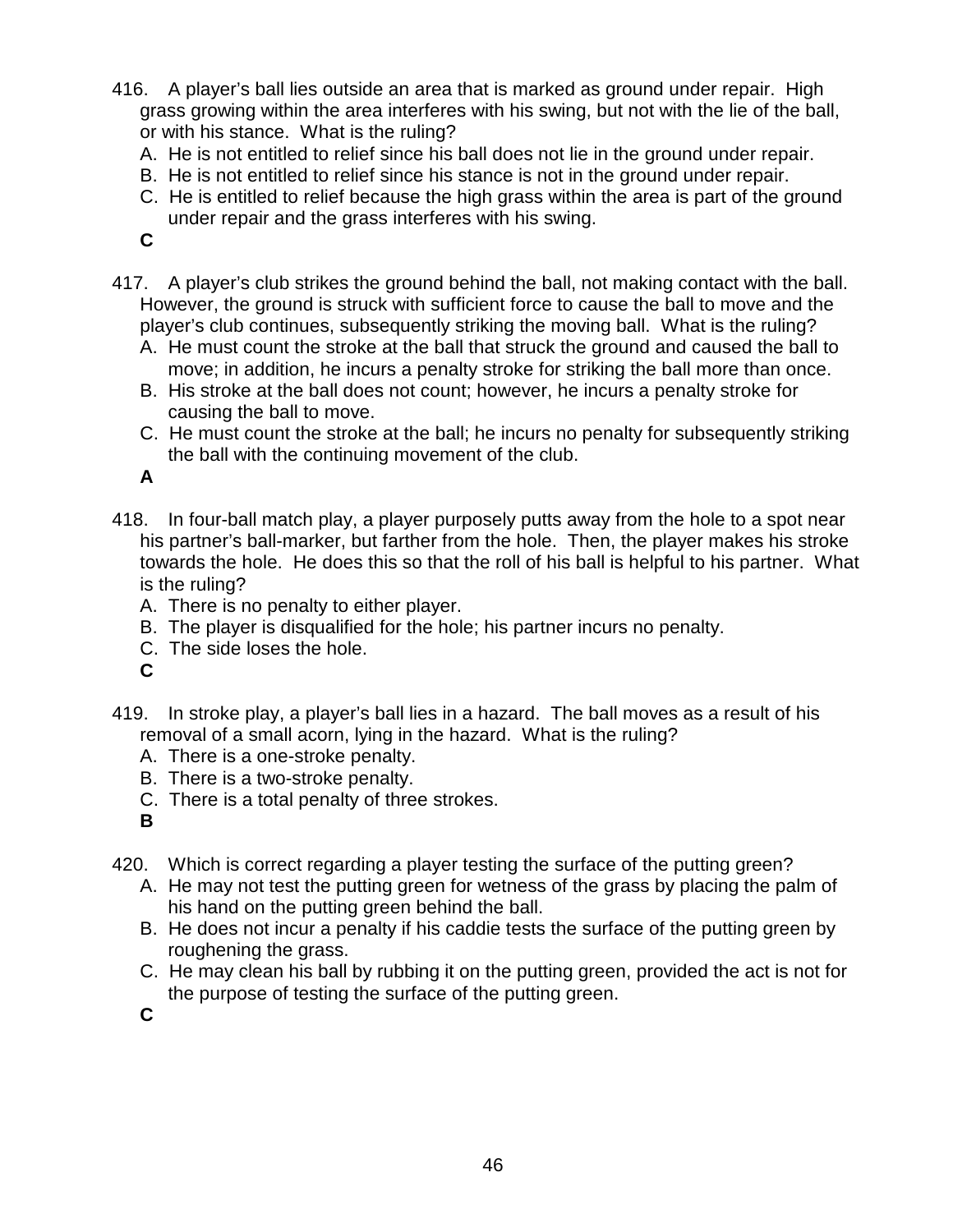- 421. Which action is not permitted before the stroke when a player's ball lies in a bunker?
	- A. Placing clubs, an umbrella or a rake in the bunker.
	- B. Leaning on an object other than a club, such as a rake, while it is touching ground in the bunker.
	- C. Removing a pine cone from the bunker that fell from a tree after the player's ball came to rest in the bunker.

- 422. In a four-ball stroke play event with both balls on the putting green, a player touches the putting green in pointing out the line of putt for his partner. The spot that the player touches is also on his line of putt. What is the ruling?
	- A. The player incurs a penalty of two strokes; there is no penalty to the partner.
	- B. The partner incurs a penalty of two strokes; there is no penalty to the player.
	- C. Each of the players incurs a penalty of two strokes.

**C**

- 423. A player's ball lies in a bunker that is completely covered by casual water. In some places, the water is several inches deep. What is the ruling?
	- A. He must play the ball as it lies.
	- B. He may drop the ball, without penalty, inside the bunker at the nearest place not nearer the hole where the depth of water is the least.
	- C. He may drop the ball, with a one-stroke penalty, outside the bunker within one club-length of where the ball last crossed the margin of the bunker.

**B**

- 424. A player's ball after a stroke comes to rest against the flagstick but not holed. Without the player's authority, an opponent or fellow-competitor moves the flagstick and causes the ball to move away from the hole. What is the ruling?
	- A. In match play, the opponent incurs a one-stroke penalty and the ball must be replaced against the flagstick.
	- B. In stroke play, the fellow-competitor incurs no penalty and the ball must be played as it lies.
	- C. In all forms of play, there is no penalty to anyone and the ball must be replaced against the flagstick.

**A**

- 425. Which is correct regarding loose impediments?
	- A. An aeration plug is not a loose impediment.
	- B. A loose lump of earth is a loose impediment.
	- C. A worm cast is not a loose impediment.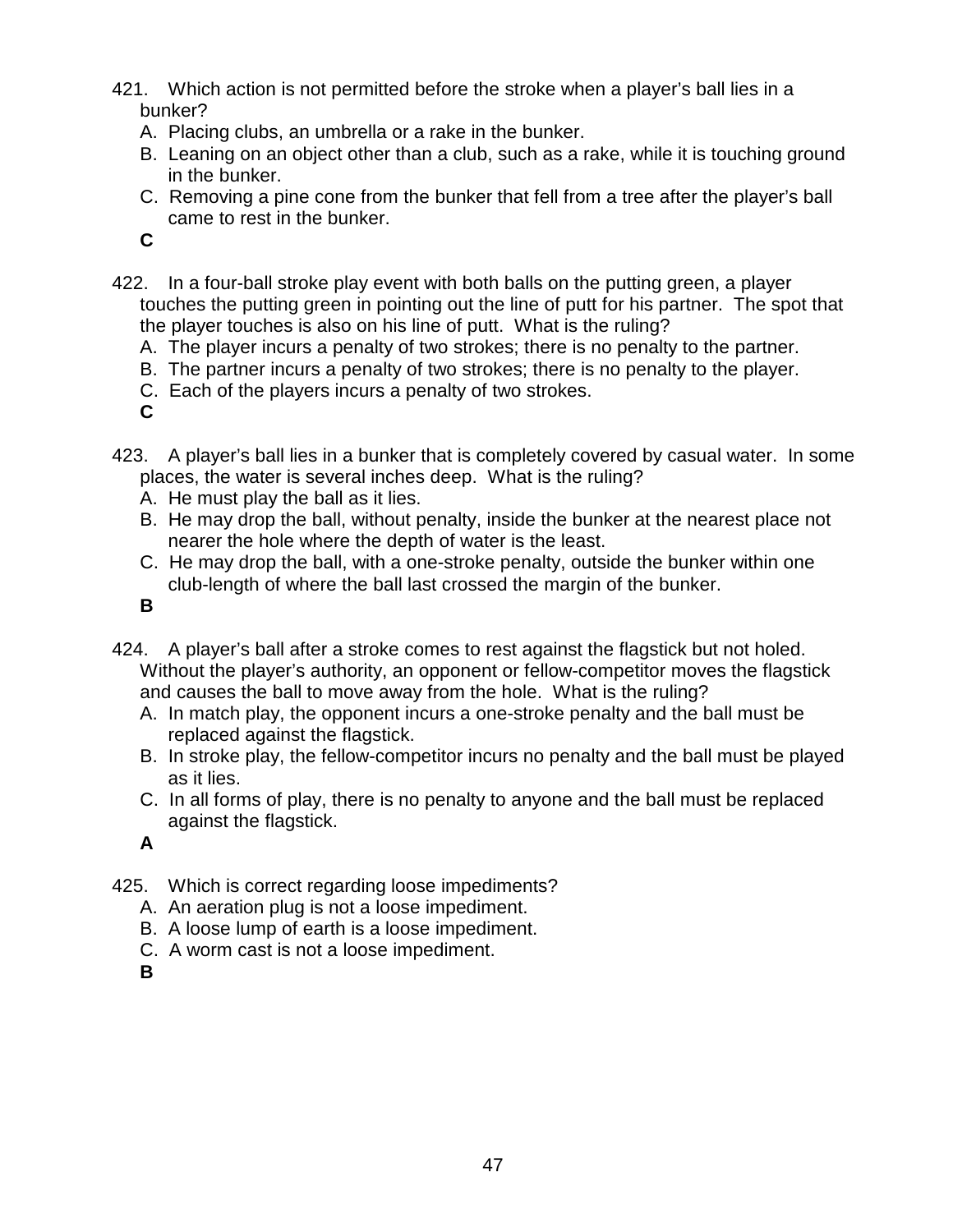- 426. A referee enters a bunker in response to a request from a player for a ruling and creates numerous footprints. What is the ruling?
	- A. The player must accept the worsening of the condition of the bunker.
	- B. The referee may rake his footprints; the player may not rake any footprints prior to the stroke.
	- C. The bunker may be restored by anyone.
	- **C**
- 427. A fence that is not a boundary fence interferes with a player's swing. He removes a part of the fence that is easily removable, so that the position of his ball is improved. What is the ruling?
	- A. There is a penalty for removing part of something fixed.
	- B. There is no penalty for removing part of a fence that is not a boundary fence.
	- C. There is no penalty for removing part of a fence if the part is easily removable.
	- **A**
- 428. In stroke play, by mistake, a competitor plays a fellow-competitor's ball and as a result the fellow-competitor plays the competitor's ball. What is the ruling?
	- A. Only the competitor incurs a two-stroke penalty.
	- B. Only the fellow-competitor incurs a two-stroke penalty.
	- C. Both players incur a two-stroke penalty.
	- **C**
- 429. A player's ball lies on the fringe of the green and his line of play is affected by a pitch-mark also on the fringe made by another player's ball. What is the ruling?
	- A. If the pitch-mark was created before or after the player's ball came to rest, in equity, he may repair the pitch-mark without penalty.
	- B. If the pitch-mark was created after the player's ball came to rest, in equity, he may repair the pitch-mark without penalty.
	- C. If the pitch-mark was created by the ball of his partner after the player's ball came to rest, he is not entitled to relief without penalty.
	- **B**
- 430. In stroke play, a player takes relief from a lateral water hazard. He properly drops the ball, but it rolls and comes to rest three club-lengths from where it first struck the ground. He lifts the ball and drops it as before, with the same result. He lifts the ball again and drops it as before, but this time it comes to rest in a position not requiring redropping. He plays the ball. What is the ruling?
	- A. There is a one-stroke penalty.
	- B. There is a two-stroke penalty.
	- C. There is a total penalty of three strokes.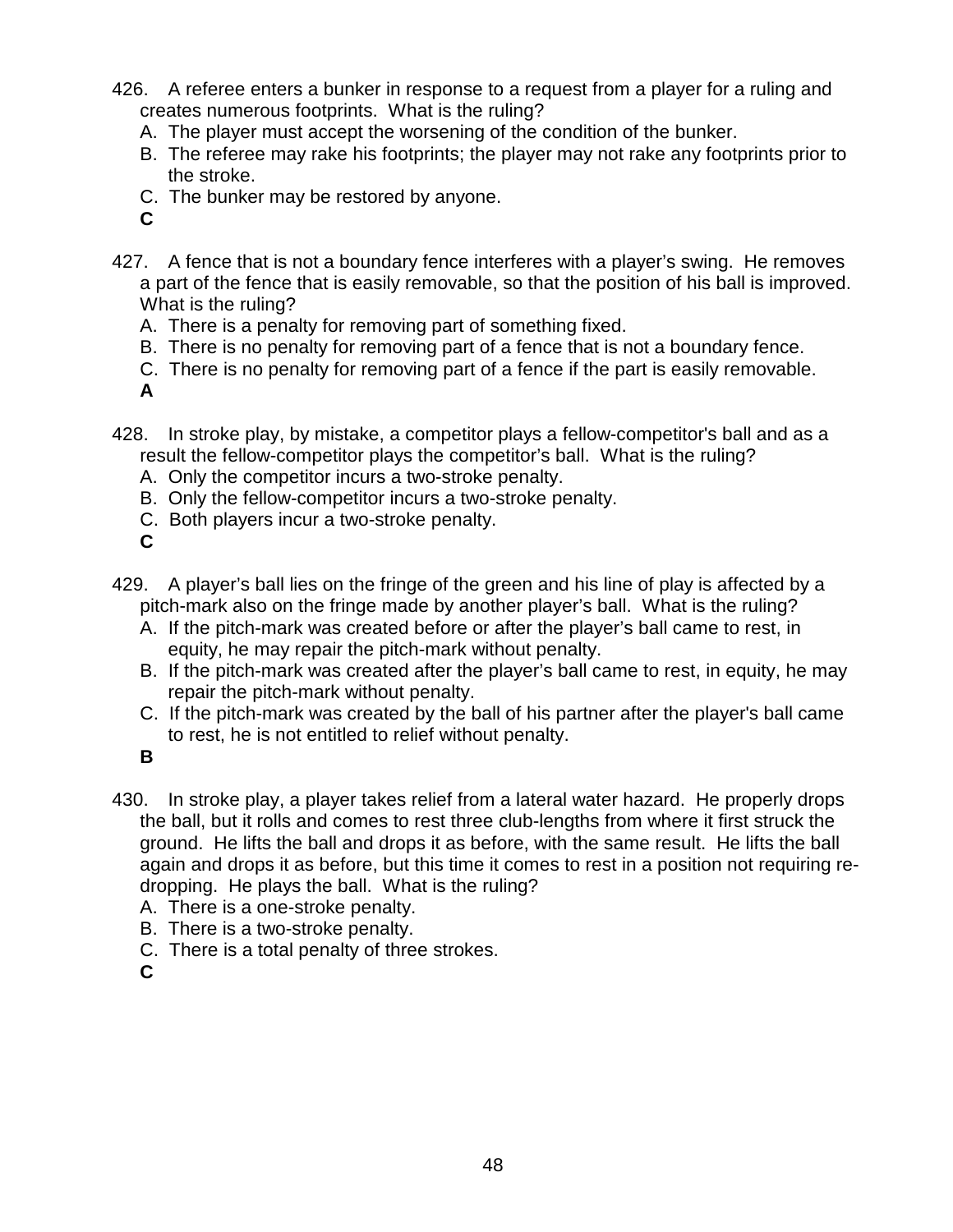- 431. In stroke play, during play of a hole, a player substitutes for a ball that he says is unfit for play. His marker disputes the claim but the player makes a stroke at the substituted ball. The marker asks the Committee for a ruling before completion of the hole. The Committee determines that the ball taken out of play was not unfit for play. What is the ruling?
	- A. There is no penalty; the player may continue with the substituted ball.
	- B. There is a two-stroke penalty; the player must continue with the substituted ball.
	- C. There is a two-stroke penalty; the player must correct his error by playing the original ball.

- 432. In stroke play, a player holes a putt with a club in one hand, while holding the removed flagstick with his other hand. What is the ruling?
	- A. There is no penalty.
	- B. There is a one-stroke penalty.
	- C. There is a two-stroke penalty.

**A**

- 433. In four-ball match play, a player is disqualified for the hole for playing a wrong ball. He continues to play the hole along with his partner. What is the ruling?
	- A. There is no penalty.
	- B. The side loses the hole if any of the player's strokes assisted his partner in his play of the hole.
	- C. The side loses the hole as a consequence of the player's actions.

**B**

- 434. In match play, a player misinforms his opponent with respect to the Rules, claiming the hole and the match; the opponent did not dispute the claim. After the result is posted, the opponent learns of the mistake and protests to the Committee that the player gave wrong information. What is the ruling?
	- A. The match stands as played; no later claim may be accepted after a concession.
	- B. The match stands as played; incorrect information on the Rules is not wrong information.
	- C. In equity, the match must be replayed, since the player gave wrong information. **B**
- 435. A marker signs a score card with an incorrect score for a hole and gives it to the player. Before returning the card to the Committee, the player notices the mistake and corrects it without consulting with the marker or informing the Committee. Then, he returns the corrected card. What is the ruling?
	- A. There is no penalty.
	- B. There is a two-stroke penalty.
	- C. He is disqualified.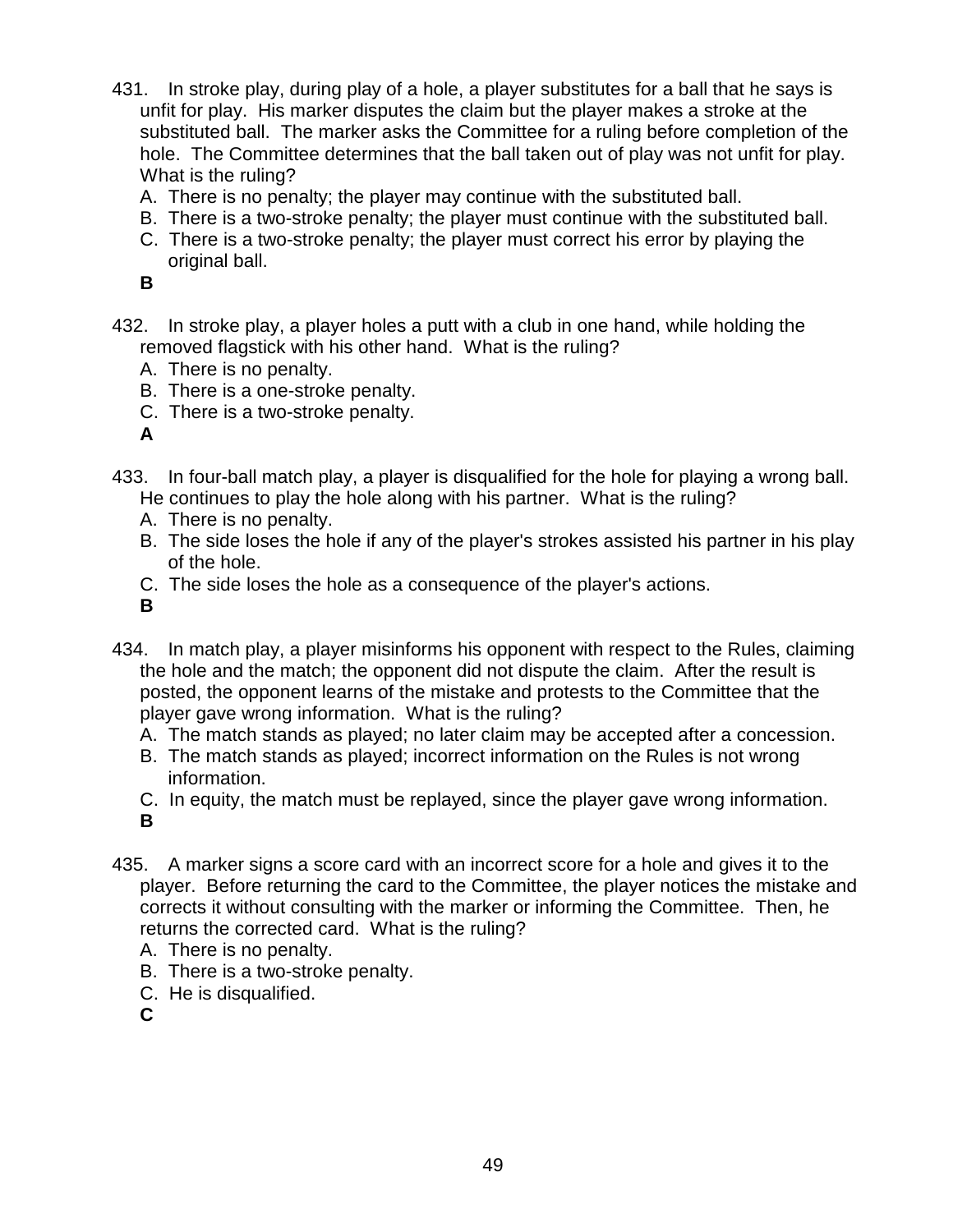- 436. In stroke play, during the first round of a 36-hole event, a player incorrectly substitutes a ball on a putting green and plays it, but the Committee advises him that there is no penalty. He completes his round and returns his score card. During play of the second round, the Committee determines that there should have been a penalty and that his score card is incorrect. The Committee adds two penalty strokes to the player's first round score. What is the ruling?
	- A. The Committee has ruled appropriately.
	- B. The Committee should reinstate its initial decision.
	- C. The Committee should disqualify the player for an incorrect score card.
	- **A**
- 437. In four-ball match play, a player's ball is farthest from the hole, while his partner's ball is closest to the hole. The partner decides to putt first, but he will be standing on the line of putt of one of the opponents. The opponents object to this procedure, because they say it will adversely affect their play. What is the ruling?
	- A. If the player whose ball is farthest from the hole does not putt first, the side will lose the hole for not playing in turn.
	- B. If the partner whose ball is closest to the hole putts first and in doing so stands on the line of putt of one of the opponents, he will be disqualified from the hole.
	- C. In this situation, the side may play in any order they choose, without penalty.
	- **C**
- 438. In single match play, the two players share a motorized golf cart that is parked with one of the players sitting in it. His opponent makes a stroke and his moving ball is deflected by the player's golf bag carried on the cart. What is the ruling?
	- A. The player incurs a penalty of one stroke and the ball is played as it lies.
	- B. The opponent incurs a penalty of one stroke and the ball is played as it lies.
	- C. There is no penalty; the opponent has the option of replaying his stroke.
	- **B**
- 439. A player lifts his ball without marking its position on the putting green. The opponent lifts his ball without marking its position and claims the hole, because he thinks that the player has incurred a loss-of-hole penalty. What is the ruling?
	- A. The opponent's claim is correct and the player incurs a loss-of-hole penalty.
	- B. The opponent's claim is not valid and each of the players incurs a one-stroke penalty for lifting without marking.
	- C. The opponent's claim is not valid and he must replace his ball without penalty; the player incurs a one-stroke penalty for lifting without marking.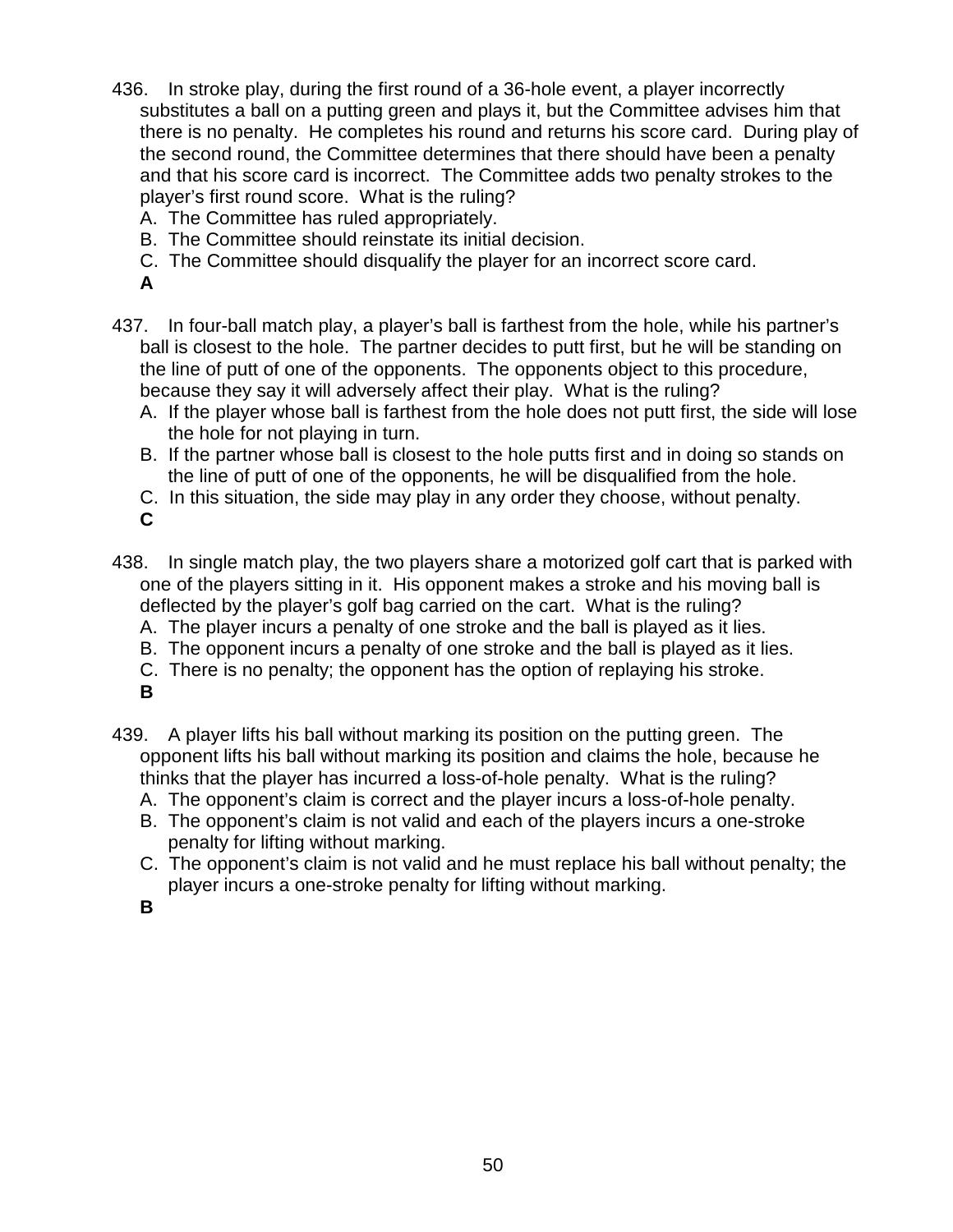- 440. In stroke play, a player's ball lies in a flowerbed and he is uncertain if he is entitled to relief. He announces that he will play a second ball under the Rules. He plays the original ball as it lies and the second ball, taking relief under the Rule for abnormal ground conditions. However, he fails to announce in advance which ball he wishes to count if the Rules permit the procedure used for that ball. He reports to the Committee who confirm that play from the flowerbed is prohibited by a Local Rule that declares it to be ground under repair from which relief without penalty is mandatory. What is the ruling?
	- A. Since the Rules did not permit the procedure used for the original ball, the second ball counts without penalty.
	- B. Since the Rules did not permit the procedure used for the original ball, the second ball counts with a two-stroke penalty.
	- C. Since he did not announce in advance which ball he wished to count, the original ball counts with a two-stroke penalty.
	- **A**
- 441. In stroke play, a player uses a hand warmer during a round. Inadvertently, during the play of a hole, he places the hand warmer in the same pocket with a golf ball he uses later in the round. What is the ruling?
	- A. There is no penalty.
	- B. There is a two-stroke penalty.
	- C. He is disqualified.
	- **A**
- 442. In match play, at the 18<sup>th</sup> hole, a player, by mistake, reports an incorrect score to his opponent that causes the opponent to concede the match. A correct score would result in an all square match. After the result is posted, the player realizes his mistake and tells his opponent the correct score. Then, the opponent claims the match. What is the ruling?
	- A. The Committee should award the match to the opponent.
	- B. The Committee should require that the match be continued at the 19th hole.
	- C. The Committee should determine that the match stands as played.
	- **C**
- 443. Two players played into a water hazard at about the same spot in shallow water. At the direction of the players, one of their caddies recovers both balls and the balls are exchanged by mistake. The players take relief under the Rule for a ball in a water hazard and play out the hole with the balls exchanged. What is the ruling?
	- A. There is no penalty in addition to the water hazard penalty.
	- B. The player whose caddie caused the incorrect substitution incurs a penalty.
	- C. Each of the players incurs a penalty for playing a wrong ball.
	- **A**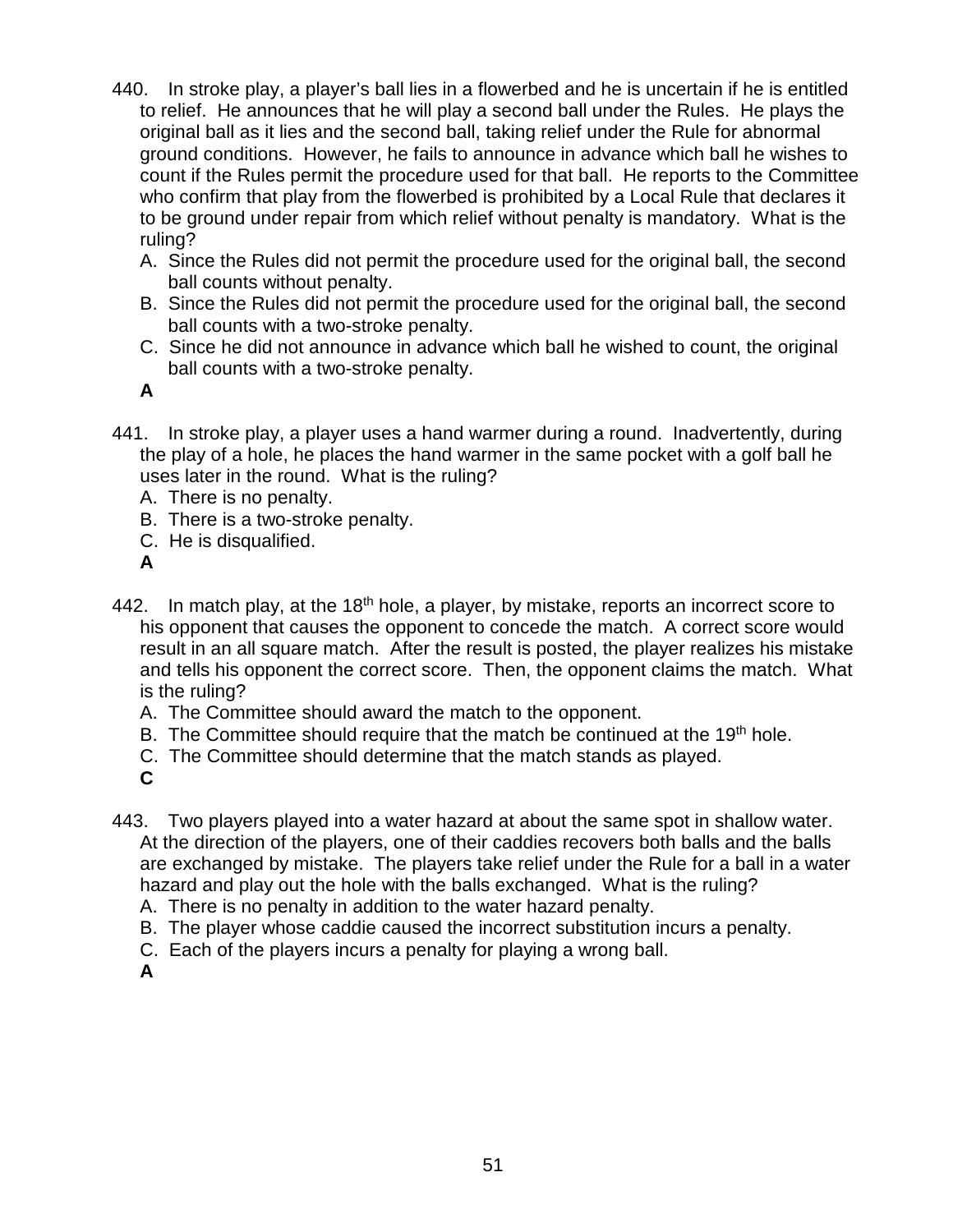- 444. In match play, a player's ball lies in a bunker with a loose impediment on top of the ball. He properly follows the Rule for lifting a ball for identification but the lifting of the ball causes the loose impediment to move. He identifies the lifted ball as his but when he replaces the ball, he does not replace the loose impediment. What is the ruling?
	- A. There is no penalty.
	- B. There is a one-stroke penalty.
	- C. There is a loss-of-hole penalty.
	- **C**
- 445. Which is correct regarding the use of a caddie?
	- A. The Rules of Golf contain restrictions as to whom a player may employ as his caddie.
	- B. The Committee may impose restrictions in the conditions of the competition as to whom a player may employ as his caddie.
	- C. The Committee may not impose a ban in the conditions of the competition on the use of caddies.

- 446. A spectator deliberately deflects a player's ball in motion after a stroke from through the green; the ball would have come to rest in a hazard. What is the ruling?
	- A. The player must play the ball as it lies since this is a rub of the green.
	- B. The player has the option of replaying the stroke.
	- C. The player must estimate where the ball would have come to rest if the spectator had not deflected it; the ball must be dropped as near as possible to that spot.

**C**

- 447. Which is correct regarding obstructions?
	- A. An artificially-surfaced road is not an obstruction.
	- B. A paved car park or parking lot is not an obstruction.
	- C. Wooden steps that have been constructed on a steep bank within and exiting a bunker are obstructions.

- 448. In match play, after completion of the  $16<sup>th</sup>$  hole, a player remarks to his opponent that the match is all square. In fact, the player is 1up, and, although the opponent knows that the player is 1up, the opponent says nothing. The match continues with the opponent winning by concession. What is the ruling?
	- A. The match should stand as played.
	- B. The match should be resumed at the  $17<sup>th</sup>$  hole.
	- C. The match should be awarded to the player and the opponent is disqualified. **C**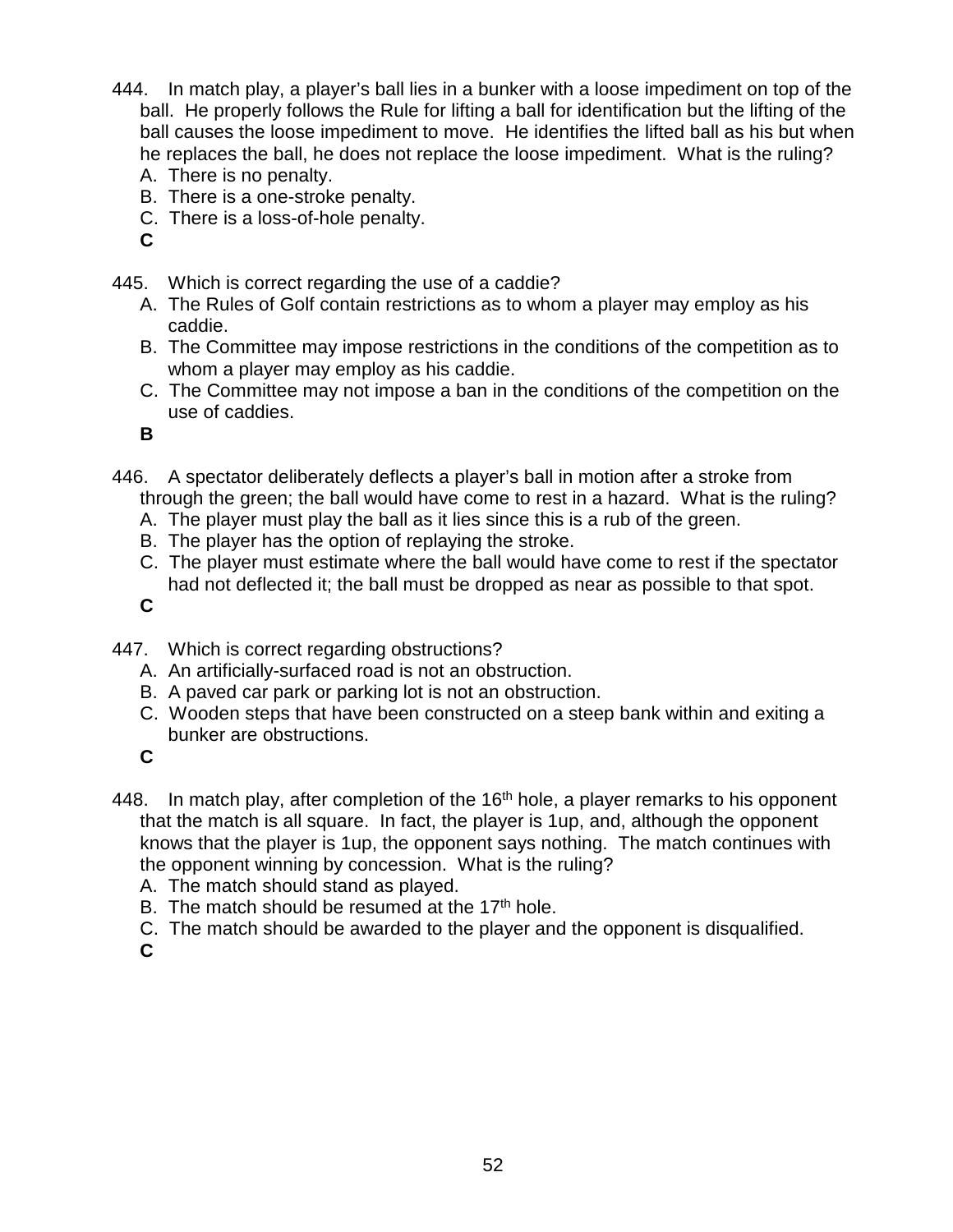- 449. In stroke play, a player's ball lies in a bunker. While entering the bunker, he accidentally kicks a small stone into the bunker. Before he takes his stance, he removes the stone that does not affect the position of the ball. What is the ruling?
	- A. There is no penalty.
	- B. There is a one-stroke penalty.
	- C. There is a two-stroke penalty.
	- **C**
- 450. In match play, a player starts his round with fourteen clubs, breaks his putter in anger on the 18<sup>th</sup> green, and, as the match was all square, replaces it at the start of the 19<sup>th</sup> hole. In a separate stroke-play event at another course, a player starts with fourteen clubs, breaks his putter in anger on the  $18<sup>th</sup>$  green and replaces it at the start of the 19<sup>th</sup> hole for a hole-by-hole play-off. In each of these separate situations, the players are putting on the green of the 19<sup>th</sup> hole when other players question their procedures. What is the ruling?
	- A. Both of the players incur a penalty.
	- B. The player in match play incurs no penalty but the player in stroke play does.
	- C. The player in stroke play incurs no penalty but the player in match play does.
	- **C**
- 451. In match play, a player's ball apparently comes to rest, but overhanging the hole. In less than ten seconds, his opponent concedes the next stroke for a score of four and knocks the ball away with a club. The opponent holes his putt for a score of four and claims a half. What is the ruling?
	- A. There is no penalty.
	- B. The opponent incurs a one-stroke penalty.
	- C. The opponent incurs a loss-of-hole penalty.
	- **C**
- 452. In stroke play, a player's ball lies in a bunker. Before playing, he removes loose impediments lying outside the bunker near the ball. The ball moves but not as a result of the removal of the loose impediment. What is the ruling?
	- A. There is no penalty.
	- B. There is a one-stroke penalty.
	- C. There is a two-stroke penalty.
	- **A**
- 453. In stroke play, after the competition closed, the Committee finds that the winner's score card was not signed by his marker. What is the ruling?
	- A. As the competition had closed when the breach was discovered, there is no penalty and the result of the competition stands.
	- B. The winner must be disqualified for returning an improper score card.
	- C. The Committee must determine if the competitor knew before the competition closed that he was in breach of the Rule for signing and returning a score card; if he knew, he is disqualified, but otherwise there is no penalty.
	- **C**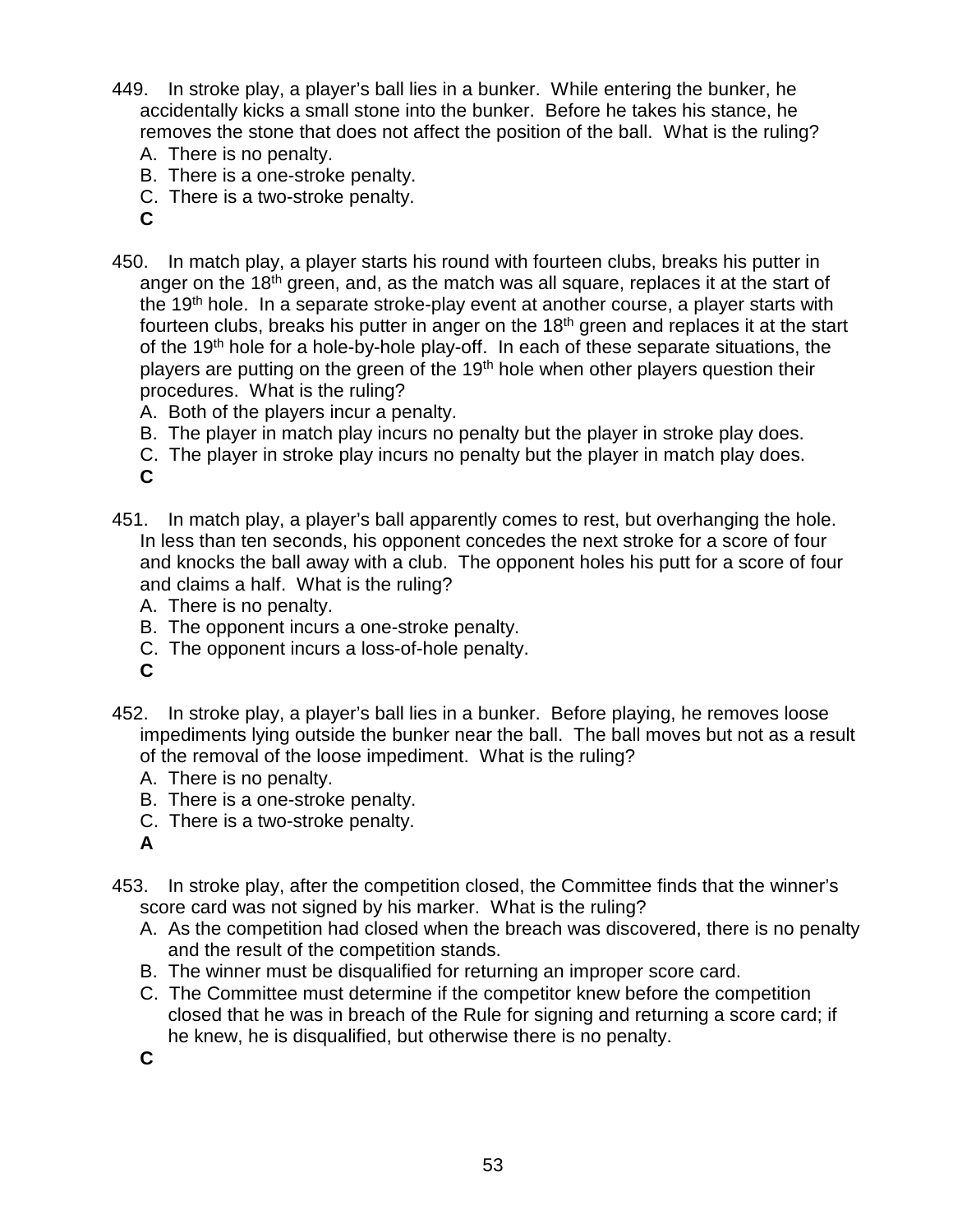- 454. In stroke play, a player erroneously lifts the ball of a fellow-competitor without authority. By mistake, he replaces the lifted ball with another ball. Unaware of the substitution, the fellow-competitor subsequently makes a stroke at the substituted ball. What is the ruling?
	- A. There is no penalty; the fellow-competitor must continue with the substituted ball.
	- B. The fellow-competitor incurs a two-stroke penalty; he must correct the error.
	- C. The player incurs a two-stroke penalty.
	- **A**
- 455. In stroke play, a player positions his golf cart so that he can stand on it to play his ball that was resting in a large bush just beyond the reach of his club if he were to stand on the ground. What is the ruling?
	- A. If he stands on the cart and makes a stroke, there is no penalty.
	- B. If he stands on the cart and makes a stroke, there is a two-stroke penalty.
	- C. If he removes the cart before he makes a stroke, there is a penalty.
	- **B**
- 456. A player's ball lies in a bunker against a rake. After marking the position of the ball, he lifts the rake and the ball rolls closer to the hole. He tries to replace the ball but it will not remain at rest. He attempts to place the ball at rest as near as possible to where it lay within the bunker, but not nearer the hole. There is no position in the bunker where the ball will remain at rest. What is the ruling?
	- A. He may attempt to place the ball at the nearest spot, even if nearer the hole, where it will remain at rest.
	- B. He may lightly press the ball into the sand at the nearest spot not nearer the hole.
	- C. He should proceed according to the stroke-and-distance option under the Rule for an unplayable ball or, in equity, drop the ball, under penalty of one stroke, outside the bunker, keeping the point where the ball lay directly between the hole and the spot on which the ball is dropped.
	- **C**
- 457. A player's ball is not found in a lateral water hazard. He takes relief under the Rule for a ball in a lateral water hazard, using his best judgment to determine the point where the original ball last crossed the margin and drops a ball two club-lengths from that point. After the ball is dropped, but before he makes his next stroke, another player says that the original ball last crossed the margin 20 yards closer to the hole than where the ball was dropped. The player finds the original ball in the hazard where the other player said it would be. What is the ruling?
	- A. He must continue play with the dropped ball.
	- B. He must lift the dropped ball and continue play with the original ball.
	- C. He must proceed in accordance with any of the applicable options under the Rule for a ball in a lateral water hazard with respect to the correct reference point.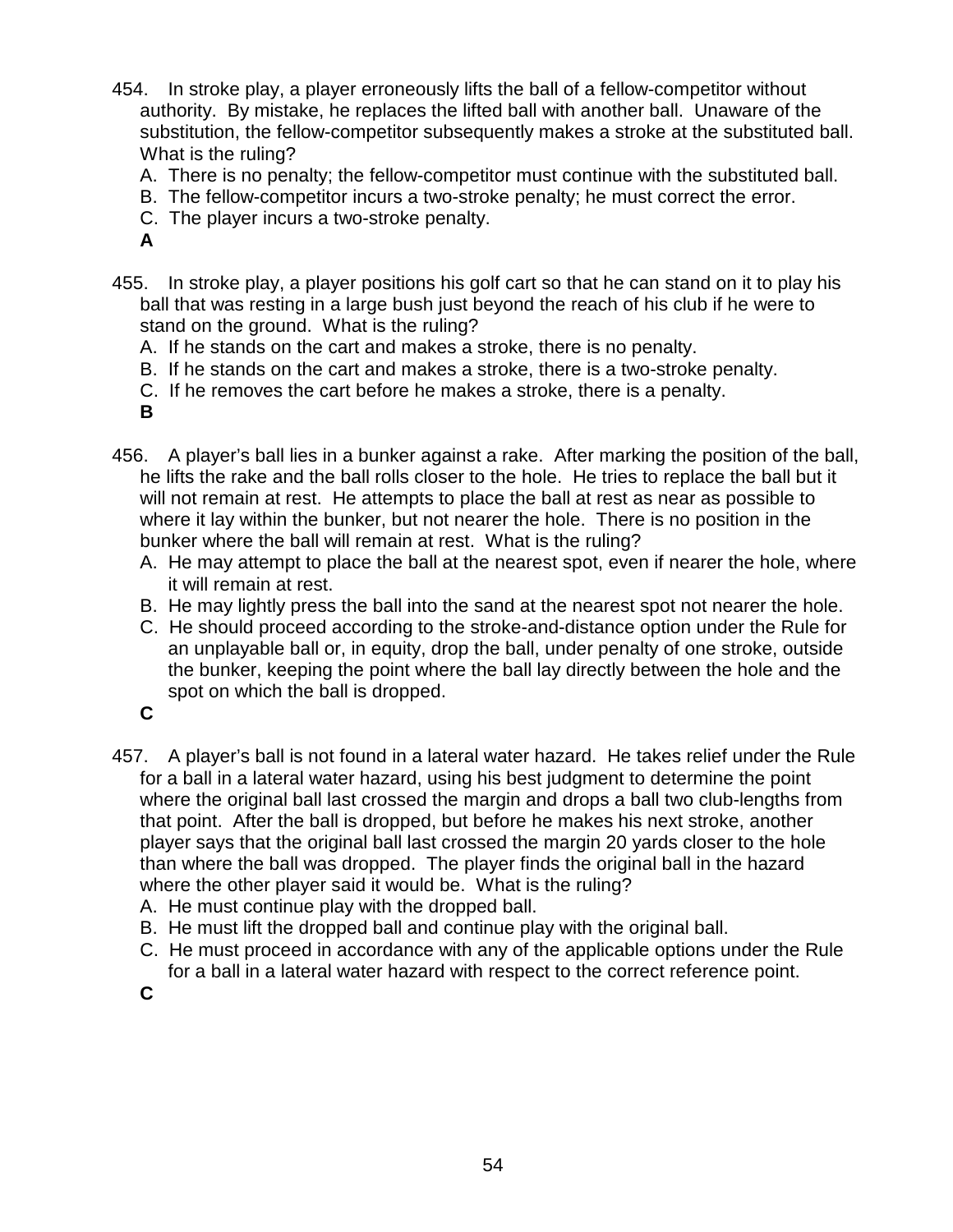- 458. In stroke play, after resuming play that was suspended due to a rainstorm, a player's ball comes to rest near a large bush. In making a practice swing, he causes some water on a branch of the bush to be removed, thus eliminating the distraction from the water during his stroke. What is the ruling?
	- A. There is no penalty.
	- B. There is a one-stroke penalty.
	- C. There is a two-stroke penalty.
	- **C**
- 459. Which is correct regarding a player's stance in a bunker?
	- A. He may kneel on a towel to take his stance in the bunker.
	- B. He may place his feet firmly in taking his stance but he must not build a stance.
	- C. He may knock down the side of the bunker with his foot in order to get a level stance while playing his ball that lies through the green.

- 460. In four-ball match play, a player lifted an opponent's ball without authority. What is the ruling?
	- A. There is no penalty.
	- B. The player incurs a one-stroke penalty.
	- C. The player and his partner each incur a one-stroke penalty.

**B**

- 461. In match play, a player finds a ball in deep rough and identifies it as his. His opponent finds another ball that he presumes to be an abandoned ball and lifts it. The opponent then discovers that the ball that he has lifted is the player's ball in play. What is the ruling?
	- A. The opponent incurs a one-stroke penalty for lifting the player's ball and the opponent must replace the ball.
	- B. The opponent incurs a one-stroke penalty for lifting the player's ball and either the opponent or the player must replace the ball.
	- C. In the circumstances, there is no penalty to either player; the player or the opponent must replace the ball.

**C**

- 462. In stroke play, a player picks up his ball that is overhanging the hole without holing out. After he returns his score card, a spectator brings this to the attention of the Committee. What is the ruling?
	- A. The Committee may waive the disqualification penalty.
	- B. The Committee may modify the disqualification penalty to two strokes.
	- C. The Committee should never waive the disqualification penalty for failing to hole out in stroke play.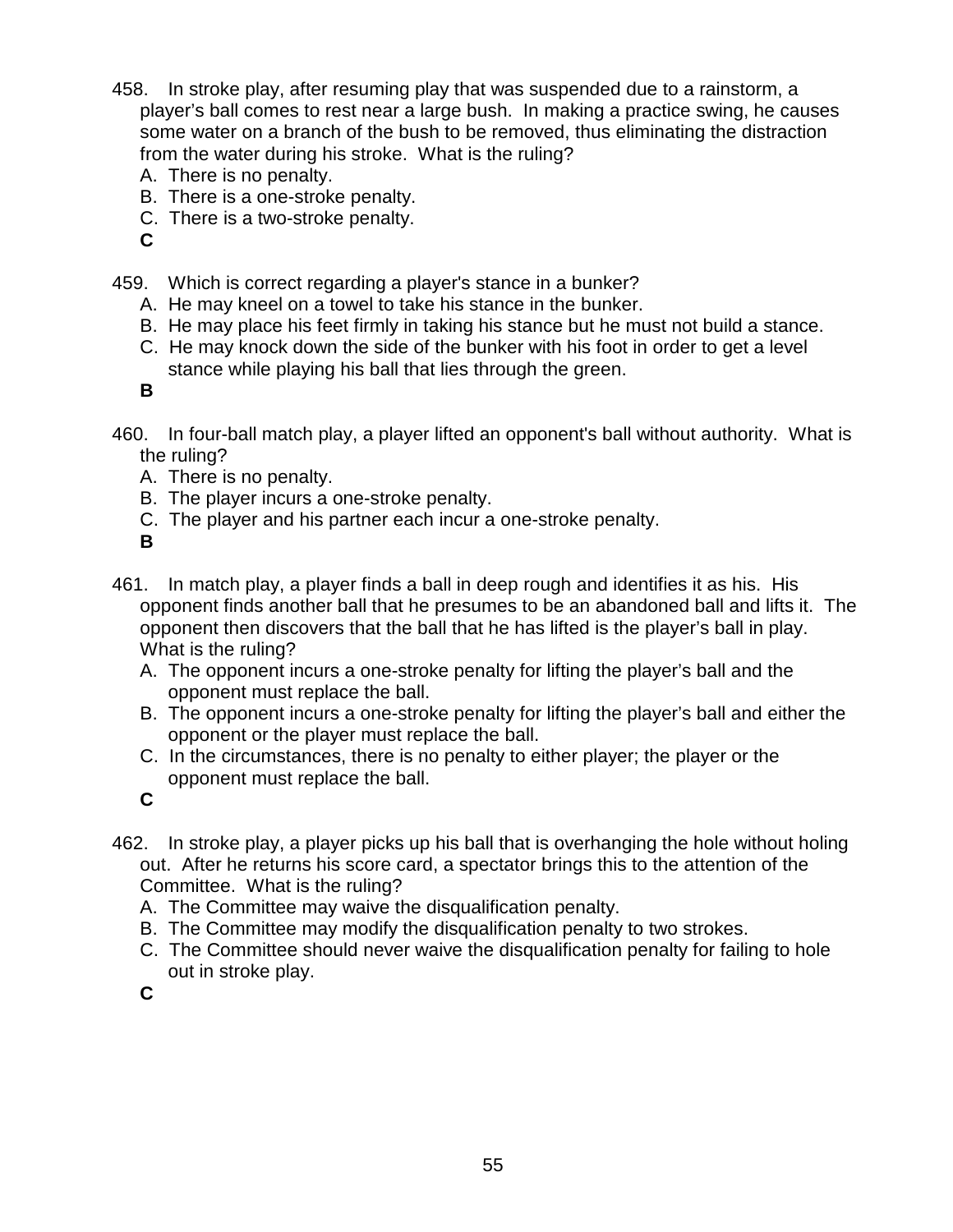- 463. A player touches his ball with his hand in removing loose impediments when the ball lies through the green. The ball does not move. What is the ruling?
	- A. If the ball was touched accidentally, there is no penalty.
	- B. If the ball was touched either accidentally or on purpose, there is no penalty.
	- C. If the ball was touched either accidentally or on purpose, there is a penalty.
	- **A**
- 464. In match play, because of predicted bad weather, a player defaults to his first round opponent on the day before a match was to be played. The Committee subsequently postpones all matches to the following week because the course is unplayable. Just prior to the day the rescheduled matches were to start, the player who defaulted requested that he be reinstated. What is the ruling?
	- A. The Committee should not reinstate the player, as the concession is irrevocable.
	- B. The Committee must reinstate the player.
	- C. The Committee may reinstate the player, but only with the concurrence of his opponent.
	- **A**
- 465. A player's ball lies in ground under repair. There is a large bush outside the area in which he must drop his ball in taking relief. However, it is likely that his ball after dropping might roll into the bush without requiring a re-drop. He breaks off a small part of the bush that might interfere with his swing after relief. What is the ruling?
	- A. There is no penalty; he has not improved the area into which he is to drop a ball.
	- B. There is no penalty if he plays his ball as it lies in the ground under repair.
	- C. The player is in breach of the Rules for altering physical conditions with the intent of affecting the playing of the hole.
	- **C**
- 466. Which Local Rule is the Committee authorized to make?
	- A. A ball lost in any woods adjacent to all fairways throughout the course may be played as lost in a lateral water hazard in order to save time.
	- B. A drainage ditch crossing a fairway may be marked as a water hazard allowing relief without penalty.
	- C. A particular putting green may be defined to include the apron surrounding the green for the purpose of taking relief under the Rule for a ball lying on a wrong putting green.
	- **C**
- 467. In match play, a player strikes his ball in the direction of an out of bounds stake. His opponent's caddie subsequently lifts the player's ball and says that the ball is out of bounds. The player's caddie claims that the ball is in bounds. The player replaces his ball and completes the hole. The opponent makes a claim and the Committee cannot establish the position of the ball. What is the ruling?
	- A. The benefit of the doubt should be given to the player.
	- B. The benefit of the doubt should be given to the opponent.
	- C. The position of the ball should be determined by lot.
	- **A**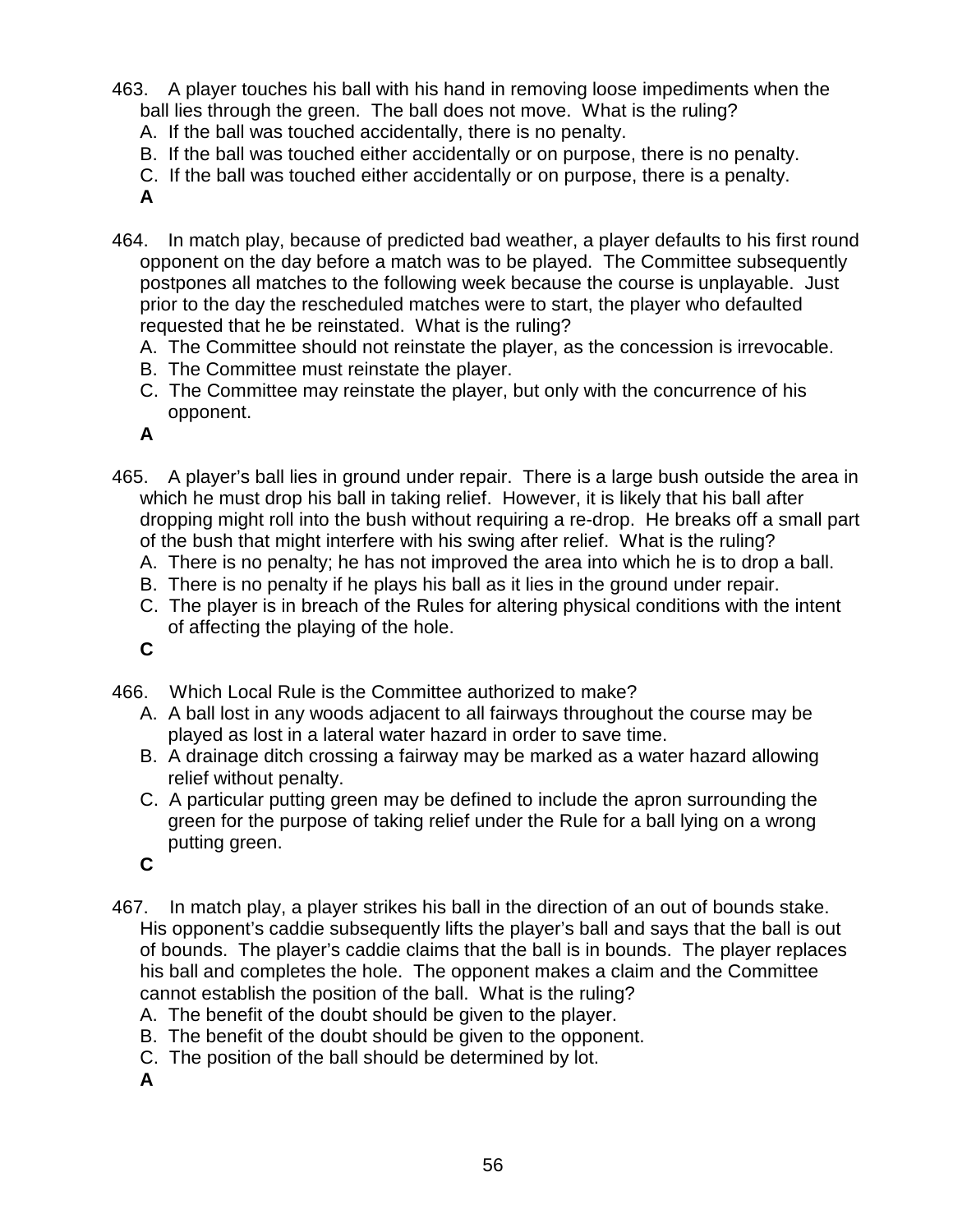- 468. A player wishes to compete in a Stableford competition and a stroke-play event at the same time. What is the ruling?
	- A. This is permitted.
	- B. This is not permitted.
	- C. The Committee must decide, as this is not covered by the Rules.

- 469. In stroke play, a player plays a wrong ball from deep rough onto the putting green. When he reaches the putting green, he discovers his error, returns to the rough and plays another ball that he believes to be his. Then, he discovers that he has played a second wrong ball. What is the ruling?
	- A. There is a total penalty of two strokes.
	- B. There is a total penalty of four strokes.
	- C. He is disqualified.
	- **B**
- 470. Which is correct regarding improving conditions affecting a player's play?
	- A. He may improve the area of his intended swing in fairly taking his stance.
	- B. He may improve the lie of his ball in pressing down a replaced divot.
	- C. He may stand on a branch of a bush on the teeing ground to prevent it from interfering with his backswing.

**A**

- 471. Which is correct?
	- A. A ball is put into play because it is virtually certain that the original ball that was not found was moved by an outside agency; the original ball is lost.
	- B. A ball is put into play under penalty of stroke and distance but a stroke is not made at the ball; if the original ball is found within the five-minute search period, the original ball may be played.
	- C. A provisional ball is played from a place where the original ball is found or nearer to the hole than that place; the original ball is lost.

**A**

- 472. In foursome match play, a player, whose turn it is to play, plays from outside the teeing ground. The opponents immediately require the side to cancel the stroke so played and play correctly from within the teeing ground. What is the ruling?
	- A. The player must play the next stroke.
	- B. The partner must play the next stroke.
	- C. The player or the partner may play the next stroke.
	- **A**
- 473. In stroke play, a player is in the process of marking the position of his ball on the putting green. As he reaches into his pocket to remove a coin to use as a marker, the coin falls on the ball and causes it to move. What is the ruling?
	- A. There is no penalty.
	- B. There is a one-stroke penalty.
	- C. There is a two-stroke penalty.
	- **B**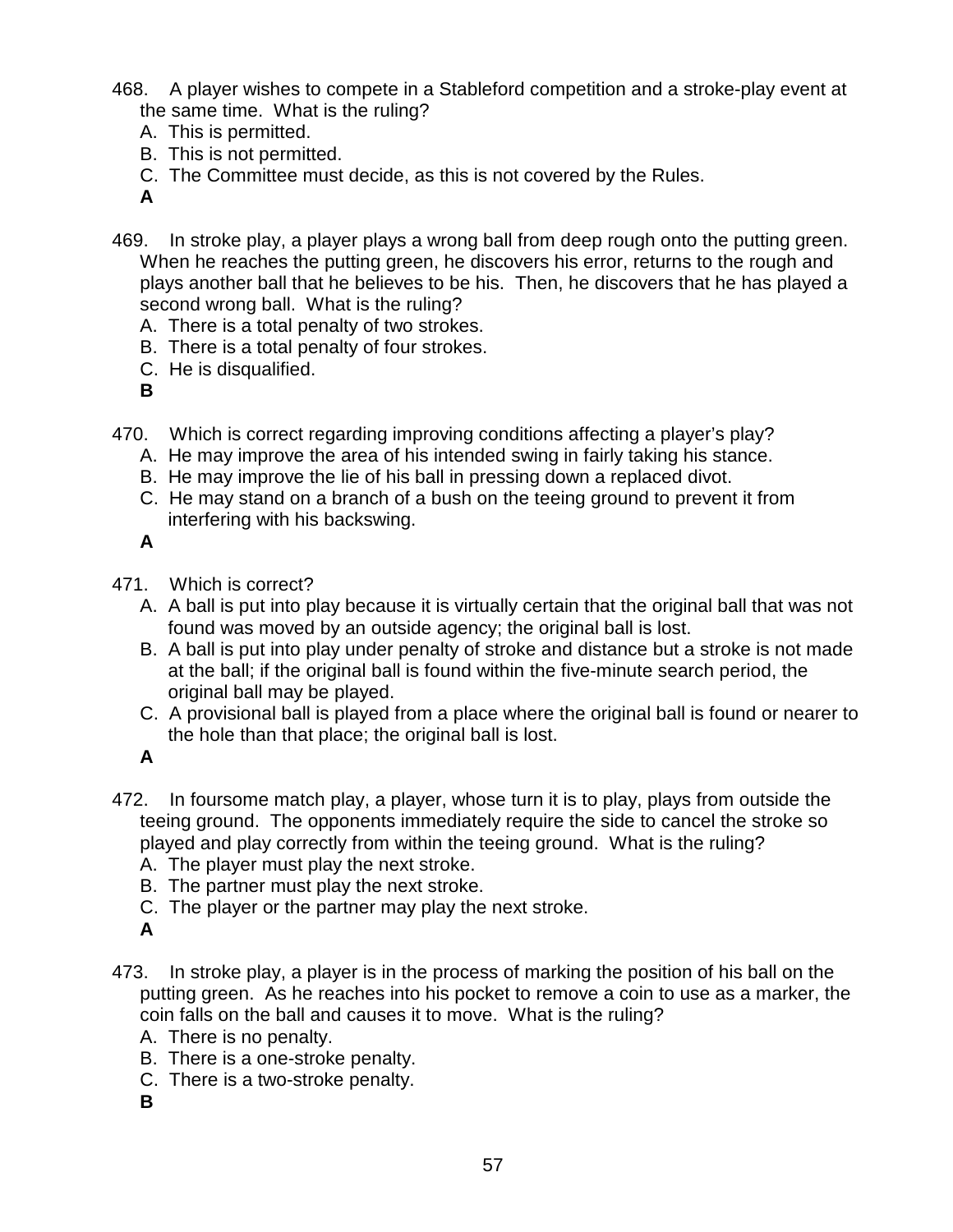- 474. In match play, both balls are at rest on the putting green. A's ball is four feet from the hole and B's ball is fifteen feet from the hole. B tells A not to repair his [A's] ball mark until B has putted because A's ball mark is so situated that B's ball might be deflected into the hole by it. A repairs his ball mark before B putts. What is the ruling?
	- A. There is no penalty to either A or B.
	- B. A incurs a loss of hole penalty.
	- C. B incurs a loss of hole penalty.
	- **B**
- 475. In four-ball stroke play, one of the players picks up while his partner completes the hole. The marker attributes the score for the hole to the player who picks up and records no score for the player who completes the hole. The better ball score is correct. The score card is signed and returned to the Committee. What is the ruling?
	- A. The Committee should accept without penalty the score card as returned, since the better ball score of the side was correct.
	- B. The Committee should correct the error by entering the correct score into the proper box on the score card and waive the disqualification penalty.
	- C. The Committee should disqualify the side, since there was no score recorded for the player who completed the hole whose score was to count.

- 476. In match play, a player requests his opponent to lift his ball because it interferes with the player's play. Instead of lifting, the opponent plays his ball. The player makes a claim. What is the ruling?
	- A. The opponent incurs a one-stroke penalty and must replace his ball.
	- B. The opponent incurs a loss-of-hole penalty for failure to lift when requested.
	- C. The player may require the opponent to replay the stroke in the correct order.
	- **C**
- 477. In match play, during play of the  $10<sup>th</sup>$  hole, a player whose turn it is to play, suggests to his opponent that he [the opponent] play first to save time because he [the player] must return to the 9<sup>th</sup> green to recover his wedge that he had left there. What is the ruling?
	- A. There is no penalty; such a procedure is permitted in these circumstances.
	- B. Both players must be disqualified for agreeing to ignore the Rules.
	- C. Although the players are subject to disqualification for agreeing to ignore the Rules, the Committee would be justified in waiving the penalty.

**A**

- 478. A player takes proper relief from a permanent ball-washer that interferes with his stance. After relief, a fixed bench interferes with his swing. What is the ruling?
	- A. He properly took relief but he must re-drop the ball without penalty because of interference by the bench.
	- B. He should have taken relief from both obstructions with a single procedure and is not entitled to re-drop the ball without penalty.
	- C. He proceeded correctly and he is entitled to relief from the bench.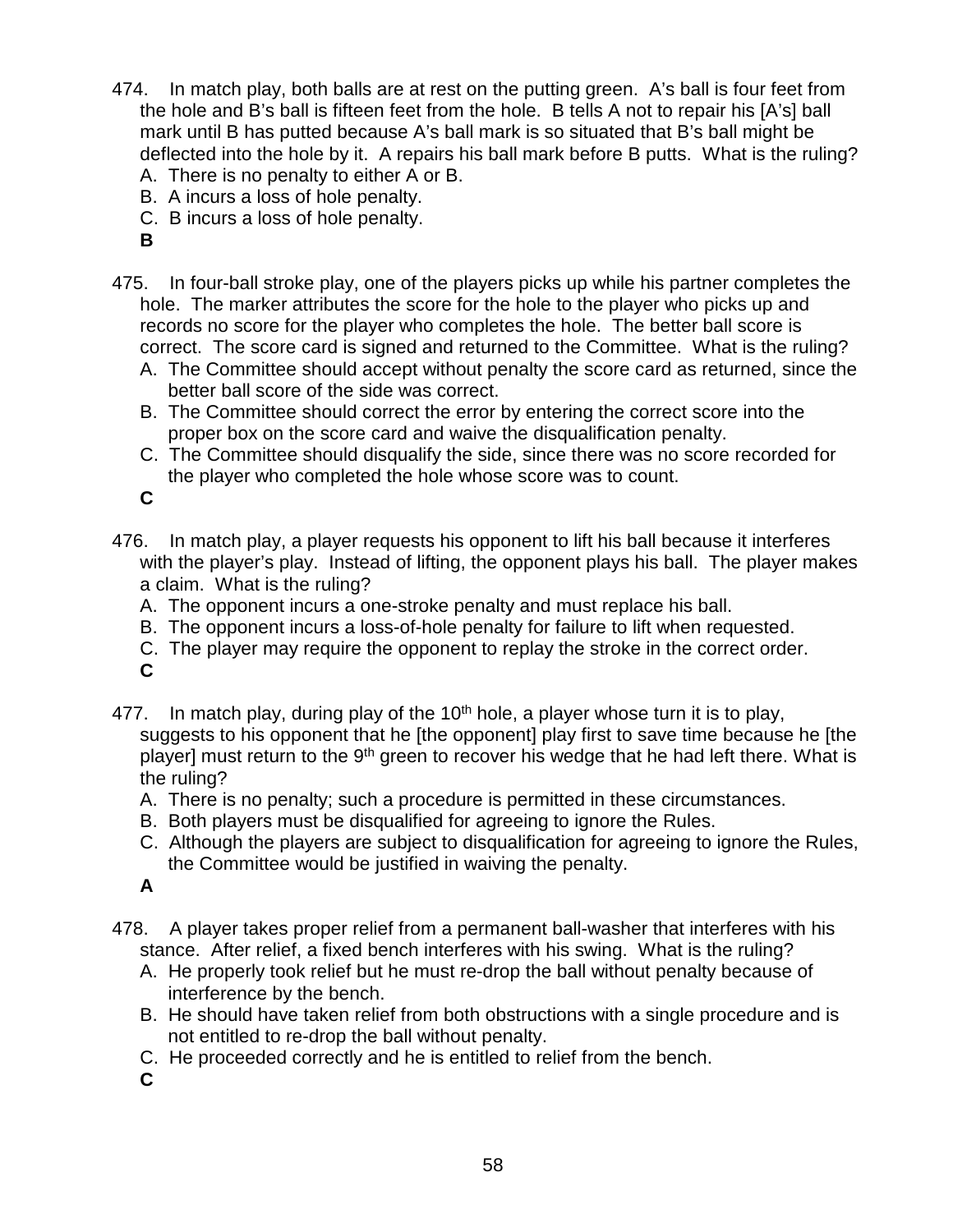- 479. A player believes his ball to lie in a bunker completely covered by leaves to the extent that he cannot find or identify it. He uses his club to remove enough leaves to enable him to see a small part of a ball in the bunker that he identifies as his. As he takes his stance for his next stroke, he touches some of the leaves with his club. What is the ruling?
	- A. There is no penalty for using his club to remove leaves to see part of the ball or for touching leaves with his club after taking his stance for the stroke.
	- B. There is a penalty for using his club to remove leaves to see part of the ball but not for touching leaves with his club after taking his stance for the stroke.
	- C. There is a penalty for touching leaves with his club after taking his stance for the stroke but not for using his club to remove leaves to identify the ball.
	- **C**
- 480. In four-ball match play, a player and his partner play out of turn. At that point, the opponents decide to recall either one or both strokes played out of turn but are unsure of how to proceed. Which stroke or strokes may be recalled?
	- A. The stroke of the first player to play out of turn.
	- B. The stroke of the second player to play out of turn.
	- C. Either or both of the strokes played out of turn.

- 481. In stroke play, a player plays a wrong ball at the  $1<sup>st</sup>$  hole and discovers the error before beginning play of the  $2<sup>nd</sup>$  hole. A member of the Committee advises him to proceed and report to the Committee at the completion of the round before returning his card. What is the ruling?
	- A. There is no penalty and the score with the wrong ball counts.
	- B. There is a two-stroke penalty and the score with the wrong ball counts.
	- C. He is disqualified.
	- **B**
- 482. A player's ball is believed to be covered by sand to the extent that he cannot find or identify it; he may, without penalty, touch or move sand in order to find or identify the ball:
	- A. only if it is believed to lie in a bunker.
	- B. only if it is believed to lie in a water hazard.
	- C. if it lies anywhere on the course.
	- **C**
- 483. Which is correct regarding a player giving incorrect or wrong information in match play?
	- A. If he voluntarily gives incorrect information in match play, it need not be corrected before the opponent's next stroke is played.
	- B. If it is a player's turn to play and he withholds information from an opponent regarding strokes taken until after he [the player] has played, he incurs a penalty.
	- C. A player has given wrong information even if it is due to the failure to include a penalty that he did not know that he had incurred.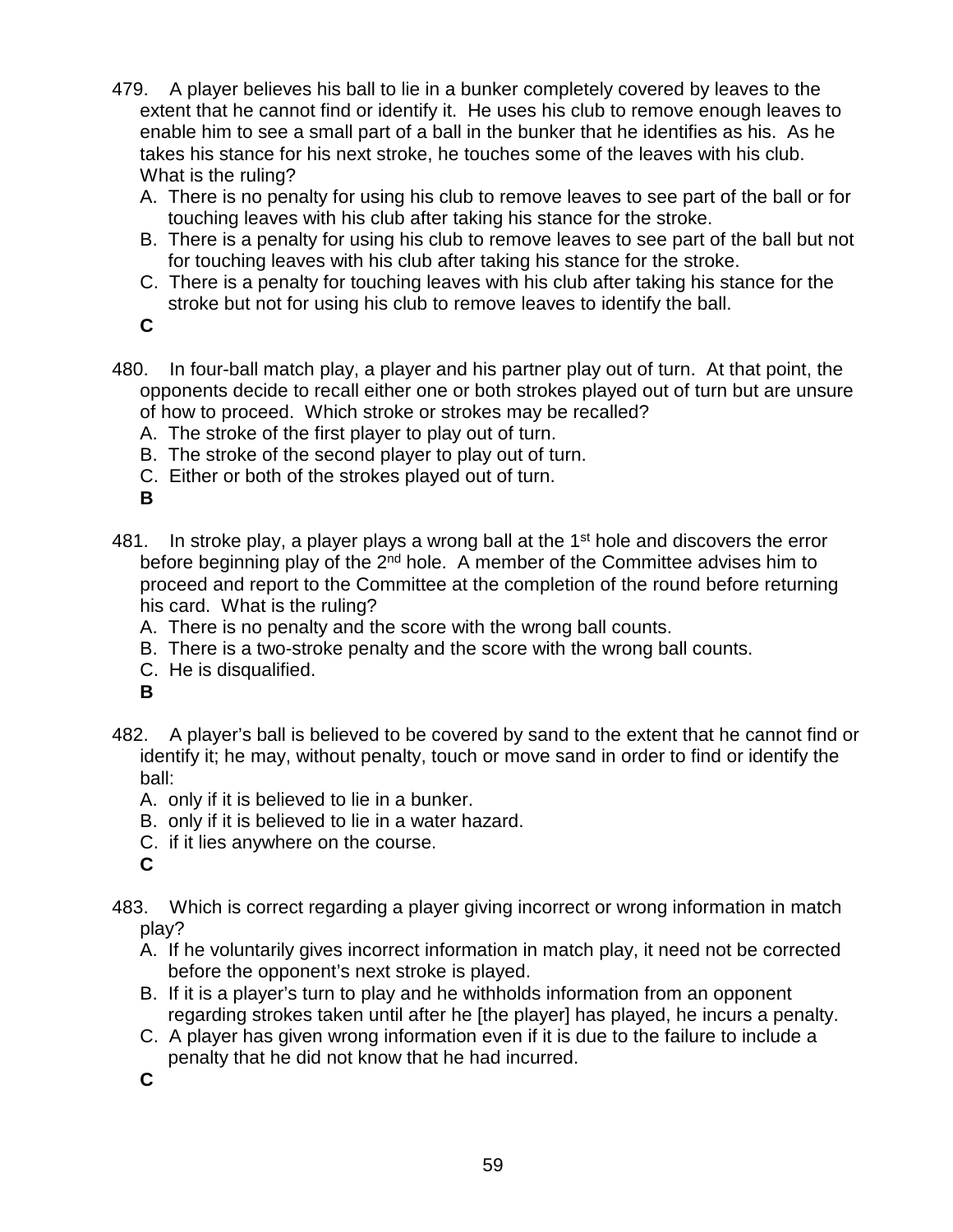- 484. In ignorance of the Rules, two players in a match concurrently compete in their club stroke-play competition. What is the ruling?
	- A. The result of the match should stand but the players are disqualified from the stroke-play competition.
	- B. Because this is done in ignorance of the Rules, both the result of the match and the scores returned in the stroke-play competition are acceptable.
	- C. The result of the match is null and void and the players are disqualified in the stroke-play competition.

- 485. In match play, a claim is made on a point where the players disagree. They agree to refer the matter to the Committee and continue the match. Before conclusion of play, they consult with a marshal on the course. Although the marshal incorrectly advises the players, they accept his ruling and continue. The losing player consults with the Committee after conclusion of the match, learns of the error and makes a claim. What is the ruling?
	- A. The Committee should reverse the incorrect ruling.
	- B. The Committee should disqualify the players for consulting with the marshal.
	- C. The Committee is no longer entitled to accept a claim in the matter.

**C**

- 486. A player's ball lies in a bunker. While he is assessing his stroke, a member of the greenkeeping staff rakes the bunker, improving his line of play. What is the ruling?
	- A. If the staff member's actions were not on the instructions, but were with the sanction of the player, there is no penalty.
	- B. If the staff member's actions were not with the sanction, but were on the instructions of the player, there is no penalty.
	- C. If the staff member's actions were not on the instructions or with the sanction of the player, there is no penalty.

**C**

- 487. In stroke play, a player accidentally steps on and moves his ball in the fairway, altering the original lie that was known. He lifts the ball, cleans it, places it in a similar lie two club-lengths from where it originally lay, and plays. What is the ruling?
	- A. There is a one-stroke penalty.
	- B. There is a two-stroke penalty.
	- C. There is a total penalty of three strokes.
	- **B**
- 488. A player plays a provisional ball from the teeing ground. He discovers his original ball out of bounds and cannot find the provisional ball. What is the ruling?
	- A. He must return to the tee where he will be making his third stroke.
	- B. He must return to the tee where he will be making his fifth stroke.
	- C. The Committee must decide since this situation is not covered by the Rules.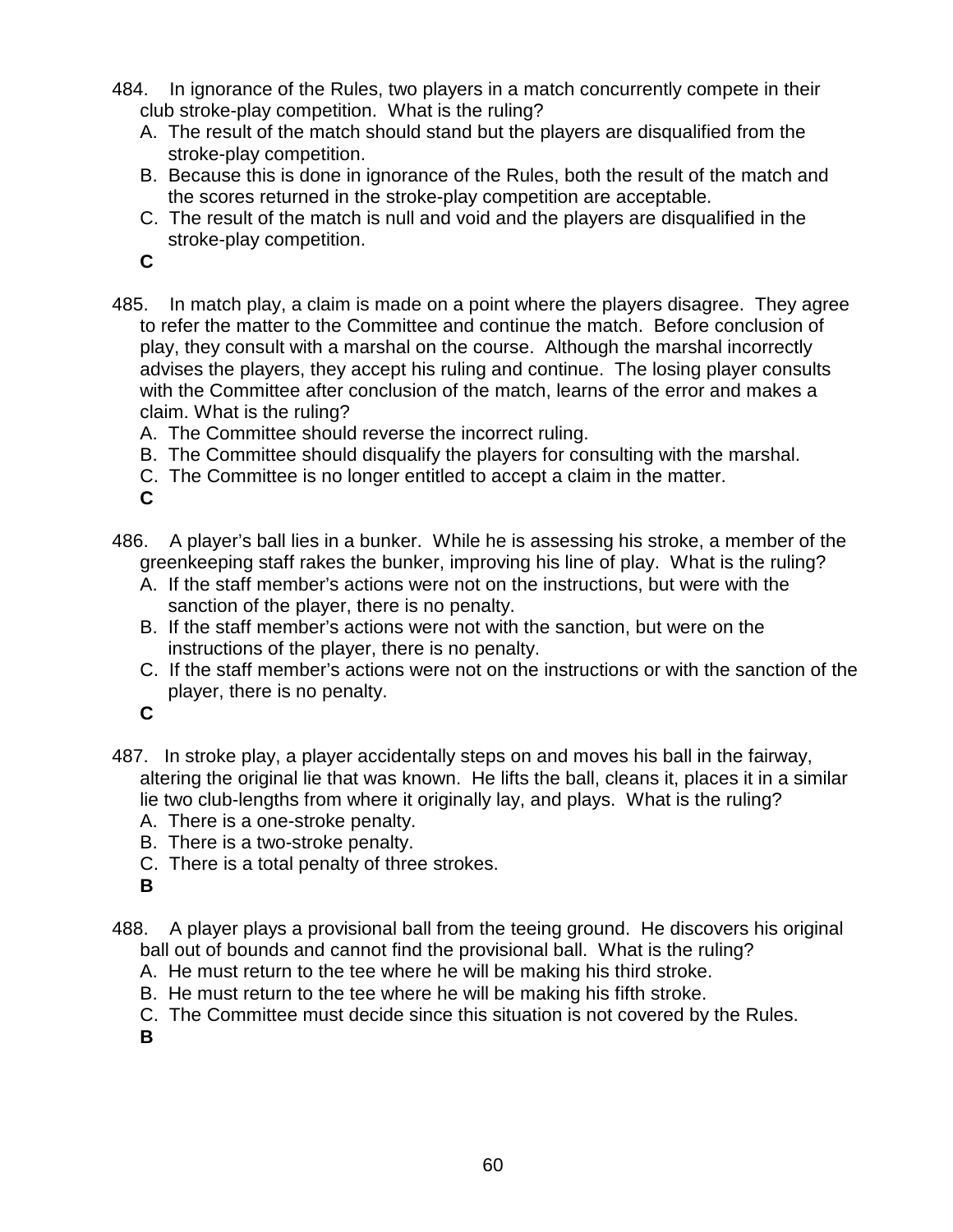- 489. In stroke play, on every putting green, a player marks the position of his ball, lifts the ball and places it nearer the hole than the spot from which it was lifted and plays the ball. What is the ruling?
	- A. There is a one-stroke penalty for each occasion of improper replacing.
	- B. There is a two-stroke penalty for each occasion of improper replacing.
	- C. He should be disqualified.
	- **C**
- 490. A tree growing within an area marked as ground under repair has a root at ground level and a branch above ground level each of which extends outside the area marked as ground under repair. Which of the following is correct?
	- A. Both the root and the branch are ground under repair.
	- B. Only the root is ground under repair.
	- C. Only the branch is ground under repair.
	- **C**
- 491. Which of the following is correct?
	- A. During a round, a player accidentally breaks the shaft of another player's club by driving a golf cart over it; the other player may repair or replace the club.
	- B. During a round, a player may not play a practice stroke of any kind with another player's club.
	- C. During a suspension of play, a player accidentally places his wedge into his partner's bag; if his partner resumes play with the wedge in his bag, he is subject to penalty if this brings his total to more than 14 clubs.

- 492. During the stipulated round, a player makes a practice swing while holding a golf ball in his hand against the grip to assist him. What is the ruling?
	- A. There is no penalty.
	- B. There is a loss-of-hole penalty.
	- C. The player is disqualified for abnormal use of equipment.

#### **A**

- 493. In match play during the course of a swing, a player dislodges a stone that strikes an opponent's ball in play that lies a few yards ahead and moves it. What is the ruling?
	- A. If a player was making a practice swing near his ball, he is not deemed to have caused the opponent's ball to move and there is no penalty.
	- B. If a player was making a stroke at his ball in play, he is not deemed to have caused the opponent's ball to move and there is no penalty.
	- C. If a player was making either a practice swing or a stroke at his ball in play, he is deemed to have caused the opponent's ball to move and there is a penalty.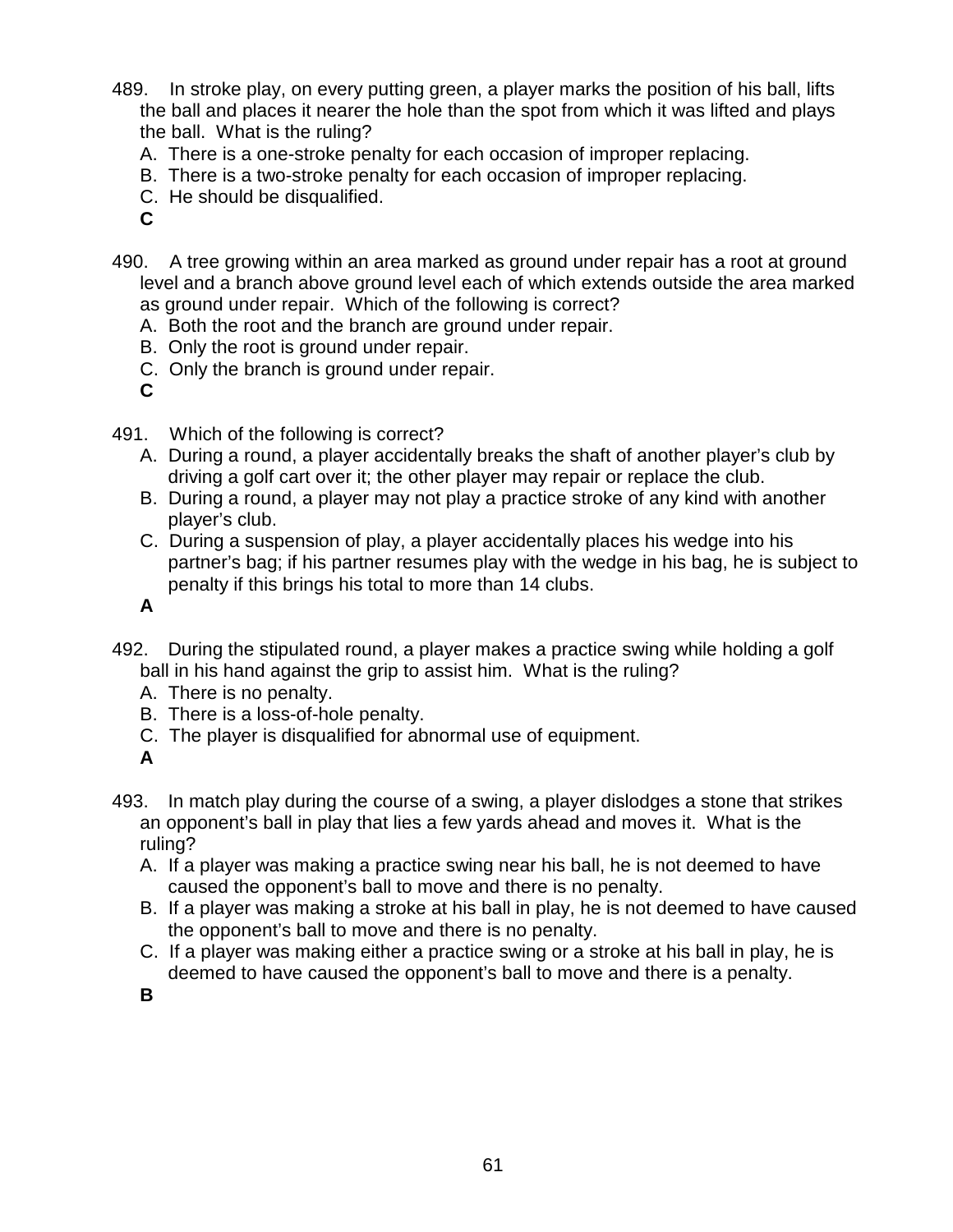- 494. In stroke play, a fellow-competitor plays the competitor's ball that was lying through the green and the original lie of the ball is altered. The spot where the ball lay is unknown. What is the ruling?
	- A. If the original lie is not known, the competitor must estimate both the lie and the spot where the ball lay and place a ball on the estimated spot.
	- B. If the original lie is not known, the competitor must estimate both the lie and the spot where the ball lay and place a ball in the nearest lie most similar to the original lie that is not more than one club-length from the estimated spot, not nearer the hole an not in a hazard.
	- C. If the original lie is known, the competitor must estimate the spot where the ball lay and place a ball in the nearest lie most similar to the original lie that is not more than one club-length from the estimated spot, not nearer the hole and not in a hazard.
	- **C**
- 495. A player's ball lies inside a clubhouse [fixed] that is in bounds, through the green. In order to play out, he intends to open a window [movable] of the clubhouse. What is the ruling?
	- A. He may take relief under the Rule for interference by a movable obstruction by opening the window.
	- B. He may not move the window to another position in taking relief under the Rule for interference by an obstruction.
	- C. He must take relief under the Rule for interference by an immovable obstruction.

- 496. In match play during play of the  $1<sup>st</sup>$  hole, the referee incorrectly advises one of the players that he has incurred a loss-of-hole penalty and both players lift their balls. The referee then learns of his incorrect ruling. Which is correct?
	- A. The referee's decision is final and may not be corrected.
	- B. If neither player has made a stroke from the teeing ground of the 2<sup>nd</sup> hole, the referee must correct the error by directing the players to replace their balls and complete the hole with the correct ruling.
	- C. If neither player has made a stroke from the teeing ground of the  $2<sup>nd</sup>$  hole, the referee may correct the error by directing the players to replace their balls and complete the hole with the correct ruling.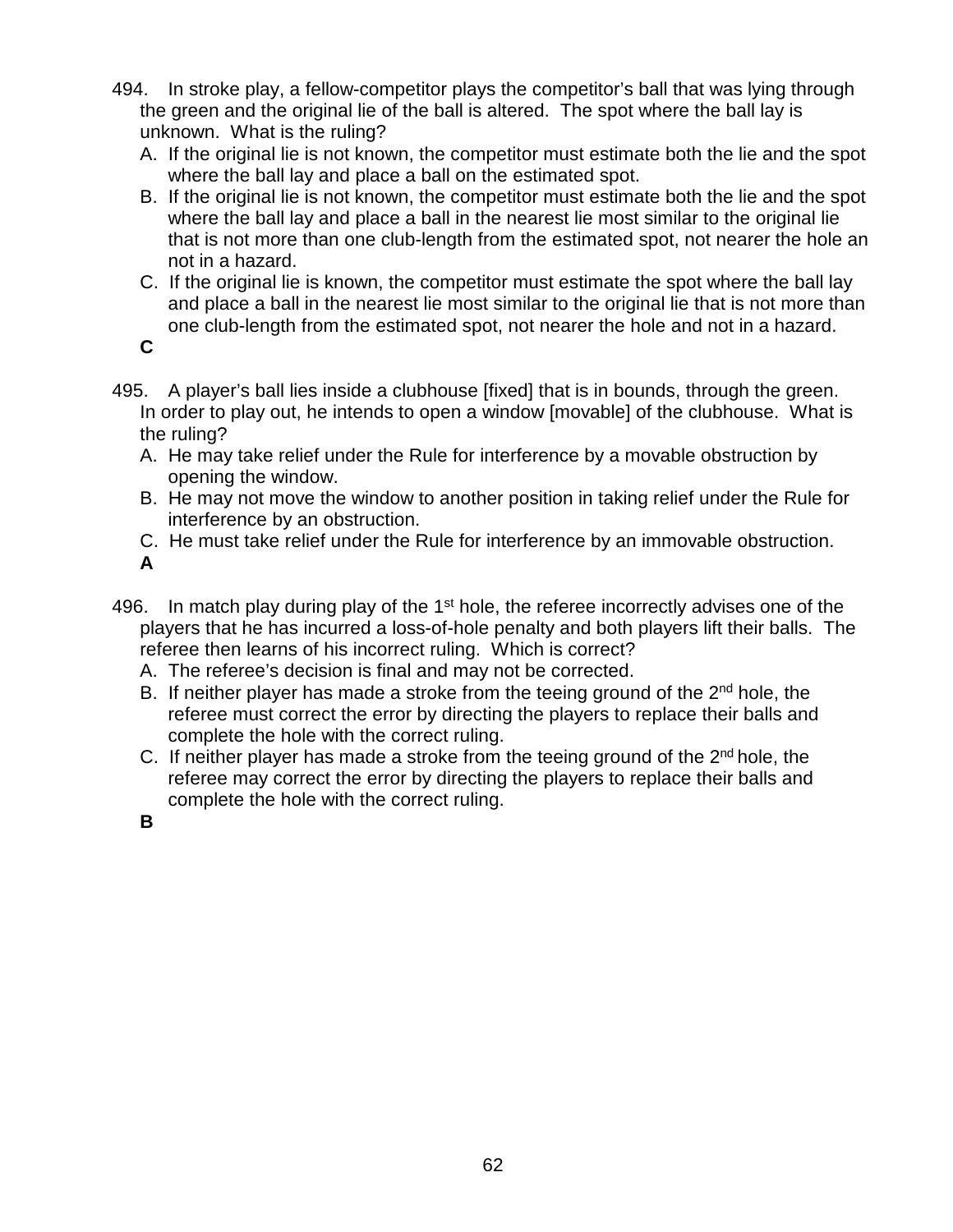- 497. In stroke play, a Committee makes an incorrect ruling in a situation where a player in doubt as to how to proceed plays a second ball; the player returns his score card based on the incorrect ruling. If the Committee subsequently learns of the incorrect ruling, which of the following is correct?
	- A. The Committee's decision is final and may not be corrected under any circumstances.
	- B. If the Committee learns of the incorrect ruling either before or after the competition closes, it should correct the ruling without penalty to the player to reflect his score with the correct ball.
	- C. If the Committee learns of the incorrect ruling before the competition closes, it should correct the ruling without penalty to the player to reflect his score with the correct ball.

- 498. Which of the following types of golf balls may be used in a competition where the Committee has adopted the condition that the ball the player uses must be named on the List of Conforming Golf Balls?
	- A. A ball that has been stamped "practice" that appears on the List without the word practice.
	- B. A ball that has been stamped with X's that cross out the brand name that appears on the List without the X's.
	- C. A ball that has been stamped "refurbished" that appears on the List without the word refurbished.

**A**

- 499. In stroke play, a player starts his round with two caddies. Between the play of the  $1<sup>st</sup>$  and  $2<sup>nd</sup>$  holes, he learns that he is in violation of the Rules and immediately discontinues using the second caddie. What is the ruling?
	- A. He incurs a two-stroke penalty at the  $1<sup>st</sup>$  hole only.
	- B. He incurs a two-stroke penalty at each of the  $1<sup>st</sup>$  and  $2<sup>nd</sup>$  holes.
	- C. He incurs no penalty, provided he ensures that he has no more than one caddie for the remainder of the round.

**B**

- 500. A player's ball lies in a bunker. A rake has been left in another part of the same bunker. Prior to making his stroke at the ball in the bunker, the player retrieves the rake. He also smoothes the footprints that he has just created and some other existing footprints. What is the ruling?
	- A. The player is subject to penalty; he is permitted to smooth only the footprints that he just created but not the existing footprints.
	- B. The player is subject to penalty; he is not permitted to smooth any footprints until after making his stroke at the ball in the bunker.
	- C. There is no penalty provided the smoothing was done for the sole purpose of caring for the course and nothing was done to breach Rule 13-2 in relation to the player's next stroke.